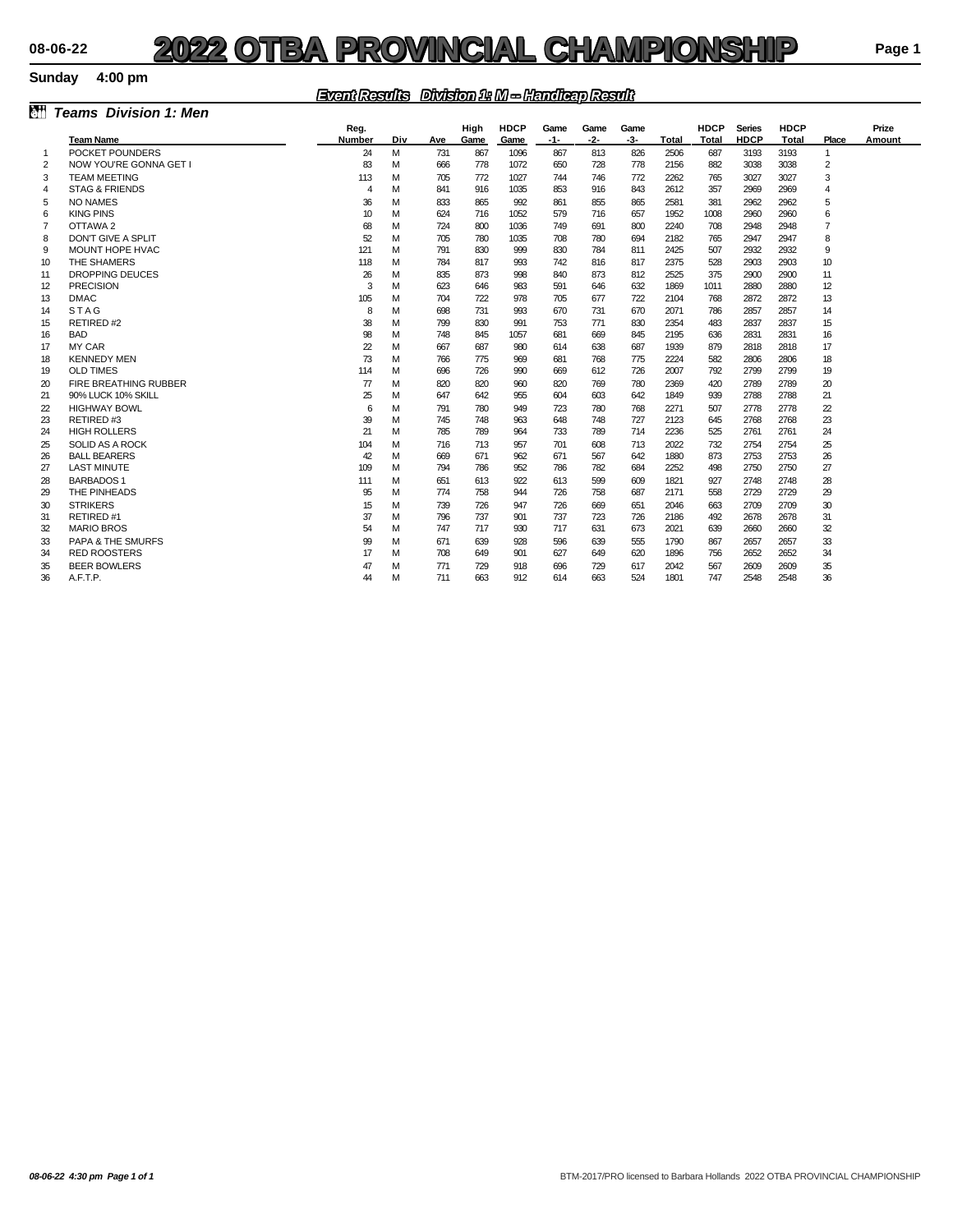### **Sunday 4:00 pm**

### *Event Results Division 1: M -- Handicap Result*

| èt                               | <b>Doubles Division 1: Men</b>                           |                |        |            |              |                     |             |             |             |              |                      |                              |                      |                                  |                 |
|----------------------------------|----------------------------------------------------------|----------------|--------|------------|--------------|---------------------|-------------|-------------|-------------|--------------|----------------------|------------------------------|----------------------|----------------------------------|-----------------|
|                                  | <b>Team Name</b>                                         | Reg.<br>Number | Div    | Ave        | High<br>Game | <b>HDCP</b><br>Game | Game<br>-1- | Game<br>-2- | Game<br>-3- | Total        | <b>HDCP</b><br>Total | <b>Series</b><br><b>HDCP</b> | <b>HDCP</b><br>Total | Place                            | Prize<br>Amount |
| $\mathbf{1}$                     | S. CHUTE/S. KENEHAN                                      | 3              | M      | 362        | 438          | 556                 | 390         | 438         | 392         | 1220         | 354                  | 1574                         | 1574                 | $\mathbf{1}$                     |                 |
| 2                                | D. BAXTER/R. KLIMKE                                      | 103            | M      | 378        | 430          | 532                 | 400         | 427         | 430         | 1257         | 306                  | 1563                         | 1563                 | 2                                |                 |
| 3                                | R. LINK/C. KINZINGER                                     | 64             | M      | 339        | 427          | 568                 | 427         | 362         | 348         | 1137         | 423                  | 1560                         | 1560                 | 3                                |                 |
| 4                                | J. HALL/B. LADOUCEUR                                     | 83             | M      | 329        | 395          | 546                 | 350         | 395         | 362         | 1107         | 453                  | 1560                         | 1560                 | 3                                |                 |
| 5                                | I. KERSHAW/C. BASIM                                      | 42             | м      | 311        | 387          | 556                 | 387         | 349         | 315         | 1051         | 507                  | 1558                         | 1558                 | 5                                |                 |
| 6                                | M. KOYATA/R. HARADA                                      | 26             | м      | 282        | 358          | 556                 | 325         | 276         | 358         | 959          | 594                  | 1553                         | 1553                 | 6<br>$\overline{7}$              |                 |
| 7<br>8                           | R. WINDER, JR/C. SMITH<br>R. BAS/S. PANES                | 36<br>102      | M<br>M | 395<br>356 | 465<br>434   | 550<br>558          | 465<br>355  | 401<br>362  | 412<br>434  | 1278<br>1151 | 255<br>372           | 1533<br>1523                 | 1533<br>1523         | 8                                |                 |
| 9                                | A. SMITH/D. WOODLOCK                                     | 8              | M      | 374        | 434          | 540                 | 434         | 401         | 366         | 1201         | 318                  | 1519                         | 1519                 | 9                                |                 |
| 10                               | K. BOYER/B. BASIM                                        | 44             | м      | 355        | 403          | 528                 | 363         | 403         | 372         | 1138         | 375                  | 1513                         | 1513                 | 10                               |                 |
| 11                               | B. DEFRANCESCO/J. KADOHAMA                               | $\overline{4}$ | M      | 405        | 461          | 536                 | 385         | 440         | 461         | 1286         | 225                  | 1511                         | 1511                 | 11                               |                 |
| 12                               | R. FRANK/B. LISHINSKI                                    | 121            | M      | 411        | 502          | 571                 | 428         | 374         | 502         | 1304         | 207                  | 1511                         | 1511                 | 11                               |                 |
| 13                               | T. BEAUCHAMP/P. BEAUCHAMP                                | 72             | M      | 362        | 409          | 527                 | 386         | 361         | 409         | 1156         | 354                  | 1510                         | 1510                 | 13                               |                 |
| 14<br>15                         | D. DUMOUCHELLE/P. LANDRY<br>G. AMEMORI/C. KOBAYASHI-REID | 115<br>26      | M<br>м | 336<br>384 | 413<br>424   | 557<br>520          | 325<br>412  | 413<br>379  | 336<br>424  | 1074<br>1215 | 432<br>288           | 1506<br>1503                 | 1506<br>1503         | 14<br>15                         |                 |
| 16                               | O. LUPAC/J. PAGUAGAN                                     | 117            | M      | 366        | 411          | 525                 | 411         | 398         | 344         | 1153         | 342                  | 1495                         | 1495                 | 16                               |                 |
| 17                               | P. LANDRY/J. LINA                                        | 113            | м      | 367        | 408          | 521                 | 353         | 393         | 408         | 1154         | 339                  | 1493                         | 1493                 | 17                               |                 |
| 18                               | A. KORNEK/E. ROUTH                                       | 110            | M      | 374        | 409          | 515                 | 409         | 367         | 392         | 1168         | 318                  | 1486                         | 1486                 | 18                               |                 |
| 19                               | R. DOUGLAS/R. DOUGLAS                                    | 76             | м      | 349        | 393          | 524                 | 337         | 355         | 393         | 1085         | 393                  | 1478                         | 1478                 | 19                               |                 |
| 20                               | <b>B. WHIDDEN/J. ROSALES</b>                             | 52             | м      | 335        | 372          | 517                 | 348         | 321         | 372         | 1041         | 435                  | 1476                         | 1476                 | 20                               |                 |
| 21<br>$\boldsymbol{\mathcal{D}}$ | Z. MAZGAJ/B. COLE<br>D. MC INENLY/A. GUERTIN             | 37<br>68       | M<br>M | 368<br>381 | 410<br>407   | 522<br>506          | 381<br>370  | 410<br>407  | 349<br>401  | 1140<br>1178 | 336<br>297           | 1476<br>1475                 | 1476<br>1475         | 20<br>$\boldsymbol{\mathcal{D}}$ |                 |
| 23                               | X. JOHNSTON/J. LINA                                      | 115            | M      | 369        | 391          | 502                 | 391         | 382         | 368         | 1141         | 333                  | 1474                         | 1474                 | 23                               |                 |
| 24                               | J. WALKER/D. THIBODEAU                                   | 114            | M      | 333        | 386          | 533                 | 314         | 386         | 328         | 1028         | 441                  | 1469                         | 1469                 | 24                               |                 |
| 25                               | E. KWAI/H. CHAN                                          | 60             | м      | 373        | 392          | 499                 | 388         | 368         | 392         | 1148         | 321                  | 1469                         | 1469                 | 24                               |                 |
| 26                               | D. MUNDAY/C. WOOLCOCK                                    | $\overline{4}$ | м      | 436        | 470          | 514                 | 410         | 456         | 470         | 1336         | 132                  | 1468                         | 1468                 | 26                               |                 |
| 27                               | N. GOTTWALD/P. CHAPMAN                                   | 118            | M      | 373        | 445          | 552                 | 401         | 445         | 300         | 1146         | 321                  | 1467                         | 1467                 | 27                               |                 |
| 28<br>29                         | M. ALARIE/B. HOGAN                                       | 17<br>15       | M<br>M | 343<br>377 | 357<br>395   | 494<br>498          | 346<br>383  | 357<br>395  | 353<br>376  | 1056<br>1154 | 411<br>309           | 1467<br>1463                 | 1467<br>1463         | 27<br>29                         |                 |
| 30                               | L. CAIRD/J. MARCOTTE<br>I. FORMOSA/A. FORMOSA            | 55             | м      | 421        | 454          | 513                 | 454         | 445         | 387         | 1286         | 177                  | 1463                         | 1463                 | 29                               |                 |
| 31                               | T. PATTENDEN/M. BERMAN                                   | 24             | м      | 353        | 409          | 536                 | 409         | 331         | 340         | 1080         | 381                  | 1461                         | 1461                 | 31                               |                 |
| 32                               | R. CHARNETSKI/B. DANYLYK                                 | 83             | M      | 337        | 386          | 529                 | 316         | 386         | 329         | 1031         | 429                  | 1460                         | 1460                 | 32                               |                 |
| 33                               | H. SHANNON/M. FORMOSA                                    | 54             | M      | 343        | 373          | 510                 | 314         | 358         | 373         | 1045         | 411                  | 1456                         | 1456                 | 33                               |                 |
| 34                               | W. HOLLINGSWORTH/M. TAMBURINI                            | 73             | M      | 375        | 384          | 489                 | 373         | 384         | 383         | 1140         | 315                  | 1455                         | 1455                 | 34                               |                 |
| 35<br>36                         | J. MURRAY/P. MINOR<br>S. BERTHIAUME/B. MC ISAAC          | 105<br>99      | м<br>м | 353<br>313 | 386<br>351   | 513<br>518          | 327<br>286  | 386         | 361<br>351  | 1074<br>952  | 381<br>501           | 1455<br>1453                 | 1455                 | 34<br>36                         |                 |
| 37                               | <b>B. BALLS/M. RUSNAK</b>                                | 48             | M      | 306        | 321          | 495                 | 309         | 315<br>321  | 300         | 930          | 522                  | 1452                         | 1453<br>1452         | 37                               |                 |
| 38                               | D. DUBEAU/J. TURESKI                                     | 104            | M      | 326        | 362          | 516                 | 362         | 298         | 328         | 988          | 462                  | 1450                         | 1450                 | 38                               |                 |
| 39                               | C. TRENTADUE/E. KINCAID                                  | 15             | м      | 347        | 374          | 507                 | 374         | 354         | 323         | 1051         | 399                  | 1450                         | 1450                 | 38                               |                 |
| 40                               | L. MC PHERSON/E. BALL                                    | 118            | м      | 411        | 466          | 535                 | 343         | 433         | 466         | 1242         | 207                  | 1449                         | 1449                 | 40                               |                 |
| 41                               | S. OSMOND/M. HICKIN                                      | 84             | M      | 394        | 448          | 534                 | 448         | 381         | 361         | 1190         | 258                  | 1448                         | 1448                 | 41                               |                 |
| 42                               | D. LITTLE/S. LEWICKI                                     | 47             | M      | 375        | 423          | 528                 | 383         | 325         | 423         | 1131         | 315                  | 1446                         | 1446                 | 42                               |                 |
| 43<br>44                         | B. PRICE/J. SMITH<br>B. ZEVENBERGEN/S. CHIPMAN           | 8<br>6         | M<br>M | 324<br>369 | 376<br>392   | 532<br>503          | 376<br>392  | 312<br>341  | 284<br>371  | 972<br>1104  | 468<br>333           | 1440<br>1437                 | 1440<br>1437         | 43<br>44                         |                 |
| 45                               | R. TRUSSLER/M. IBRAHIM                                   | 24             | M      | 378        | 404          | 506                 | 362         | 404         | 341         | 1107         | 306                  | 1413                         | 1413                 | 45                               |                 |
| 46                               | J. VERNON/D. MINOR                                       | 105            | м      | 351        | 360          | 489                 | 345         | 316         | 360         | 1021         | 387                  | 1408                         | 1408                 | 46                               |                 |
| 47                               | J. MAJORE/P. ARENBURG                                    | 16             | м      | 342        | 351          | 489                 | 331         | 307         | 351         | 989          | 414                  | 1403                         | 1403                 | 47                               |                 |
| 48                               | J. BOUGHNER/M. IACOVONE                                  | 42             | M      | 358        | 392          | 514                 | 392         | 355         | 289         | 1036         | 366                  | 1402                         | 1402                 | 48                               |                 |
| 49                               | Y. LAPENSEE/J. VANDER WEIDE                              | 70             | M      | 383        | 383          | 480                 | 383         | 354         | 374         | 1111         | 291                  | 1402                         | 1402                 | 48                               |                 |
| 50<br>51                         | M. BRIKS/A. CUMBERBATCH<br>D. CHIVERS/D. BAXTER          | 111<br>109     | м<br>м | 313<br>372 | 316<br>370   | 483<br>478          | 286<br>335  | 316<br>370  | 297<br>369  | 899<br>1074  | 501<br>324           | 1400<br>1398                 | 1400<br>1398         | 50<br>51                         |                 |
| 52                               | J. FELICIANO/J. MAGLANTAY                                | 96             | M      | 361        | 379          | 498                 | 379         | 348         | 314         | 1041         | 357                  | 1398                         | 1398                 | 51                               |                 |
| 53                               | R. RUIZ/C. CASEY                                         | 117            | M      | 400        | 401          | 481                 | 401         | 386         | 370         | 1157         | 240                  | 1397                         | 1397                 | 53                               |                 |
| 54                               | A. WOODS/M. SMITH                                        | 123            | M      | 314        | 316          | 482                 | 289         | 293         | 316         | 898          | 498                  | 1396                         | 1396                 | 54                               |                 |
| 55                               | W. MARACLE/P. MURPHY                                     | 100            | M      | 303        | 294          | 471                 | 279         | 291         | 294         | 864          | 531                  | 1395                         | 1395                 | 55                               |                 |
| 56<br>57                         | R. KLIMKE/A. MANASTERSKI<br>T. JONES/T. WALKER           | 109<br>89      | м<br>M | 422<br>321 | 449<br>351   | 507<br>510          | 449<br>295  | 414<br>351  | 350<br>260  | 1213<br>906  | 174<br>477           | 1387<br>1383                 | 1387<br>1383         | 56<br>57                         |                 |
| 58                               | J. BURGESS/R. HONKE                                      | 37             | M      | 371        | 371          | 480                 | 365         | 319         | 371         | 1055         | 327                  | 1382                         | 1382                 | 58                               |                 |
| 59                               | T. STODDART/C. HASMATALI                                 | 104            | M      | 390        | 407          | 497                 | 407         | 369         | 335         | 1111         | 270                  | 1381                         | 1381                 | 59                               |                 |
| 60                               | J. ARMITAGE/C. WILSON                                    | 47             | м      | 396        | 406          | 490                 | 364         | 406         | 359         | 1129         | 252                  | 1381                         | 1381                 | 59                               |                 |
| 61                               | J. CHAN/D. YEUNG                                         | 57             | M      | 400        | 404          | 484                 | 404         | 336         | 388         | 1128         | 240                  | 1368                         | 1368                 | 61                               |                 |
| 62                               | B. WATSON/J. LAPOINTE                                    | 6              | M      | 422        | 443          | 501                 | 443         | 380         | 369         | 1192         | 174                  | 1366                         | 1366                 | 62                               |                 |
| 63                               | M. CALVERT/B. LAPOINTE                                   | 36             | M      | 438        | 421          | 463                 | 402         | 417         | 421         | 1240         | 126                  | 1366                         | 1366                 | 62                               |                 |
| 64<br>65                         | G. ST HILL/D. LASHLEY<br>R. DELLAIRE/M. NANTAIS          | 111<br>44      | M<br>M | 338<br>356 | 326<br>342   | 468<br>466          | 314<br>342  | 326<br>286  | 295<br>334  | 935<br>962   | 426<br>372           | 1361<br>1334                 | 1361<br>1334         | 64<br>65                         |                 |
| 66                               | J. MAGLANTAY/B. LEONARD                                  | 97             | M      | 399        | 387          | 468                 | 360         | 387         | 342         | 1089         | 243                  | 1332                         | 1332                 | 66                               |                 |
| 67                               | G. GEORGE/J. WILSON                                      | 54             | M      | 404        | 393          | 469                 | 352         | 354         | 393         | 1099         | 228                  | 1327                         | 1327                 | 67                               |                 |
| 68                               | J. MC GUIN/E. DOE                                        | 114            | M      | 363        | 371          | 488                 | 290         | 314         | 371         | 975          | 351                  | 1326                         | 1326                 | 68                               |                 |
| 69                               | M. SHEPARD/K. ADAMSON                                    | 37             | M      | 431        | 416          | 465                 | 356         | 416         | 403         | 1175         | 147                  | 1322                         | 1322                 | 69                               |                 |
| 70                               | <b>B. COCKBURN/D. REID</b>                               | 26             | м      | 417        | 406          | 469                 | 406         | 392         | 327         | 1125         | 189                  | 1314                         | 1314                 | 70                               |                 |
| 71<br>72                         | M. HENRY/H. JAMES<br>G. HOWDEN/R. HOWDEN                 | 87<br>52       | м<br>м | 380<br>370 | 364<br>357   | 464<br>467          | 337<br>292  | 364<br>329  | 312<br>357  | 1013<br>978  | 300<br>330           | 1313<br>1308                 | 1313<br>1308         | 71<br>72                         |                 |
| 73                               | C. RABIDEAU/J. ARMSTRONG                                 | 53             | M      | 412        | 400          | 468                 | 400         | 367         | 334         | 1101         | 204                  | 1305                         | 1305                 | 73                               |                 |
| 74                               | K. MURPHY/A. MURPHY                                      | 101            | M      | 368        | 375          | 487                 | 375         | 291         | 293         | 959          | 336                  | 1295                         | 1295                 | 74                               |                 |
| 75                               | R. STODDART/A. MANASTERSKI                               | 77             | м      | 430        | 390          | 440                 | 372         | 369         | 390         | 1131         | 150                  | 1281                         | 1281                 | 75                               |                 |
| 76                               | L. DANIEL/M. COLLIMORE                                   | 73             | м      | 391        | 354          | 443                 | 312         | 354         | 340         | 1006         | 267                  | 1273                         | 1273                 | 76                               |                 |
| 77                               | <b>B. MC MASTER/T. KRAWEC</b>                            | 45             | м      | 399        | 367          | 448                 | 367         | 336         | 326         | 1029         | 243                  | 1272                         | 1272                 | 77                               |                 |
| 78<br>79                         | T. STRICKLAND/A. BLAGOJEVIC<br>A. ARMOGAN/R. KLIMKE      | 120<br>77      | M<br>M | 410<br>390 | 411<br>336   | 481<br>426          | 411<br>314  | 337<br>322  | 314<br>336  | 1062<br>972  | 210<br>270           | 1272<br>1242                 | 1272<br>1242         | 77<br>79                         |                 |
| 80                               | J. BRANT/A. BLAGOJEVIC                                   | 119            | м      | 416        | 396          | 460                 | 358         | 292         | 396         | 1046         | 192                  | 1238                         | 1238                 | 80                               |                 |
|                                  |                                                          |                |        |            |              |                     |             |             |             |              |                      |                              |                      |                                  |                 |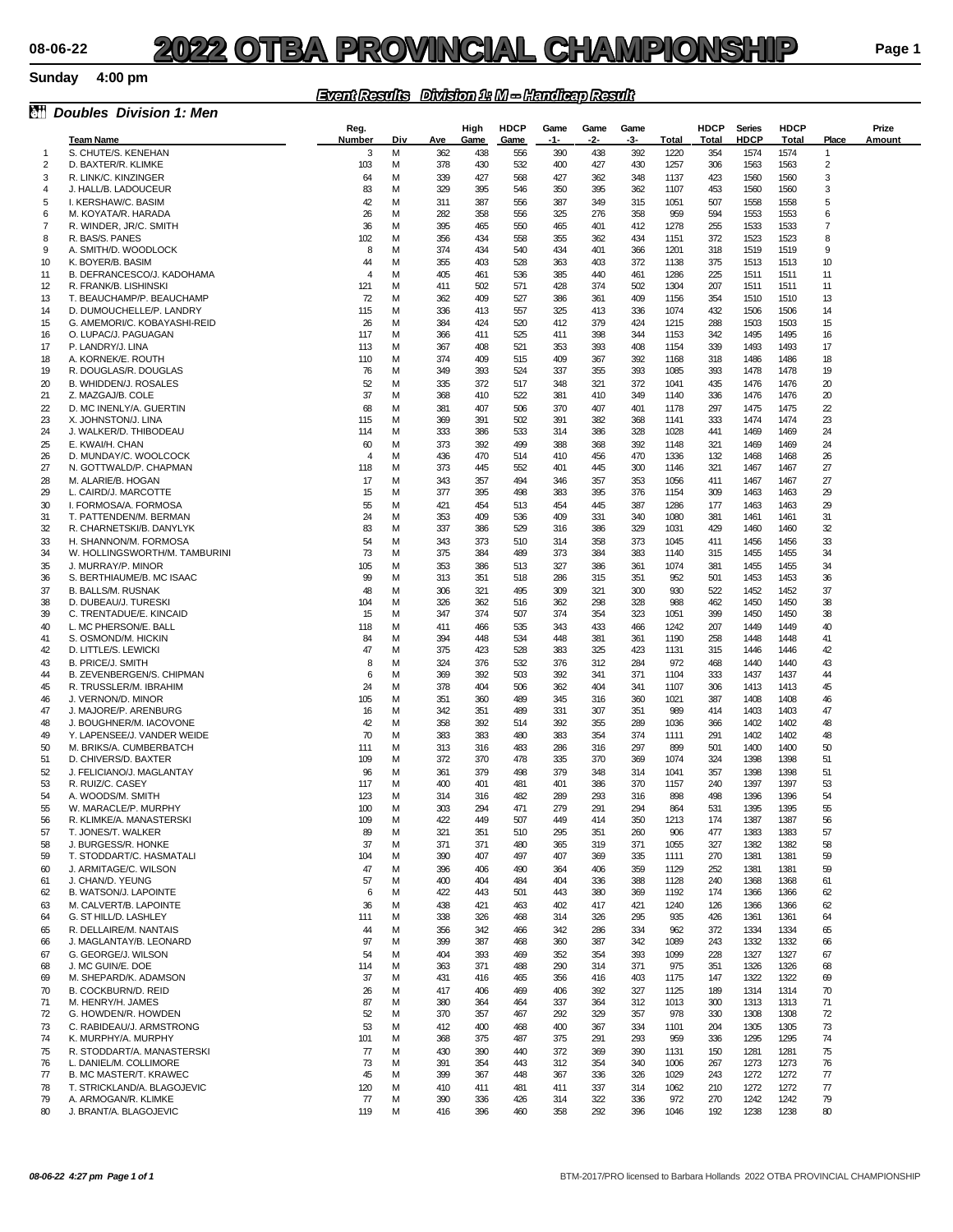#### **Sunday**

### *Event Results Division 1: M -- Handicap Result*

| òŤ           | <b>Singles Division 1: Men</b>                   |                      |        |            |              |                     |             |             |             |            |                      |                       |                      |                                              |                                                                             |
|--------------|--------------------------------------------------|----------------------|--------|------------|--------------|---------------------|-------------|-------------|-------------|------------|----------------------|-----------------------|----------------------|----------------------------------------------|-----------------------------------------------------------------------------|
|              | <b>Bowler Name</b>                               | Reg.<br>Number       | Div    | Ave        | High<br>Game | <b>HDCP</b><br>Game | Game<br>-1- | Game<br>-2- | Game<br>-3- | Total      | <b>HDCP</b><br>Total | <b>Series</b><br>HDCP | <b>HDCP</b><br>Total | Place                                        | Prize<br>Amount                                                             |
| $\mathbf{1}$ | <b>RICH GIBSON</b>                               | 45                   | M      | 168        | 278          | 350                 | 170         | 278         | 244         | 692        | 216                  | 908                   | 908                  | $\mathbf{1}$                                 |                                                                             |
| 2            | <b>FRANK PAO</b>                                 | 60                   | м      | 141        | 220          | 319                 | 203         | 154         | 220         | 577        | 297                  | 874                   | 874                  | $\overline{\mathbf{c}}$                      |                                                                             |
| 3            | <b>JASON ARMITAGE</b>                            | 47                   | м      | 198        | 257          | 299                 | 245         | 257         | 246         | 748        | 126                  | 874                   | 874                  | $\overline{\mathbf{c}}$                      |                                                                             |
| 4            | <b>DAVE LININGTON</b>                            | 12                   | м      | 180        | 235          | 295                 | 204         | 225         | 235         | 664        | 180                  | 844                   | 844                  | $\overline{4}$                               |                                                                             |
| 5<br>6       | <b>RONNIE KLIMKE</b><br>OGIE LUPAC               | 66<br>117            | M<br>M | 198<br>185 | 279<br>268   | 321<br>323          | 279<br>211  | 228<br>268  | 206<br>193  | 713<br>672 | 126<br>165           | 839<br>837            | 839<br>837           | 5<br>6                                       |                                                                             |
| 7            | ANDY WOODS                                       | 123                  | м      | 135        | 182          | 287                 | 182         | 158         | 178         | 518        | 315                  | 833                   | 833                  | 7                                            |                                                                             |
| 8            | TY BEAUCHAMP                                     | 72                   | м      | 167        | 227          | 300                 | 223         | 227         | 159         | 609        | 219                  | 828                   | 828                  | 8                                            |                                                                             |
| 9            | <b>HARLEY SHANNON</b>                            | 54                   | м      | 150        | 248          | 338                 | 125         | 248         | 181         | 554        | 270                  | 824                   | 824                  | 9                                            |                                                                             |
| 10           | <b>NORM GOTTWALD</b>                             | 118                  | M      | 164        | 211          | 287                 | 181         | 211         | 202         | 594        | 228                  | 822                   | 822                  | 10                                           |                                                                             |
| 11<br>12     | EDDY KWAI<br>DAVE DUBEAU                         | 60<br>104            | M<br>м | 187<br>147 | 227<br>184   | 280<br>277          | 203<br>171  | 222<br>184  | 227<br>177  | 652<br>532 | 159<br>279           | 811<br>811            | 811<br>811           | 11<br>11                                     |                                                                             |
| 13           | <b>MIKE KOYATA</b>                               | 26                   | м      | 140        | 212          | 312                 | 151         | 212         | 147         | 510        | 300                  | 810                   | 810                  | 13                                           |                                                                             |
| 14           | <b>RICH HARADA</b>                               | 26                   | м      | 142        | 208          | 306                 | 208         | 156         | 152         | 516        | 294                  | 810                   | 810                  | 13                                           |                                                                             |
| 15           | <b>RAYMOND CHEUNG</b>                            | 59                   | M      | 187        | 246          | 299                 | 216         | 246         | 188         | 650        | 159                  | 809                   | 809                  | 15                                           |                                                                             |
| 16<br>17     | <b>HO LEUNG CHAN</b><br>JOHN CAREY               | 60<br>63             | M<br>M | 186<br>166 | 223<br>201   | 277<br>275          | 211<br>200  | 213<br>201  | 223<br>181  | 647<br>582 | 162<br>222           | 809<br>804            | 809<br>804           | 15<br>17                                     |                                                                             |
| 18           | <b>RICK FRANK</b>                                | 121                  | M      | 206        | 255          | 289                 | 200         | 247         | 255         | 702        | 102                  | 804                   | 804                  | 17                                           |                                                                             |
| 19           | <b>SIMON PANES</b>                               | 102                  | м      | 179        | 213          | 274                 | 210         | 197         | 213         | 620        | 183                  | 803                   | 803                  | 19                                           |                                                                             |
| 20           | <b>BRENT BONDY</b>                               | 55                   | M      | 157        | 220          | 303                 | 157         | 177         | 220         | 554        | 249                  | 803                   | 803                  | 19                                           |                                                                             |
| 21           | RANDY DOUGLAS                                    | 76                   | M      | 203        | 247          | 284                 | 210         | 247         | 234         | 691        | 111                  | 802                   | 802                  | 21                                           |                                                                             |
| 22           | <b>DANIEL REID</b>                               | 26                   | м<br>м | 206<br>213 | 257          | 291                 | 247<br>248  | 257<br>238  | 194<br>233  | 698<br>719 | 102                  | 800<br>800            | 800                  | $\boldsymbol{\mathcal{Z}}$<br>$\mathfrak{D}$ |                                                                             |
| 23<br>24     | ALEXANDER FORMOSA<br><b>JOSEPH ROSALES</b>       | 55<br>52             | м      | 168        | 248<br>234   | 275<br>306          | 234         | 180         | 168         | 582        | 81<br>216            | 798                   | 800<br>798           | 24                                           |                                                                             |
| 25           | <b>BOB CRAWFORD</b>                              | 13                   | M      | 140        | 196          | 296                 | 196         | 155         | 146         | 497        | 300                  | 797                   | 797                  | 25                                           |                                                                             |
| 26           | <b>TYLER PATTENDEN</b>                           | 24                   | M      | 168        | 214          | 286                 | 204         | 214         | 159         | 577        | 216                  | 793                   | 793                  | 26                                           |                                                                             |
| 27           | PATRICK CHAPMAN                                  | 118                  | M      | 209        | 269          | 300                 | 269         | 204         | 223         | 696        | 93                   | 789                   | 789                  | 27                                           |                                                                             |
| 28           | <b>BILL COLE</b>                                 | 37                   | м<br>м | 208        | 256          | 288                 | 201         | 256         | 235         | 692        | 96                   | 788                   | 788                  | 28                                           |                                                                             |
| 29<br>30     | <b>BILL BALLS</b><br>PETER MINDORFF              | 48<br>$\overline{2}$ | M      | 143<br>136 | 187<br>170   | 284<br>274          | 158<br>154  | 187<br>149  | 151<br>170  | 496<br>473 | 291<br>312           | 787<br>785            | 787<br>785           | 29<br>30                                     |                                                                             |
| 31           | <b>BRANDON LADOUCEUR</b>                         | 83                   | M      | 196        | 224          | 268                 | 224         | 205         | 223         | 652        | 132                  | 784                   | 784                  | 31                                           |                                                                             |
| 32           | DAVE MINOR                                       | 105                  | M      | 191        | 239          | 288                 | 187         | 239         | 210         | 636        | 147                  | 783                   | 783                  | 32                                           |                                                                             |
| 33           | <b>RYAN BAS</b>                                  | 102                  | м      | 177        | 205          | 268                 | 188         | 205         | 201         | 594        | 189                  | 783                   | 783                  | 32                                           |                                                                             |
| 34<br>35     | <b>WILSON LEUNG</b><br><b>BILL MAY</b>           | 81<br>50             | м<br>M | 191<br>195 | 217<br>234   | 266<br>279          | 205<br>196  | 217<br>215  | 212<br>234  | 634<br>645 | 147<br>135           | 781<br>780            | 781<br>780           | 34<br>35                                     |                                                                             |
| 36           | <b>GRAHAM HOWDEN</b>                             | 52                   | M      | 173        | 212          | 279                 | 212         | 159         | 207         | 578        | 201                  | 779                   | 779                  | 36                                           |                                                                             |
| 37           | <b>RON LINK</b>                                  | 64                   | м      | 174        | 217          | 283                 | 173         | 191         | 217         | 581        | 198                  | 779                   | 779                  | 36                                           |                                                                             |
| 38           | <b>ALDEN CHAN</b>                                | 80                   | м      | 160        | 214          | 294                 | 168         | 157         | 214         | 539        | 240                  | 779                   | 779                  | 36                                           |                                                                             |
| 39           | <b>BOB DANYLYK</b>                               | 83                   | м      | 180        | 206          | 266                 | 206         | 203         | 189         | 598        | 180                  | 778                   | 778                  | 39                                           |                                                                             |
| 40<br>41     | <b>BRIAN MC MASTER</b><br>CHRISTOPHER KOBAYASHI- | 45<br>26             | M<br>M | 198<br>208 | 256<br>247   | 298<br>279          | 167<br>211  | 256<br>223  | 228<br>247  | 651<br>681 | 126<br>96            | 777<br>777            | 777<br>777           | 40<br>40                                     |                                                                             |
| 42           | <b>RYAN TRUSSLER</b>                             | 24                   | M      | 195        | 244          | 289                 | 190         | 244         | 207         | 641        | 135                  | 776                   | 776                  | 42                                           |                                                                             |
| 43           | <b>MIKE RUSNAK</b>                               | 48                   | м      | 163        | 219          | 296                 | 160         | 219         | 166         | 545        | 231                  | 776                   | 776                  | 42                                           |                                                                             |
| 44           | <b>STEPHEN OSMOND</b>                            | 84                   | м      | 198        | 237          | 279                 | 221         | 192         | 237         | 650        | 126                  | 776                   | 776                  | 42                                           |                                                                             |
| 45           | <b>PATRICK MURPHY</b>                            | 100                  | M      | 135        | 165          | 270                 | 165         | 146         | 148         | 459        | 315                  | 774                   | 774                  | 45                                           |                                                                             |
| 46<br>47     | JORDAN HALL<br>MICHAEL CLEARY                    | 83<br>70             | M<br>M | 133<br>161 | 166<br>202   | 273<br>281          | 144<br>202  | 166<br>157  | 142<br>177  | 452<br>536 | 321<br>237           | 773<br>773            | 773<br>773           | 46<br>46                                     |                                                                             |
| 48           | DAVE LITTLE                                      | 47                   | м      | 158        | 192          | 274                 | 153         | 181         | 192         | 526        | 246                  | 772                   | 772                  | 48                                           |                                                                             |
| 49           | A J ZELEM                                        | 14                   | м      | 131        | 167          | 276                 | 156         | 167         | 119         | 442        | 327                  | 769                   | 769                  | 49                                           |                                                                             |
| 50           | <b>STEVE KENEHAN</b>                             | 3                    | M      | 204        | 246          | 282                 | 220         | 246         | 192         | 658        | 108                  | 766                   | 766                  | 50                                           |                                                                             |
| 51<br>52     | <b>CLIFF AMEMORI</b><br><b>JEFF KADOHAMA</b>     | 30<br>$\overline{4}$ | M<br>м | 167<br>201 | 192<br>233   | 265<br>272          | 192<br>227  | 164<br>187  | 190<br>233  | 546<br>647 | 219<br>117           | 765<br>764            | 765<br>764           | 51<br>52                                     |                                                                             |
| 53           | <b>JAMES VERNON</b>                              | 105                  | м      | 160        | 194          | 274                 | 159         | 194         | 170         | 523        | 240                  | 763                   | 763                  | 53                                           |                                                                             |
| 54           | RANDY HEYDON                                     | 23                   | м      | 173        | 199          | 266                 | 199         | 183         | 180         | 562        | 201                  | 763                   | 763                  | 53                                           |                                                                             |
| 55           | <b>METIN IBRAHIM</b>                             | 24                   | M      | 183        | 205          | 262                 | 193         | 205         | 194         | 592        | 171                  | 763                   | 763                  | 53                                           |                                                                             |
| 56           | <b>CONROY CHAN</b>                               | 57                   | M      | 181        | 215          | 274                 | 180         | 191         | 215         | 586        | 177                  | 763                   | 763                  | 53                                           |                                                                             |
| 57<br>58     | RODOLFO NISPEROS<br><b>IAN FORMOSA</b>           | 95<br>55             | м<br>м | 202<br>208 | 254<br>267   | 292<br>299          | 180<br>203  | 215<br>197  | 254<br>267  | 649<br>667 | 114<br>96            | 763<br>763            | 763<br>763           | 53<br>53                                     |                                                                             |
| 59           | <b>JEFF COCKBURN</b>                             | 28                   | м      | 210        | 247          | 277                 | 247         | 235         | 190         | 672        | 90                   | 762                   | 762                  | 59                                           |                                                                             |
| 60           | MICHAEL DAWSON                                   | 49                   | M      | 101        | 127          | 266                 | 113         | 127         | 104         | 344        | 417                  | 761                   | 761                  | 60                                           |                                                                             |
| 61           | <b>JULIUS CHAN</b>                               | 57                   | м      | 194        | 226          | 272                 | 191         | 206         | 226         | 623        | 138                  | 761                   | 761                  | 60                                           |                                                                             |
| 62<br>63     | <b>STAN DRAUS</b><br>DANNY MUI                   | $\overline{2}$<br>5  | M<br>M | 125<br>167 | 160<br>200   | 275<br>273          | 133<br>166  | 120<br>200  | 160<br>173  | 413<br>539 | 345                  | 758<br>758            | 758<br>758           | 62<br>62                                     |                                                                             |
| 64           | <b>JESSE MURRAY</b>                              | 105                  | м      | 184        | 212          | 268                 | 212         | 188         | 189         | 589        | 219<br>168           | 757                   | 757                  | 64                                           |                                                                             |
| 65           | <b>FRANCIS KING</b>                              | 71                   | M      | 144        | 162          | 258                 | 162         | 145         | 162         | 469        | 288                  | 757                   | 757                  | 64                                           |                                                                             |
| 66           | <b>MIKE SHEPARD</b>                              | 37                   | M      | 217        | 237          | 260                 | 237         | 225         | 225         | 687        | 69                   | 756                   | 756                  | 66                                           |                                                                             |
| 67           | <b>JEREMY TURESKI</b>                            | 104                  | м      | 179        | 218          | 279                 | 182         | 218         | 173         | 573        | 183                  | 756                   | 756                  | 66                                           |                                                                             |
| 68<br>69     | <b>BILL MOXEY</b><br>ANDREW BLAGOJEVIC           | 66<br>119            | м<br>м | 191<br>215 | 213<br>236   | 262<br>261          | 204<br>220  | 191<br>236  | 213<br>224  | 608<br>680 | 147<br>75            | 755<br>755            | 755<br>755           | 68<br>68                                     |                                                                             |
| 70           | <b>BRUCE COCKBURN</b>                            | 26                   | M      | 211        | 255          | 284                 | 198         | 255         | 215         | 668        | 87                   | 755                   | 755                  | 68                                           |                                                                             |
| 71           | <b>BRETT ZEVENBERGEN</b>                         | 6                    | M      | 178        | 213          | 275                 | 213         | 179         | 177         | 569        | 186                  | 755                   | 755                  | 68                                           |                                                                             |
| 72           | <b>BRUCE WHIDDEN</b>                             | 52                   | M      | 167        | 204          | 277                 | 145         | 204         | 186         | 535        | 219                  | 754                   | 754                  | 72                                           |                                                                             |
| 73           | <b>CHRIS HASMATALI</b>                           | 104                  | м      | 198        | 219          | 261                 | 219         | 200         | 207         | 626        | 126                  | 752                   | 752                  | 73                                           |                                                                             |
| 74           | DAVE THIBODEAU                                   | 114                  | м      | 197        | 229          | 272                 | 229         | 179         | 215         | 623        | 129                  | 752                   | 752                  | 73                                           |                                                                             |
| 75<br>76     | <b>JAMES MORRISON</b><br><b>BJDEFRANCESCO</b>    | 49<br>$\overline{4}$ | M<br>M | 173<br>204 | 223<br>222   | 290<br>258          | 193<br>216  | 133<br>222  | 223<br>203  | 549<br>641 | 201<br>108           | 750<br>749            | 750<br>749           | 75<br>76                                     |                                                                             |
| 77           | <b>CHRIS TRENTADUE</b>                           | 15                   | м      | 170        | 221          | 291                 | 131         | 187         | 221         | 539        | 210                  | 749                   | 749                  | 76                                           |                                                                             |
| 78           | <b>MARTY ALARIE</b>                              | 17                   | M      | 167        | 188          | 261                 | 188         | 159         | 181         | 528        | 219                  | 747                   | 747                  | 78                                           |                                                                             |
| 79           | <b>STEVE CHUTE</b>                               | 3                    | м      | 158        | 191          | 273                 | 191         | 152         | 156         | 499        | 246                  | 745                   | 745                  | 79                                           |                                                                             |
| 80           | PERRY LANDRY                                     | 113                  | M      | 179        | 199          | 260                 | 175         | 199         | 188         | 562        | 183                  | 745<br>744            | 745                  | 79                                           |                                                                             |
| 81<br>82     | JOEFRAN MAGLANTAY<br><b>YVES LAPENSEE</b>        | 97<br>70             | M<br>м | 188<br>182 | 212<br>208   | 264<br>266          | 212<br>208  | 164<br>157  | 212<br>204  | 588<br>569 | 156<br>174           | 743                   | 744<br>743           | 81<br>82                                     |                                                                             |
| 83           | MICHAEL ALLDREAD                                 | 125                  | м      | 175        | 238          | 303                 | 238         | 141         | 166         | 545        | 195                  | 740                   | 740                  | 83                                           |                                                                             |
| 84           | <b>WILBERT MARACLE</b>                           | 100                  | м      | 168        | 187          | 259                 | 156         | 187         | 180         | 523        | 216                  | 739                   | 739                  | 84                                           |                                                                             |
|              | 08-06-22 4:26 pm Page 1 of 3                     |                      |        |            |              |                     |             |             |             |            |                      |                       |                      |                                              | BTM-2017/PRO licensed to Barbara Hollands 2022 OTBA PROVINCIAL CHAMPIONSHIP |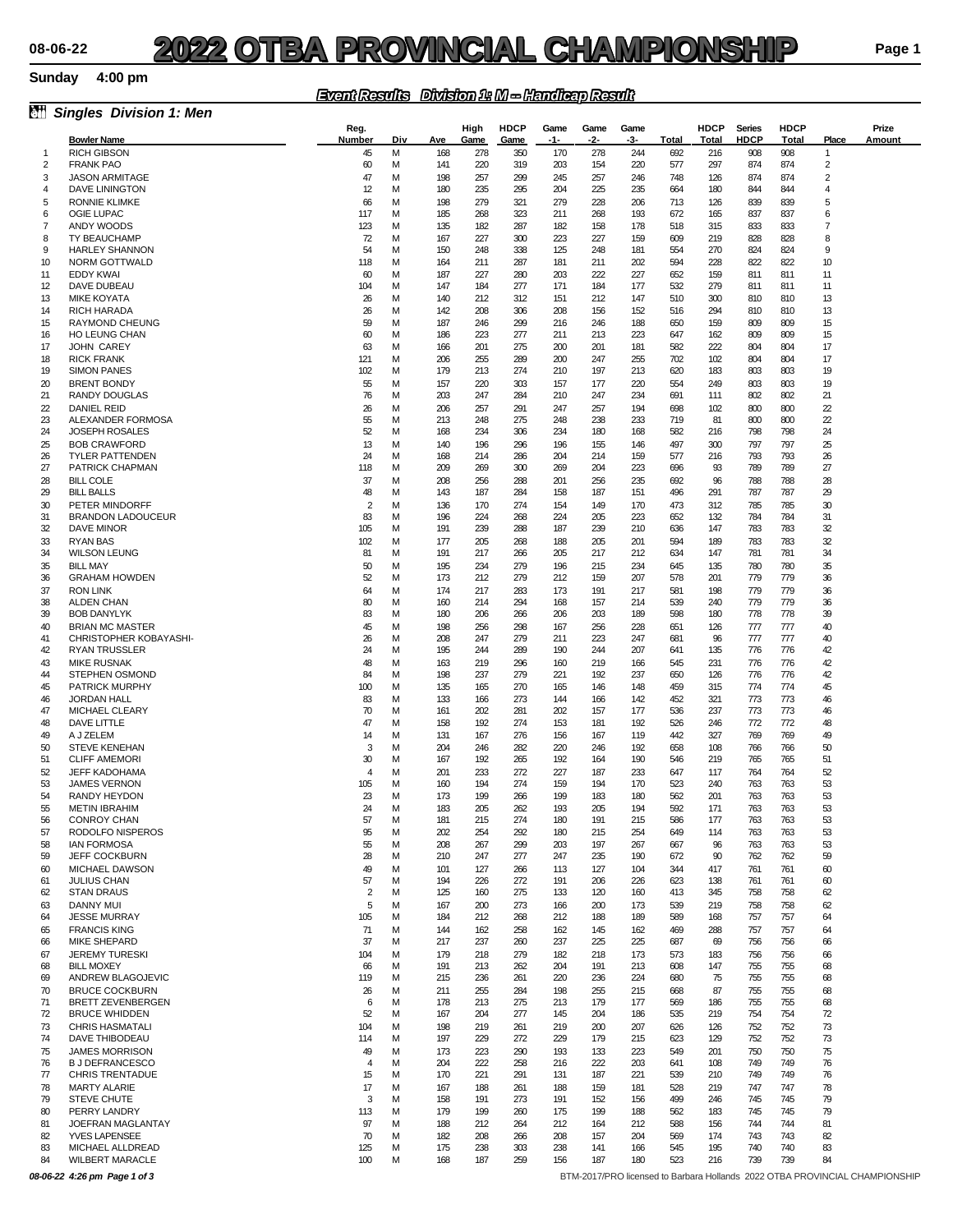|            | <b>Bowler Name</b>                             | Reg.<br>Number           | Div    | Ave        | High<br>Game | <b>HDCP</b><br>Game | Game<br>-1- | Game<br>-2- | Game<br>-3- | Total      | <b>HDCP</b><br>Total | <b>Series</b><br><b>HDCP</b> | <b>HDCP</b><br><b>Total</b> | Place      | Prize<br>Amount |
|------------|------------------------------------------------|--------------------------|--------|------------|--------------|---------------------|-------------|-------------|-------------|------------|----------------------|------------------------------|-----------------------------|------------|-----------------|
| 85         | <b>MAURICE DESANTOS</b>                        | 122                      | м      | 190        | 247          | 297                 | 195         | 247         | 146         | 588        | 150                  | 738                          | 738                         | 85         |                 |
| 86         | <b>JASON LINA</b>                              | 115                      | М      | 188        | 233          | 285                 | 233         | 192         | 157         | 582        | 156                  | 738                          | 738                         | 85         |                 |
| 87         | <b>TERRY KRAWEC</b>                            | 45                       | М      | 201        | 235          | 274                 | 199         | 186         | 235         | 620        | 117                  | 737                          | 737                         | 87         |                 |
| 88<br>89   | <b>JOHN FELICIANO</b><br><b>TYLER STODDART</b> | 96<br>104                | М<br>М | 173<br>192 | 190<br>218   | 257<br>266          | 164<br>179  | 190<br>218  | 182<br>196  | 536<br>593 | 201<br>144           | 737<br>737                   | 737<br>737                  | 87<br>87   |                 |
| 90         | <b>TRISTON WALKER</b>                          | 89                       | М      | 174        | 195          | 261                 | 177         | 166         | 195         | 538        | 198                  | 736                          | 736                         | 90         |                 |
| 91         | <b>CONN CASEY</b>                              | 117                      | М      | 213        | 221          | 248                 | 215         | 216         | 221         | 652        | 81                   | 733                          | 733                         | 91         |                 |
| 92<br>93   | JOHNATHAN MARCOTTE<br>ANDREW ROUTH             | 15<br>110                | М<br>М | 216<br>203 | 248<br>244   | 272<br>281          | 209<br>244  | 204<br>199  | 248<br>179  | 661<br>622 | 72<br>111            | 733<br>733                   | 733<br>733                  | 91<br>91   |                 |
| 94         | <b>ERNIE BALL</b>                              | 118                      | М      | 213        | 233          | 260                 | 233         | 207         | 211         | 651        | 81                   | 732                          | 732                         | 94         |                 |
| 95         | <b>JOHN SAUNDERS</b>                           | 79                       | М      | 192        | 232          | 280                 | 142         | 232         | 214         | 588        | 144                  | 732                          | 732                         | 94         |                 |
| 96         | <b>CHESTER MUI</b>                             | 5                        | М      | 176        | 188          | 252                 | 166         | 188         | 183         | 537        | 192                  | 729                          | 729                         | 96         |                 |
| 97<br>98   | <b>MARIO FORMOSA</b><br>ANDREW ARMOGAN         | 54<br>77                 | М<br>М | 193<br>192 | 214<br>204   | 261<br>252          | 214<br>204  | 205<br>196  | 169<br>183  | 588<br>583 | 141<br>144           | 729<br>727                   | 729<br>727                  | 96<br>98   |                 |
| 99         | <b>STEVE ISHII</b>                             | 31                       | М      | 163        | 189          | 266                 | 146         | 161         | 189         | 496        | 231                  | 727                          | 727                         | 98         |                 |
| 100        | <b>WAYNE DUBS</b>                              | 23                       | М      | 186        | 233          | 287                 | 233         | 165         | 167         | 565        | 162                  | 727                          | 727                         | 98         |                 |
| 101<br>102 | DANIEL MC INENLY<br>DAVE DUBEAU                | 68<br>108                | М<br>М | 186<br>147 | 209<br>188   | 263<br>281          | 209<br>188  | 195<br>154  | 161<br>173  | 565<br>515 | 162<br>279           | 727<br>794                   | 727<br>794                  | 98<br>101  |                 |
| 103        | RONNIE KLIMKE                                  | 103                      | М      | 198        | 269          | 311                 | 203         | 269         | 188         | 660        | 126                  | 786                          | 786                         | 102        |                 |
| 104        | ANDREW BLAGOJEVIC                              | 120                      | М      | 215        | 259          | 284                 | 213         | 195         | 259         | 667        | 75                   | 742                          | 742                         | 103        |                 |
| 105        | PERRY LANDRY                                   | 115                      | М      | 179        | 204          | 265                 | 204         | 190         | 154         | 548        | 183                  | 731                          | 731                         | 104        |                 |
| 106<br>107 | <b>GARRETT AMEMORI</b><br>ROD DOUGLAS          | 26<br>76                 | М<br>М | 176<br>146 | 204<br>164   | 268<br>258          | 204<br>160  | 176<br>164  | 154<br>120  | 534<br>444 | 192<br>282           | 726<br>726                   | 726<br>726                  | 106<br>106 |                 |
| 108        | <b>JOEL DAVIS</b>                              | 90                       | М      | 158        | 166          | 248                 | 166         | 165         | 147         | 478        | 246                  | 724                          | 724                         | 108        |                 |
| 109        | <b>TONY STRICKLAND</b>                         | 119                      | М      | 195        | 235          | 280                 | 235         | 181         | 172         | 588        | 135                  | 723                          | 723                         | 109        |                 |
| 110<br>111 | <b>LARRY CAIRD</b><br><b>KEVIN CHAN</b>        | 15<br>58                 | М<br>М | 161<br>177 | 196<br>197   | 275<br>260          | 196<br>197  | 141<br>149  | 149<br>188  | 486<br>534 | 237<br>189           | 723<br>723                   | 723<br>723                  | 109<br>109 |                 |
| 112        | DANIEL BEAUCHAMP                               | 71                       | М      | 167        | 186          | 259                 | 142         | 176         | 186         | 504        | 219                  | 723                          | 723                         | 109        |                 |
| 113        | <b>JAMES PAGUAGAN</b>                          | 117                      | М      | 181        | 192          | 251                 | 168         | 192         | 185         | 545        | 177                  | 722                          | 722                         | 113        |                 |
| 114        | EARL DOE                                       | 114                      | м      | 179        | 187          | 248                 | 176         | 187         | 175         | 538        | 183                  | 721                          | 721                         | 114        |                 |
| 115<br>116 | ZYG MAZGAJ<br><b>GEDDES ST HILL</b>            | 37<br>111                | М<br>М | 160<br>155 | 178<br>157   | 258<br>242          | 136<br>157  | 178<br>150  | 166<br>156  | 480<br>463 | 240<br>255           | 720<br>718                   | 720<br>718                  | 115<br>116 |                 |
| 117        | <b>KEVIN LEUNG</b>                             | 81                       | М      | 179        | 187          | 248                 | 187         | 187         | 160         | 534        | 183                  | 717                          | 717                         | 117        |                 |
| 118        | <b>IAN KERSHAW</b>                             | 42                       | М      | 148        | 167          | 259                 | 167         | 159         | 113         | 439        | 276                  | 715                          | 715                         | 118        |                 |
| 119<br>120 | <b>IAN COLBY</b><br><b>SIMON BERTHIAUME</b>    | 82<br>99                 | М<br>М | 204<br>172 | 228<br>185   | 264<br>253          | 181<br>151  | 196<br>185  | 228<br>173  | 605<br>509 | 108<br>204           | 713<br>713                   | 713<br>713                  | 119<br>119 |                 |
| 121        | <b>JASON LINA</b>                              | 113                      | М      | 188        | 215          | 267                 | 215         | 182         | 158         | 555        | 156                  | 711                          | 711                         | 121        |                 |
| 122        | <b>CHRIS RABIDEAU</b>                          | 53                       | М      | 197        | 230          | 273                 | 180         | 230         | 172         | 582        | 129                  | 711                          | 711                         | 121        |                 |
| 123        | <b>CHRIS KINZINGER</b>                         | 64                       | М      | 165        | 195          | 270                 | 160         | 128         | 195         | 483        | 225                  | 708                          | 708                         | 123        |                 |
| 124<br>125 | <b>MARIO TAMBURINI</b><br><b>BOB MC ISAAC</b>  | 73<br>99                 | М<br>М | 205<br>141 | 214<br>146   | 249<br>245          | 201<br>119  | 214<br>144  | 188<br>146  | 603<br>409 | 105<br>297           | 708<br>706                   | 708<br>706                  | 123<br>125 |                 |
| 126        | <b>MIKE IACOVONE</b>                           | 42                       | м      | 188        | 219          | 271                 | 219         | 159         | 171         | 549        | 156                  | 705                          | 705                         | 126        |                 |
| 127        | <b>JIM LAPOINTE</b>                            | 6                        | М      | 211        | 258          | 287                 | 258         | 169         | 190         | 617        | 87                   | 704                          | 704                         | 127        |                 |
| 128<br>129 | <b>JOHN SAUNDERS</b><br><b>ERIC NG</b>         | 78<br>32                 | М<br>М | 192<br>176 | 219<br>191   | 267<br>255          | 219<br>191  | 136<br>162  | 202<br>156  | 557<br>509 | 144<br>192           | 701<br>701                   | 701<br>701                  | 128<br>128 |                 |
| 130        | DAVE TIMMONS                                   | 17                       | М      | 204        | 211          | 247                 | 191         | 190         | 211         | 592        | 108                  | 700                          | 700                         | 130        |                 |
| 131        | <b>ANDREW KORNEK</b>                           | 110                      | М      | 192        | 201          | 249                 | 201         | 174         | 181         | 556        | 144                  | 700                          | 700                         | 130        |                 |
| 132        | DAVID BAXTER                                   | 109                      | М      | 180        | 215          | 275                 | 140         | 215         | 164         | 519        | 180                  | 699                          | 699                         | 132        |                 |
| 133<br>134 | <b>ROB CHARNETSKI</b><br><b>BEN LAPOINTE</b>   | 83<br>36                 | М<br>М | 157<br>216 | 176<br>235   | 259<br>259          | 176<br>235  | 158<br>220  | 115<br>171  | 449<br>626 | 249<br>72            | 698<br>698                   | 698<br>698                  | 133<br>133 |                 |
| 135        | DAN PAYSON                                     | 13                       | М      | 173        | 183          | 250                 | 183         | 147         | 167         | 497        | 201                  | 698                          | 698                         | 133        |                 |
| 136        | <b>JOE WALKER</b>                              | 50                       | М      | 166        | 171          | 245                 | 156         | 148         | 171         | 475        | 222                  | 697                          | 697                         | 136        |                 |
| 137<br>138 | MALCOLM COOK<br><b>MADDIE CALVERT</b>          | 107<br>36                | М<br>М | 177<br>222 | 180<br>223   | 243<br>241          | 168<br>223  | 159<br>216  | 180<br>203  | 507<br>642 | 189<br>54            | 696<br>696                   | 696<br>696                  | 137<br>137 |                 |
| 139        | PAUL MINOR                                     | 105                      | М      | 169        | 172          | 243                 | 172         | 150         | 160         | 482        | 213                  | 695                          | 695                         | 139        |                 |
| 140        | ROB WINDER. JR                                 | 36                       | М      | 176        | 177          | 241                 | 155         | 177         | 171         | 503        | 192                  | 695                          | 695                         | 139        |                 |
| 141<br>142 | <b>DAN DUMOUCHELLE</b><br><b>ADAM SMITH</b>    | 115<br>8                 | M<br>M | 157<br>186 | 159<br>212   | 242<br>266          | 130<br>162  | 157<br>212  | 159<br>158  | 446<br>532 | 249<br>162           | 695<br>694                   | 695<br>694                  | 139<br>142 |                 |
| 143        | <b>ERIC ROUTH</b>                              | 110                      | М      | 182        | 258          | 316                 | 127         | 135         | 258         | 520        | 174                  | 694                          | 694                         | 142        |                 |
| 144        | <b>RICK COOPER</b>                             | 14                       | м      | 173        | 189          | 256                 | 155         | 189         | 149         | 493        | 201                  | 694                          | 694                         | 142        |                 |
| 145        | <b>JAY SMITH</b>                               | 8                        | М      | 185        | 204          | 259                 | 159         | 204         | 164         | 527        | 165                  | 692                          | 692                         | 145        |                 |
| 146<br>147 | <b>TYLER JONES</b><br>RONNIE KLIMKE            | 89<br>77                 | М<br>М | 147<br>198 | 159<br>204   | 252<br>246          | 159<br>204  | 131<br>190  | 120<br>168  | 410<br>562 | 279<br>126           | 689<br>688                   | 689<br>688                  | 146<br>147 |                 |
| 148        | <b>RICK STODDART</b>                           | $\overline{\mathcal{U}}$ | М      | 206        | 204          | 238                 | 182         | 204         | 200         | 586        | 102                  | 688                          | 688                         | 147        |                 |
| 149        | <b>WAYNE HOLLINGSWORTH</b>                     | 73                       | М      | 170        | 178          | 248                 | 178         | 125         | 171         | 474        | 210                  | 684                          | 684                         | 149        |                 |
| 150<br>151 | <b>VERN ELLIS</b><br><b>JIM BOUGHNER</b>       | 12<br>42                 | М<br>М | 148<br>170 | 153<br>172   | 245<br>242          | 153<br>172  | 128<br>130  | 127<br>171  | 408<br>473 | 276<br>210           | 684<br>683                   | 684<br>683                  | 149<br>151 |                 |
| 152        | DARYL CHIVERS                                  | 109                      | М      | 192        | 200          | 248                 | 189         | 147         | 200         | 536        | 144                  | 680                          | 680                         | 152        |                 |
| 153        | LES MC PHERSON                                 | 118                      | М      | 198        | 203          | 245                 | 203         | 180         | 171         | 554        | 126                  | 680                          | 680                         | 152        |                 |
| 154        | <b>TONY STRICKLAND</b>                         | 120                      | М      | 195        | 184          | 229                 | 179         | 182         | 184         | 545        | 135                  | 680                          | 680                         | 152        |                 |
| 155<br>156 | <b>MARLON HENRY</b><br>JOEFRAN MAGLANTAY       | 87<br>96                 | М<br>М | 186<br>188 | 179<br>183   | 233<br>235          | 167<br>162  | 172<br>179  | 179<br>183  | 518<br>524 | 162<br>156           | 680<br>680                   | 680<br>680                  | 152<br>152 |                 |
| 157        | <b>BRIAN BASIM</b>                             | 44                       | М      | 188        | 199          | 251                 | 199         | 184         | 140         | 523        | 156                  | 679                          | 679                         | 157        |                 |
| 158        | <b>BILL PRICE</b>                              | 8                        | М      | 139        | 158          | 259                 | 158         | 103         | 115         | 376        | 303                  | 679                          | 679                         | 157        |                 |
| 159<br>160 | AARON MURPHY<br>PAT BEAUCHAMP                  | 101<br>72                | М<br>М | 182<br>195 | 193<br>201   | 251<br>246          | 162<br>154  | 193<br>201  | 150<br>189  | 505<br>544 | 174<br>135           | 679<br>679                   | 679<br>679                  | 157<br>157 |                 |
| 161        | <b>CHRIS BASIM</b>                             | 42                       | М      | 163        | 171          | 248                 | 171         | 118         | 158         | 447        | 231                  | 678                          | 678                         | 161        |                 |
| 162        | <b>GARY MITCHELL</b>                           | 112                      | М      | 197        | 207          | 250                 | 173         | 207         | 166         | 546        | 129                  | 675                          | 675                         | 162        |                 |
| 163        | <b>JIM BURGESS</b>                             | 37                       | М      | 181        | 175          | 234                 | 162         | 175         | 160         | 497        | 177                  | 674                          | 674                         | 163        |                 |
| 164<br>165 | <b>REY RUIZ</b><br>ADOLPHUS CUMBERBATCH        | 117<br>111               | М<br>М | 187<br>167 | 217<br>176   | 270<br>249          | 125<br>176  | 217<br>139  | 172<br>139  | 514<br>454 | 159<br>219           | 673<br>673                   | 673<br>673                  | 164<br>164 |                 |
| 166        | DAVID BAXTER                                   | 103                      | М      | 180        | 196          | 256                 | 116         | 180         | 196         | 492        | 180                  | 672                          | 672                         | 166        |                 |
| 167        | <b>ERIC KINCAID</b>                            | 15                       | М      | 177        | 168          | 231                 | 165         | 168         | 148         | 481        | 189                  | 670                          | 670                         | 167        |                 |
| 168        | JOHN MC GUIN                                   | 114                      | М      | 184        | 197          | 253                 | 160         | 197         | 145         | 502        | 168                  | 670                          | 670                         | 167        |                 |
| 169<br>170 | <b>XAVIER JOHNSTON</b><br><b>STEPHEN CHAN</b>  | 115<br>80                | м<br>М | 181<br>173 | 213<br>166   | 272<br>233          | 129<br>143  | 213<br>166  | 151<br>158  | 493<br>467 | 177<br>201           | 670<br>668                   | 670<br>668                  | 167<br>170 |                 |
| 171        | RONNIE KLIMKE                                  | 109                      | М      | 198        | 200          | 242                 | 200         | 192         | 149         | 541        | 126                  | 667                          | 667                         | 171        |                 |
| 172        | PAT ARENBURG                                   | 16                       | М      | 195        | 214          | 259                 | 214         | 185         | 132         | 531        | 135                  | 666                          | 666                         | 172        |                 |
| 173        | <b>JAMES WALKER</b>                            | 114                      | М      | 136        | 122          | 226                 | 115         | 115         | 122         | 352        | 312                  | 664                          | 664                         | 173        |                 |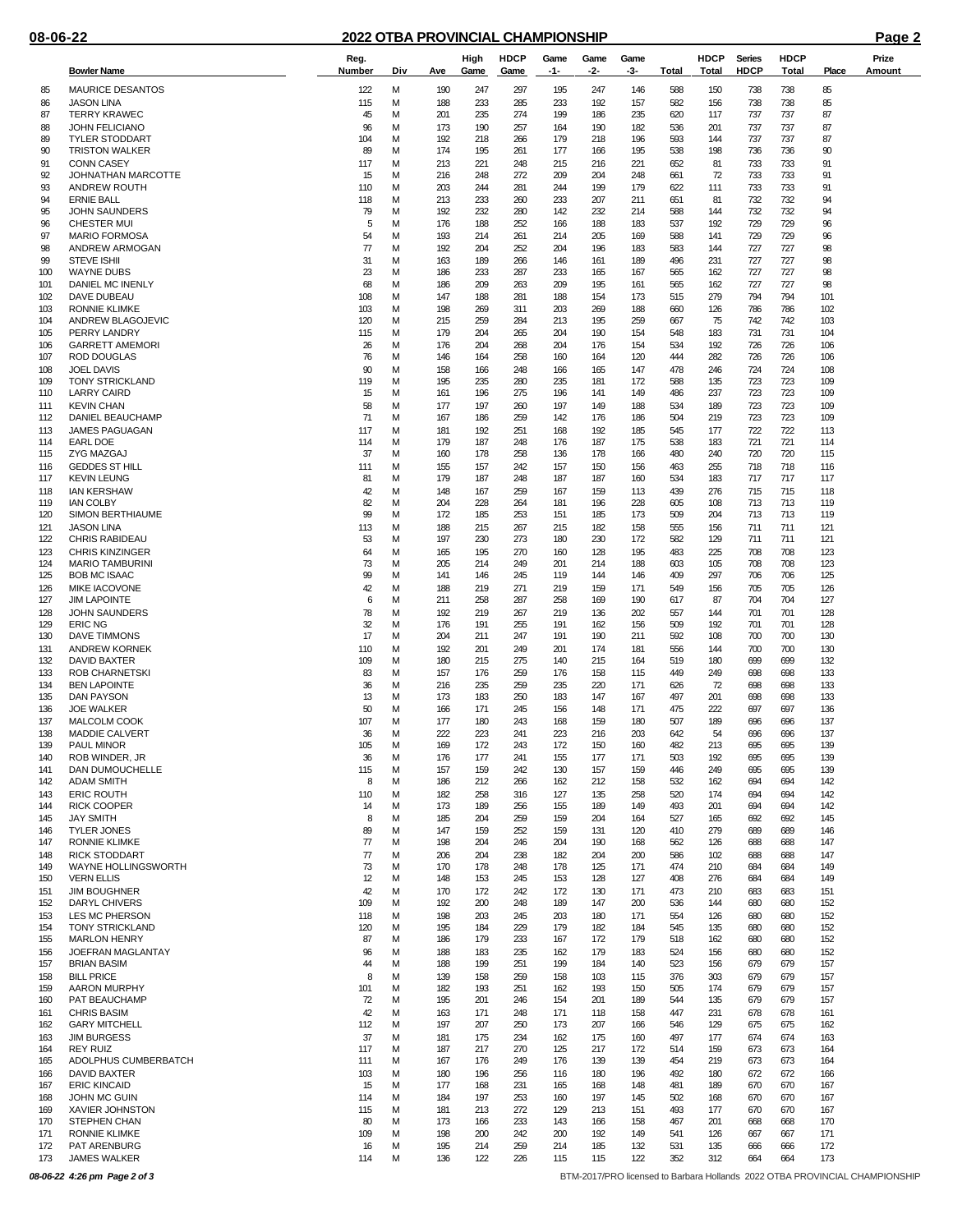|     |                         | Reg.           |     |     | High | <b>HDCP</b> | Game  | Game | Game |       | <b>HDCP</b>  | <b>Series</b> | <b>HDCP</b>  |       | Prize  |
|-----|-------------------------|----------------|-----|-----|------|-------------|-------|------|------|-------|--------------|---------------|--------------|-------|--------|
|     | <b>Bowler Name</b>      | Number         | Div | Ave | Game | Game        | $-1-$ | -2-  | -3-  | Total | <b>Total</b> | HDCP          | <b>Total</b> | Place | Amount |
| 174 | <b>KEVIN BOYER</b>      | 44             | м   | 167 | 166  | 239         | 139   | 139  | 166  | 444   | 219          | 663           | 663          | 174   |        |
| 175 | <b>GARY GEORGE</b>      | 54             | M   | 193 | 179  | 226         | 179   | 164  | 179  | 522   | 141          | 663           | 663          | 174   |        |
| 176 | <b>JOHN MAJORE</b>      | 16             | M   | 147 | 135  | 228         | 135   | 113  | 135  | 383   | 279          | 662           | 662          | 176   |        |
| 177 | <b>DEAN MUNDAY</b>      | 4              | M   | 213 | 237  | 264         | 237   | 170  | 173  | 580   | 81           | 661           | 661          | 177   |        |
| 178 | <b>DARIUS YEUNG</b>     | 57             | м   | 206 | 202  | 236         | 202   | 161  | 194  | 557   | 102          | 659           | 659          | 178   |        |
| 179 | <b>JAKE BRANT</b>       | 120            | M   | 201 | 203  | 242         | 190   | 148  | 203  | 541   | 117          | 658           | 658          | 179   |        |
| 180 | <b>ROD HONKE</b>        | 37             | M   | 190 | 186  | 236         | 186   | 154  | 167  | 507   | 150          | 657           | 657          | 180   |        |
| 181 | <b>MIKE BERMAN</b>      | 24             | M   | 185 | 173  | 228         | 173   | 147  | 172  | 492   | 165          | 657           | 657          | 180   |        |
| 182 | <b>WES YAMAMOTO</b>     | 29             | M   | 166 | 150  | 224         | 136   | 146  | 150  | 432   | 222          | 654           | 654          | 182   |        |
| 183 | <b>STEVE LEWICKI</b>    | 47             | M   | 217 | 214  | 237         | 169   | 202  | 214  | 585   | 69           | 654           | 654          | 182   |        |
| 184 | <b>CODY WILSON</b>      | 47             | м   | 198 | 188  | 230         | 178   | 162  | 188  | 528   | 126          | 654           | 654          | 182   |        |
| 185 | <b>JEREMY TURESKI</b>   | 108            | м   | 179 | 191  | 252         | 111   | 191  | 169  | 471   | 183          | 654           | 654          | 182   |        |
| 186 | <b>CONNOR SMITH</b>     | 36             | M   | 219 | 224  | 245         | 223   | 224  | 143  | 590   | 63           | 653           | 653          | 186   |        |
| 187 | <b>MARK SMITH</b>       | 123            | M   | 179 | 180  | 241         | 180   | 153  | 136  | 469   | 183          | 652           | 652          | 187   |        |
| 188 | BERNARD J. LEONARD      | 97             | м   | 211 | 221  | 250         | 190   | 221  | 152  | 563   | 87           | 650           | 650          | 188   |        |
| 189 | <b>MIKE HICKIN</b>      | 84             | M   | 196 | 193  | 237         | 193   | 137  | 185  | 515   | 132          | 647           | 647          | 189   |        |
| 190 | <b>ROBERT HOWDEN</b>    | 52             | м   | 197 | 190  | 233         | 190   | 160  | 167  | 517   | 129          | 646           | 646          | 190   |        |
| 191 | <b>MARK NANTAIS</b>     | 44             | м   | 182 | 176  | 234         | 171   | 122  | 176  | 469   | 174          | 643           | 643          | 191   |        |
| 192 | <b>BRUCE HOGAN</b>      | 17             | M   | 176 | 159  | 223         | 141   | 159  | 148  | 448   | 192          | 640           | 640          | 192   |        |
| 193 | <b>ANDY MANASTERSKI</b> | 109            | M   | 224 | 214  | 230         | 183   | 191  | 214  | 588   | 48           | 636           | 636          | 193   |        |
| 194 | <b>RORY DELLAIRE</b>    | 44             | м   | 174 | 162  | 228         | 136   | 162  | 134  | 432   | 198          | 630           | 630          | 194   |        |
| 195 | <b>BRIAN WATSON</b>     | 6              | м   | 211 | 201  | 230         | 201   | 197  | 145  | 543   | 87           | 630           | 630          | 194   |        |
| 196 | <b>JAKE BRANT</b>       | 119            | M   | 201 | 204  | 243         | 204   | 147  | 158  | 509   | 117          | 626           | 626          | 196   |        |
| 197 | <b>DEAN LASHLEY</b>     | 111            | м   | 183 | 164  | 221         | 164   | 140  | 150  | 454   | 171          | 625           | 625          | 197   |        |
| 198 | <b>MIKE COLLIMORE</b>   | 73             | M   | 192 | 172  | 220         | 158   | 172  | 150  | 480   | 144          | 624           | 624          | 198   |        |
| 199 | <b>JAMES WILSON</b>     | 54             | м   | 211 | 201  | 230         | 201   | 189  | 145  | 535   | 87           | 622           | 622          | 199   |        |
| 200 | <b>SHANE CHIPMAN</b>    | 6              | M   | 191 | 165  | 214         | 162   | 165  | 147  | 474   | 147          | 621           | 621          | 200   |        |
| 201 | <b>KEN KILLEN</b>       | 16             | M   | 185 | 193  | 248         | 158   | 193  | 103  | 454   | 165          | 619           | 619          | 201   |        |
| 202 | <b>HOWARD JAMES</b>     | 87             | м   | 194 | 179  | 225         | 150   | 179  | 152  | 481   | 138          | 619           | 619          | 201   |        |
| 203 | <b>BILL LISHINSKI</b>   | 121            | M   | 205 | 199  | 234         | 149   | 199  | 162  | 510   | 105          | 615           | 615          | 203   |        |
| 204 | <b>ANDY MANASTERSKI</b> | $\overline{7}$ | M   | 224 | 224  | 240         | 224   | 189  | 151  | 564   | 48           | 612           | 612          | 204   |        |
| 205 | <b>KYLE MURPHY</b>      | 101            | м   | 186 | 167  | 221         | 151   | 167  | 131  | 449   | 162          | 611           | 611          | 205   |        |
| 206 | <b>LOUIS MORIN</b>      | 53             | M   | 193 | 161  | 208         | 144   | 146  | 161  | 451   | 141          | 592           | 592          | 206   |        |
| 207 | <b>KYLE ADAMSON</b>     | 37             | M   | 214 | 199  | 225         | 158   | 156  | 199  | 513   | 78           | 591           | 591          | 207   |        |
| 208 | DAVE WOODLOCK           | 8              | м   | 188 | 169  | 221         | 169   | 127  | 138  | 434   | 156          | 590           | 590          | 208   |        |
| 209 | <b>JOHN ARMSTRONG</b>   | 53             | M   | 215 | 202  | 227         | 202   | 151  | 159  | 512   | 75           | 587           | 587          | 209   |        |
| 210 | <b>CHRIS WOOLCOCK</b>   | $\overline{4}$ | M   | 223 | 194  | 211         | 190   | 138  | 194  | 522   | 51           | 573           | 573          | 210   |        |
| 211 | AARON GUERTIN           | 68             | M   | 195 | 223  | 268         | 223   | 192  |      | 415   | 135          | 550           | 550          | 211   |        |
| 212 | <b>LIONEL DANIEL</b>    | 73             | M   | 199 | 162  | 203         | 122   | 162  | 128  | 412   | 123          | 535           | 535          | 212   |        |
| 213 | JOHN VANDER WEIDE       | 70             | M   | 201 | 191  | 230         | 191   | 171  |      | 362   | 117          | 479           | 479          | 213   |        |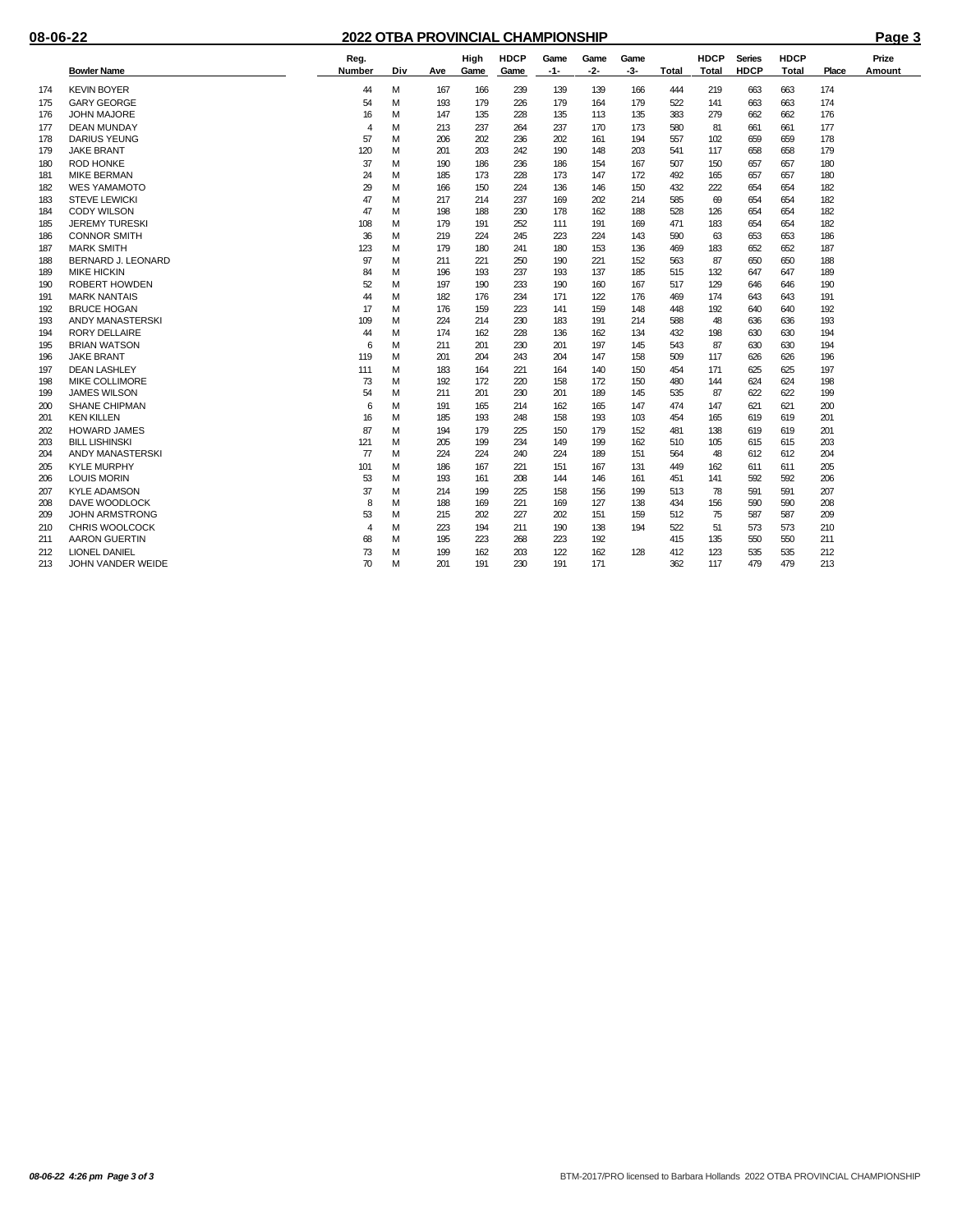### *Event Results Division 1: MEN -- Handicap Result*

| ê.       | All Event #1 Division 1: MEN               |                     |                          |                   |            |            |            |                      |                     |                     |                      |                       |                                                                             |
|----------|--------------------------------------------|---------------------|--------------------------|-------------------|------------|------------|------------|----------------------|---------------------|---------------------|----------------------|-----------------------|-----------------------------------------------------------------------------|
|          |                                            | Reg.                |                          |                   | Event      | Event      | Event      |                      | <b>HDCP</b>         | <b>Series</b>       | <b>HDCP</b>          |                       | Prize                                                                       |
|          | <b>Bowler Name</b><br><b>TY BEAUCHAMP</b>  | <b>Number</b><br>72 | <b>Div</b><br><b>MEN</b> | <b>Ave</b><br>167 | s<br>609   | D<br>613   | т<br>698   | <b>Total</b><br>1920 | <b>Total</b><br>657 | <b>HDCP</b><br>2577 | <b>Total</b><br>2577 | Place<br>$\mathbf{1}$ | Amount                                                                      |
| -1<br>2  | DAVE LININGTON                             | 10                  | <b>MEN</b>               | 180               | 664        | 643        | 578        | 1885                 | 540                 | 2425                | 2425                 | $\overline{2}$        |                                                                             |
| 3        | <b>ADAM SMITH</b>                          | 8                   | <b>MEN</b>               | 186               | 532        | 666        | 735        | 1933                 | 486                 | 2419                | 2419                 | 3                     |                                                                             |
| 4        | RICH HARADA                                | 26                  | <b>MEN</b>               | 142               | 516        | 541        | 465        | 1522                 | 882                 | 2404                | 2404                 | 4                     |                                                                             |
| 5        | <b>FRANK PAO</b>                           | 60                  | <b>MEN</b>               | 141               | 577        | 432        | 504        | 1513                 | 891                 | 2404                | 2404                 | 4                     |                                                                             |
| 6        | <b>BRENT BONDY</b>                         | 55                  | <b>MEN</b>               | 157               | 554        | 479        | 606        | 1639                 | 747                 | 2386                | 2386                 | 6                     |                                                                             |
| 7        | <b>TYLER PATTENDEN</b>                     | 24                  | <b>MEN</b>               | 168               | 577        | 501        | 633        | 1711                 | 648                 | 2359                | 2359                 | 7                     |                                                                             |
| 8        | <b>JORDAN HALL</b>                         | 83                  | <b>MEN</b>               | 133               | 452        | 492        | 451        | 1395                 | 963                 | 2358                | 2358                 | 8                     |                                                                             |
| 9        | <b>JEFF COCKBURN</b>                       | 28                  | <b>MEN</b>               | 210               | 672        | 654        | 761        | 2087                 | 270                 | 2357                | 2357                 | 9                     |                                                                             |
| 10       | <b>STEVE KENEHAN</b><br><b>IAN FORMOSA</b> | 3<br>55             | <b>MEN</b><br><b>MEN</b> | 204               | 658        | 777        | 597        | 2032<br>2068         | 324                 | 2356<br>2356        | 2356<br>2356         | 10<br>10              |                                                                             |
| 11<br>12 | <b>RICK FRANK</b>                          | 121                 | <b>MEN</b>               | 208<br>206        | 667<br>702 | 680<br>670 | 721<br>678 | 2050                 | 288<br>306          | 2356                | 2356                 | 10                    |                                                                             |
| 13       | <b>JAMES MORRISON</b>                      | 49                  | <b>MEN</b>               | 173               | 549        | 566        | 631        | 1746                 | 603                 | 2349                | 2349                 | 13                    |                                                                             |
| 14       | PETER MINDORFF                             | 2                   | <b>MEN</b>               | 136               | 473        | 503        | 430        | 1406                 | 936                 | 2342                | 2342                 | 14                    |                                                                             |
| 15       | ROB WINDER, JR                             | 36                  | <b>MEN</b>               | 176               | 503        | 594        | 668        | 1765                 | 576                 | 2341                | 2341                 | 15                    |                                                                             |
| 16       | <b>HO LEUNG CHAN</b>                       | 60                  | <b>MEN</b>               | 186               | 647        | 643        | 564        | 1854                 | 486                 | 2340                | 2340                 | 16                    |                                                                             |
| 17       | <b>BRUCE WHIDDEN</b>                       | 52                  | <b>MEN</b>               | 167               | 535        | 513        | 619        | 1667                 | 657                 | 2324                | 2324                 | 17                    |                                                                             |
| 18       | <b>BRETT ZEVENBERGEN</b>                   | 6                   | <b>MEN</b>               | 178               | 569        | 546        | 650        | 1765                 | 558                 | 2323                | 2323                 | 18                    |                                                                             |
| 19       | DAVE DUBEAU                                | 104                 | <b>MEN</b>               | 147               | 515        | 477        | 493        | 1485                 | 837                 | 2322                | 2322                 | 19                    |                                                                             |
| 20       | <b>BRANDON LADOUCEUR</b>                   | 83                  | <b>MEN</b>               | 196               | 652        | 615        | 652        | 1919                 | 396                 | 2315                | 2315                 | 20                    |                                                                             |
| 21       | <b>TONY STRICKLAND</b>                     | 119                 | <b>MEN</b>               | 195               | 588        | 573        | 737        | 1898                 | 405                 | 2303                | 2303                 | 21                    |                                                                             |
| 22       | <b>BJDEFRANCESCO</b>                       | 4                   | <b>MEN</b>               | 204               | 641        | 644        | 684        | 1969                 | 324                 | 2293                | 2293                 | 22                    |                                                                             |
| 23       | <b>RON LINK</b>                            | 64                  | <b>MEN</b>               | 174               | 581        | 585        | 523        | 1689                 | 594                 | 2283                | 2283                 | 23                    |                                                                             |
| 24<br>25 | <b>BOB CRAWFORD</b><br><b>CHESTER MUI</b>  | 10<br>5             | <b>MEN</b><br><b>MEN</b> | 140<br>176        | 497<br>537 | 448<br>630 | 437<br>538 | 1382<br>1705         | 900<br>576          | 2282<br>2281        | 2282<br>2281         | 24<br>25              |                                                                             |
| 26       | <b>ROB CHARNETSKI</b>                      | 83                  | <b>MEN</b>               | 157               | 449        | 518        | 565        | 1532                 | 747                 | 2279                | 2279                 | 26                    |                                                                             |
| 27       | <b>DANIEL MC INENLY</b>                    | 68                  | <b>MEN</b>               | 186               | 565        | 646        | 581        | 1792                 | 486                 | 2278                | 2278                 | 27                    |                                                                             |
| 28       | <b>JASON LINA</b>                          | 113                 | <b>MEN</b>               | 188               | 555        | 544        | 711        | 1810                 | 468                 | 2278                | 2278                 | 27                    |                                                                             |
| 29       | <b>RICH GIBSON</b>                         | 45                  | <b>MEN</b>               | 168               | 692        | 452        | 481        | 1625                 | 648                 | 2273                | 2273                 | 29                    |                                                                             |
| 30       | JOHN CAREY                                 | 63                  | <b>MEN</b>               | 166               | 582        | 531        | 493        | 1606                 | 666                 | 2272                | 2272                 | 30                    |                                                                             |
| 31       | <b>JEFF KADOHAMA</b>                       | 4                   | <b>MEN</b>               | 201               | 647        | 642        | 631        | 1920                 | 351                 | 2271                | 2271                 | 31                    |                                                                             |
| 32       | <b>JOSEPH ROSALES</b>                      | 52                  | <b>MEN</b>               | 168               | 582        | 528        | 512        | 1622                 | 648                 | 2270                | 2270                 | 32                    |                                                                             |
| 33       | <b>METIN IBRAHIM</b>                       | 24                  | <b>MEN</b>               | 183               | 592        | 549        | 614        | 1755                 | 513                 | 2268                | 2268                 | 33                    |                                                                             |
| 34       | ZYG MAZGAJ                                 | 37                  | <b>MEN</b>               | 160               | 480        | 457        | 609        | 1546                 | 720                 | 2266                | 2266                 | 34                    |                                                                             |
| 35       | A J ZELEM                                  | 10                  | <b>MEN</b>               | 131               | 442        | 452        | 381        | 1275                 | 981                 | 2256                | 2256                 | 35                    |                                                                             |
| 36       | <b>ANDREW KORNEK</b>                       | 110                 | <b>MEN</b>               | 192               | 556        | 672        | 596        | 1824                 | 432                 | 2256                | 2256                 | 35                    |                                                                             |
| 37       | <b>CHRIS KINZINGER</b>                     | 64                  | <b>MEN</b>               | 165               | 483        | 552        | 545        | 1580                 | 675                 | 2255                | 2255                 | 37                    |                                                                             |
| 38       | <b>HARLEY SHANNON</b>                      | 54                  | <b>MEN</b>               | 150               | 554        | 437        | 450        | 1441                 | 810                 | 2251                | 2251                 | 38                    |                                                                             |
| 39<br>40 | LARRY CAIRD<br><b>CONROY CHAN</b>          | 17<br>57            | <b>MEN</b><br><b>MEN</b> | 161<br>181        | 486<br>586 | 544<br>606 | 509<br>522 | 1539<br>1714         | 711<br>531          | 2250<br>2245        | 2250<br>2245         | 39<br>40              |                                                                             |
| 41       | DANNY MUI                                  | 5                   | <b>MEN</b>               | 167               | 539        | 482        | 563        | 1584                 | 657                 | 2241                | 2241                 | 41                    |                                                                             |
| 42       | <b>MICHAEL DAWSON</b>                      | 49                  | <b>MEN</b>               | 101               | 344        | 336        | 308        | 988                  | 1251                | 2239                | 2239                 | 42                    |                                                                             |
| 43       | <b>FRANCIS KING</b>                        | 69                  | <b>MEN</b>               | 144               | 469        | 450        | 454        | 1373                 | 864                 | 2237                | 2237                 | 43                    |                                                                             |
| 44       | ALEXANDER FORMOSA                          | 55                  | <b>MEN</b>               | 213               | 719        | 606        | 668        | 1993                 | 243                 | 2236                | 2236                 | 44                    |                                                                             |
| 45       | OGIE LUPAC                                 | 117                 | <b>MEN</b>               | 185               | 672        | 567        | 497        | 1736                 | 495                 | 2231                | 2231                 | 45                    |                                                                             |
| 46       | PERRY LANDRY                               | 113                 | <b>MEN</b>               | 179               | 562        | 610        | 509        | 1681                 | 549                 | 2230                | 2230                 | 46                    |                                                                             |
| 47       | RYAN TRUSSLER                              | 24                  | <b>MEN</b>               | 195               | 641        | 558        | 624        | 1823                 | 405                 | 2228                | 2228                 | 47                    |                                                                             |
| 48       | RANDY HEYDON                               | 23                  | <b>MEN</b>               | 173               | 562        | 556        | 491        | 1609                 | 603                 | 2212                | 2212                 | 48                    |                                                                             |
| 49       | <b>VERN ELLIS</b>                          | 11                  | <b>MEN</b>               | 148               | 408        | 557        | 418        | 1383                 | 828                 | 2211                | 2211                 | 49                    |                                                                             |
| 50       | <b>JAMES PAGUAGAN</b>                      | 117                 | <b>MEN</b><br><b>MEN</b> | 181               | 545        | 586        | 549<br>537 | 1680                 | 531<br>603          | 2211                | 2211<br>2204         | 49                    |                                                                             |
| 51<br>52 | <b>GRAHAM HOWDEN</b><br>MIKE BERMAN        | 52<br>24            | <b>MEN</b>               | 173<br>185        | 578<br>492 | 486<br>579 | 635        | 1601<br>1706         | 495                 | 2204<br>2201        | 2201                 | 51<br>52              |                                                                             |
| 53       | DEAN MUNDAY                                | 4                   | <b>MEN</b>               | 213               | 580        | 704        | 674        | 1958                 | 243                 | 2201                | 2201                 | 52                    |                                                                             |
| 54       | CHRISTOPHER KOBAYASHI-                     | 26                  | <b>MEN</b>               | 208               | 681        | 630        | 600        | 1911                 | 288                 | 2199                | 2199                 | 54                    |                                                                             |
| 55       | SIMON BERTHIAUME                           | 99                  | <b>MEN</b>               | 172               | 509        | 559        | 519        | 1587                 | 612                 | 2199                | 2199                 | 54                    |                                                                             |
| 56       | DAVE LITTLE                                | 47                  | <b>MEN</b>               | 158               | 526        | 484        | 450        | 1460                 | 738                 | 2198                | 2198                 | 56                    |                                                                             |
| 57       | MICHAEL CLEARY                             | 68                  | <b>MEN</b>               | 161               | 536        | 453        | 494        | 1483                 | 711                 | 2194                | 2194                 | 57                    |                                                                             |
| 58       | WAYNE HOLLINGSWORTH                        | 73                  | <b>MEN</b>               | 170               | 474        | 509        | 581        | 1564                 | 630                 | 2194                | 2194                 | 57                    |                                                                             |
| 59       | <b>MIKE IACOVONE</b>                       | 42                  | <b>MEN</b>               | 188               | 549        | 610        | 566        | 1725                 | 468                 | 2193                | 2193                 | 59                    |                                                                             |
| 60       | JOHNATHAN MARCOTTE                         | 15                  | <b>MEN</b>               | 216               | 661        | 610        | 705        | 1976                 | 216                 | 2192                | 2192                 | 60                    |                                                                             |
| 61       | <b>GARRETT AMEMORI</b>                     | 26                  | <b>MEN</b>               | 176               | 534        | 585        | 497        | 1616                 | 576                 | 2192                | 2192                 | 60                    |                                                                             |
| 62       | <b>YVES LAPENSEE</b>                       | 68                  | <b>MEN</b>               | 182               | 569        | 578        | 522        | 1669                 | 522                 | 2191                | 2191                 | 62                    |                                                                             |
| 63       | <b>STAN DRAUS</b>                          | 2                   | <b>MEN</b>               | 125               | 413        | 347        | 393        | 1153                 | 1035                | 2188                | 2188                 | 63                    |                                                                             |
| 64       | <b>BILL MOXEY</b>                          | 66                  | <b>MEN</b>               | 191               | 608        | 566        | 572        | 1746                 | 441                 | 2187                | 2187                 | 64                    |                                                                             |
| 65<br>66 | <b>JULIUS CHAN</b><br><b>KEVIN CHAN</b>    | 57<br>58            | <b>MEN</b><br><b>MEN</b> | 194<br>177        | 623<br>534 | 550<br>513 | 600<br>572 | 1773<br>1619         | 414<br>567          | 2187<br>2186        | 2187<br>2186         | 64<br>66              |                                                                             |
| 67       | <b>CHRIS BASIM</b>                         | 42                  | <b>MEN</b>               | 163               | 447        | 617        | 427        | 1491                 | 693                 | 2184                | 2184                 | 67                    |                                                                             |
| 68       | <b>RICK COOPER</b>                         | 10                  | <b>MEN</b>               | 173               | 493        | 525        | 556        | 1574                 | 603                 | 2177                | 2177                 | 68                    |                                                                             |
| 69       | ALDEN CHAN                                 | 80                  | <b>MEN</b>               | 160               | 539        | 496        | 422        | 1457                 | 720                 | 2177                | 2177                 | 68                    |                                                                             |
| 70       | PATRICK MURPHY                             | 100                 | <b>MEN</b>               | 135               | 459        | 396        | 376        | 1231                 | 945                 | 2176                | 2176                 | 70                    |                                                                             |
| 71       | <b>WAYNE DUBS</b>                          | 23                  | <b>MEN</b>               | 186               | 565        | 611        | 512        | 1688                 | 486                 | 2174                | 2174                 | 71                    |                                                                             |
| 72       | DANIEL REID                                | 26                  | <b>MEN</b>               | 206               | 698        | 569        | 601        | 1868                 | 306                 | 2174                | 2174                 | 71                    |                                                                             |
| 73       | <b>BRIAN BASIM</b>                         | 44                  | <b>MEN</b>               | 188               | 523        | 596        | 585        | 1704                 | 468                 | 2172                | 2172                 | 73                    |                                                                             |
|          | 08-06-22 4:25 pm Page 1 of 3               |                     |                          |                   |            |            |            |                      |                     |                     |                      |                       | BTM-2017/PRO licensed to Barbara Hollands 2022 OTBA PROVINCIAL CHAMPIONSHIP |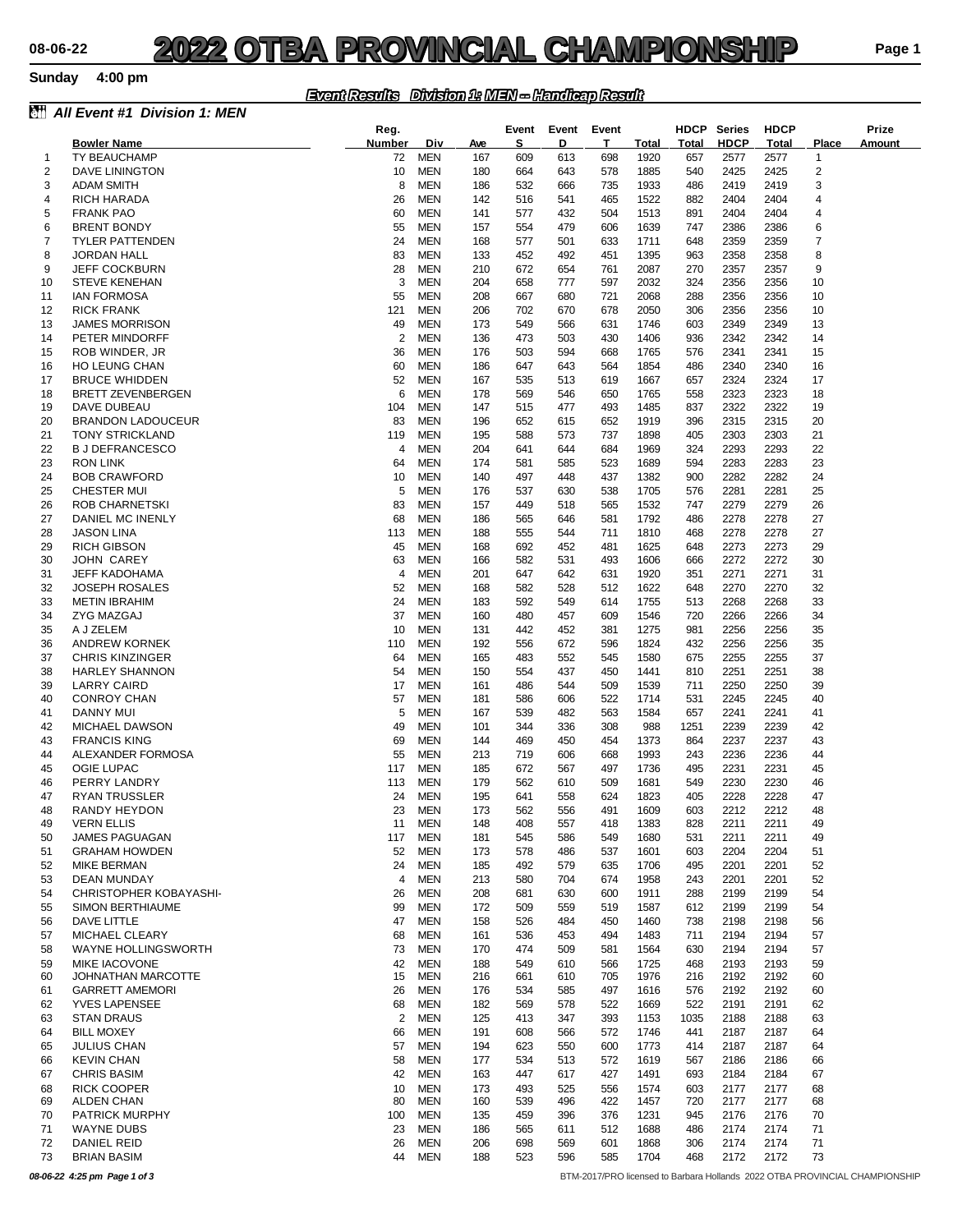|            | <b>Bowler Name</b>                               | Reg.<br><b>Number</b> | Div.                     | <u>Ave</u> | Event<br>S. | Event<br>D | Event<br>T. | <b>Total</b> | Total      | <b>HDCP</b> Series<br><b>HDCP</b> | <b>HDCP</b><br>Total | <b>Place</b> | Prize<br>Amount                                                             |
|------------|--------------------------------------------------|-----------------------|--------------------------|------------|-------------|------------|-------------|--------------|------------|-----------------------------------|----------------------|--------------|-----------------------------------------------------------------------------|
| 74         | <b>JOEFRAN MAGLANTAY</b>                         | 96                    | <b>MEN</b>               | 188        | 588         | 555        | 558         | 1701         | 468        | 2169                              | 2169                 | 74           |                                                                             |
| 75         | DAVE THIBODEAU                                   | 114                   | <b>MEN</b>               | 197        | 623         | 657        | 501         | 1781         | 387        | 2168                              | 2168                 | 75           |                                                                             |
| 76         | <b>MARTY ALARIE</b>                              | 17                    | <b>MEN</b>               | 167        | 528         | 527        | 454         | 1509         | 657        | 2166                              | 2166                 | 76           |                                                                             |
| 77         | <b>BILL COLE</b>                                 | 37                    | <b>MEN</b>               | 208        | 692         | 683        | 503         | 1878         | 288        | 2166                              | 2166                 | 76           |                                                                             |
| 78         | <b>ERIC NG</b>                                   | 25                    | <b>MEN</b>               | 176        | 509         | 587        | 492         | 1588         | 576        | 2164                              | 2164                 | 78           |                                                                             |
| 79         | <b>MARIO FORMOSA</b>                             | 54                    | MEN                      | 193        | 588         | 608        | 544         | 1740         | 423        | 2163                              | 2163                 | 79           |                                                                             |
| 80<br>81   | <b>CONN CASEY</b><br>DAN DUMOUCHELLE             | 117<br>115            | <b>MEN</b><br>MEN        | 213<br>157 | 652<br>446  | 614<br>515 | 652<br>452  | 1918<br>1413 | 243<br>747 | 2161<br>2160                      | 2161<br>2160         | 80<br>81     |                                                                             |
| 82         | <b>JIM LAPOINTE</b>                              | 6                     | <b>MEN</b>               | 211        | 617         | 712        | 567         | 1896         | 261        | 2157                              | 2157                 | 82           |                                                                             |
| 83         | <b>EARL DOE</b>                                  | 114                   | MEN                      | 179        | 538         | 474        | 594         | 1606         | 549        | 2155                              | 2155                 | 83           |                                                                             |
| 84         | <b>MARIO TAMBURINI</b>                           | 73                    | <b>MEN</b>               | 205        | 603         | 631        | 602         | 1836         | 315        | 2151                              | 2151                 | 84           |                                                                             |
| 85         | <b>CHRIS TRENTADUE</b>                           | 15                    | <b>MEN</b>               | 170        | 539         | 489        | 491         | 1519         | 630        | 2149                              | 2149                 | 85           |                                                                             |
| 86         | <b>EDDY KWAI</b>                                 | 60                    | <b>MEN</b>               | 187        | 652         | 505        | 513         | 1670         | 477        | 2147                              | 2147                 | 86           |                                                                             |
| 87<br>88   | <b>JOHN SAUNDERS</b><br>MALCOLM COOK             | 78<br>106             | <b>MEN</b><br><b>MEN</b> | 192<br>177 | 557<br>507  | 600<br>607 | 557<br>463  | 1714<br>1577 | 432<br>567 | 2146<br>2144                      | 2146<br>2144         | 87<br>88     |                                                                             |
| 89         | <b>IAN KERSHAW</b>                               | 42                    | <b>MEN</b>               | 148        | 439         | 434        | 442         | 1315         | 828        | 2143                              | 2143                 | 89           |                                                                             |
| 90         | <b>JASON ARMITAGE</b>                            | 47                    | <b>MEN</b>               | 198        | 748         | 543        | 471         | 1762         | 378        | 2140                              | 2140                 | 90           |                                                                             |
| 91         | <b>BOB DANYLYK</b>                               | 83                    | <b>MEN</b>               | 180        | 598         | 513        | 488         | 1599         | 540        | 2139                              | 2139                 | 91           |                                                                             |
| 92         | <b>TYLER STODDART</b>                            | 104                   | <b>MEN</b>               | 192        | 593         | 584        | 529         | 1706         | 432        | 2138                              | 2138                 | 92           |                                                                             |
| 93         | <b>CONNOR SMITH</b>                              | 36                    | <b>MEN</b>               | 219        | 590         | 684        | 667         | 1941         | 189        | 2130                              | 2130                 | 93           |                                                                             |
| 94         | <b>STEVE CHUTE</b><br><b>CLIFF AMEMORI</b>       | 3<br>30               | <b>MEN</b><br><b>MEN</b> | 158        | 499         | 443        | 449         | 1391<br>1472 | 738        | 2129                              | 2129<br>2129         | 94           |                                                                             |
| 95<br>96   | <b>RONNIE KLIMKE</b>                             | 77                    | <b>MEN</b>               | 167<br>198 | 546<br>541  | 464<br>611 | 462<br>597  | 1749         | 657<br>378 | 2129<br>2127                      | 2127                 | 94<br>96     |                                                                             |
| 97         | XAVIER JOHNSTON                                  | 115                   | <b>MEN</b>               | 181        | 493         | 512        | 590         | 1595         | 531        | 2126                              | 2126                 | 97           |                                                                             |
| 98         | <b>BILL PRICE</b>                                | 8                     | <b>MEN</b>               | 139        | 376         | 463        | 377         | 1216         | 909        | 2125                              | 2125                 | 98           |                                                                             |
| 99         | <b>MIKE SHEPARD</b>                              | 37                    | <b>MEN</b>               | 217        | 687         | 594        | 634         | 1915         | 207        | 2122                              | 2122                 | 99           |                                                                             |
| 100        | <b>JOHN FELICIANO</b>                            | 96                    | <b>MEN</b>               | 173        | 536         | 499        | 483         | 1518         | 603        | 2121                              | 2121                 | 100          |                                                                             |
| 101        | <b>GARY MITCHELL</b>                             | 112                   | <b>MEN</b>               | 197        | 546         | 653        | 534         | 1733         | 387        | 2120                              | 2120                 | 101          |                                                                             |
| 102<br>103 | PAT BEAUCHAMP<br>DAN PAYSON                      | 72<br>11              | <b>MEN</b><br><b>MEN</b> | 195<br>173 | 544<br>497  | 543<br>472 | 627<br>539  | 1714<br>1508 | 405<br>603 | 2119<br>2111                      | 2119<br>2111         | 102<br>103   |                                                                             |
| 104        | <b>BRIAN MC MASTER</b>                           | 45                    | <b>MEN</b>               | 198        | 651         | 575        | 506         | 1732         | 378        | 2110                              | 2110                 | 104          |                                                                             |
| 105        | <b>BOB MC ISAAC</b>                              | 99                    | <b>MEN</b>               | 141        | 409         | 393        | 410         | 1212         | 891        | 2103                              | 2103                 | 105          |                                                                             |
| 106        | RAYMOND CHEUNG                                   | 59                    | <b>MEN</b>               | 187        | 650         | 507        | 467         | 1624         | 477        | 2101                              | 2101                 | 106          |                                                                             |
| 107        | DARYL CHIVERS                                    | 109                   | <b>MEN</b>               | 192        | 536         | 576        | 556         | 1668         | 432        | 2100                              | 2100                 | 107          |                                                                             |
| 108        | <b>STEVE ISHII</b>                               | 31                    | <b>MEN</b>               | 163        | 496         | 453        | 456         | 1405         | 693        | 2098                              | 2098                 | 108          |                                                                             |
| 109<br>110 | <b>CHRIS HASMATALI</b>                           | 104<br>71             | <b>MEN</b><br><b>MEN</b> | 198        | 626<br>504  | 527<br>470 | 566<br>464  | 1719<br>1438 | 378<br>657 | 2097<br>2095                      | 2097<br>2095         | 109<br>110   |                                                                             |
| 111        | DANIEL BEAUCHAMP<br><b>JOE WALKER</b>            | 50                    | <b>MEN</b>               | 167<br>166 | 475         | 445        | 501         | 1421         | 666        | 2087                              | 2087                 | 111          |                                                                             |
| 112        | <b>DAVE TIMMONS</b>                              | 21                    | <b>MEN</b>               | 204        | 592         | 633        | 535         | 1760         | 324        | 2084                              | 2084                 | 112          |                                                                             |
| 113        | <b>GEDDES ST HILL</b>                            | 111                   | <b>MEN</b>               | 155        | 463         | 419        | 436         | 1318         | 765        | 2083                              | 2083                 | 113          |                                                                             |
| 114        | <b>AARON MURPHY</b>                              | 101                   | <b>MEN</b>               | 182        | 505         | 519        | 535         | 1559         | 522        | 2081                              | 2081                 | 114          |                                                                             |
| 115        | <b>BILL MAY</b>                                  | 50                    | <b>MEN</b>               | 195        | 645         | 529        | 500         | 1674         | 405        | 2079                              | 2079                 | 115          |                                                                             |
| 116<br>117 | <b>MADDIE CALVERT</b><br><b>KEVIN BOYER</b>      | 36<br>44              | MEN<br>MEN               | 222<br>167 | 642<br>444  | 625<br>542 | 649<br>435  | 1916<br>1421 | 162<br>657 | 2078<br>2078                      | 2078<br>2078         | 116<br>116   |                                                                             |
| 118        | <b>TERRY KRAWEC</b>                              | 45                    | <b>MEN</b>               | 201        | 620         | 454        | 652         | 1726         | 351        | 2077                              | 2077                 | 118          |                                                                             |
| 119        | <b>WILBERT MARACLE</b>                           | 100                   | <b>MEN</b>               | 168        | 523         | 468        | 428         | 1419         | 648        | 2067                              | 2067                 | 119          |                                                                             |
| 120        | <b>BILL LISHINSKI</b>                            | 121                   | MEN                      | 205        | 510         | 634        | 600         | 1744         | 315        | 2059                              | 2059                 | 120          |                                                                             |
| 121        | <b>JOHN MAJORE</b>                               | 16                    | <b>MEN</b>               | 147        | 383         | 423        | 412         | 1218         | 837        | 2055                              | 2055                 | 121          |                                                                             |
| 122        | <b>BEN LAPOINTE</b>                              | 36                    | MEN                      | 216        | 626         | 615        | 597         | 1838         | 216        | 2054                              | 2054                 | 122          |                                                                             |
| 123        | <b>CODY WILSON</b>                               | 47                    | <b>MEN</b>               | 198        | 528         | 586        | 561         | 1675         | 378        | 2053                              | 2053                 | 123          |                                                                             |
| 124<br>125 | <b>JAMES WALKER</b><br><b>JIM BURGESS</b>        | 114<br>37             | <b>MEN</b><br><b>MEN</b> | 136<br>181 | 352<br>497  | 371<br>529 | 394<br>494  | 1117<br>1520 | 936<br>531 | 2053<br>2051                      | 2053<br>2051         | 123<br>125   |                                                                             |
| 126        | DAVID BAXTER                                     | 103                   | <b>MEN</b>               | 180        | 519         | 498        | 491         | 1508         | 540        | 2048                              | 2048                 | 126          |                                                                             |
| 127        | <b>BRUCE COCKBURN</b>                            | 26                    | <b>MEN</b>               | 211        | 668         | 556        | 563         | 1787         | 261        | 2048                              | 2048                 | 126          |                                                                             |
| 128        | <b>ERIC ROUTH</b>                                | 110                   | <b>MEN</b>               | 182        | 520         | 496        | 508         | 1524         | 522        | 2046                              | 2046                 | 128          |                                                                             |
| 129        | ANDREW ROUTH                                     | 110                   | <b>MEN</b>               | 203        | 622         | 523        | 565         | 1710         | 333        | 2043                              | 2043                 | 129          |                                                                             |
| 130<br>131 | <b>ROD HONKE</b><br><b>MIKE COLLIMORE</b>        | 37<br>73              | <b>MEN</b><br><b>MEN</b> | 190<br>192 | 507<br>480  | 526<br>537 | 555<br>579  | 1588<br>1596 | 450<br>432 | 2038<br>2028                      | 2038<br>2028         | 130<br>131   |                                                                             |
| 132        | JOHN MC GUIN                                     | 114                   | <b>MEN</b>               | 184        | 502         | 501        | 518         | 1521         | 504        | 2025                              | 2025                 | 132          |                                                                             |
| 133        | <b>JAY SMITH</b>                                 | 8                     | <b>MEN</b>               | 185        | 527         | 509        | 494         | 1530         | 495        | 2025                              | 2025                 | 132          |                                                                             |
| 134        | <b>ERIC KINCAID</b>                              | 15                    | <b>MEN</b>               | 177        | 481         | 562        | 414         | 1457         | 567        | 2024                              | 2024                 | 134          |                                                                             |
| 135        | <b>RICK STODDART</b>                             | 77                    | MEN                      | 206        | 586         | 535        | 597         | 1718         | 306        | 2024                              | 2024                 | 134          |                                                                             |
| 136        | RODOLFO NISPEROS                                 | 95                    | <b>MEN</b>               | 202        | 649         | 505        | 524         | 1678         | 342        | 2020                              | 2020                 | 136          |                                                                             |
| 137        | <b>JEREMY TURESKI</b>                            | 104                   | MEN                      | 179        | 471         | 564        | 434         | 1469         | 549        | 2018                              | 2018                 | 137          |                                                                             |
| 138<br>139 | <b>CHRIS RABIDEAU</b><br><b>DARIUS YEUNG</b>     | 53<br>57              | MEN<br>MEN               | 197<br>206 | 582<br>557  | 518<br>578 | 529<br>564  | 1629<br>1699 | 387<br>306 | 2016<br>2005                      | 2016<br>2005         | 138<br>139   |                                                                             |
| 140        | <b>SHANE CHIPMAN</b>                             | 6                     | <b>MEN</b>               | 191        | 474         | 558        | 527         | 1559         | 441        | 2000                              | 2000                 | 140          |                                                                             |
| 141        | STEPHEN CHAN                                     | 80                    | <b>MEN</b>               | 173        | 467         | 470        | 460         | 1397         | 603        | 2000                              | 2000                 | 140          |                                                                             |
| 142        | <b>STEVE LEWICKI</b>                             | 47                    | MEN                      | 217        | 585         | 647        | 560         | 1792         | 207        | 1999                              | 1999                 | 142          |                                                                             |
| 143        | ANDREW BLAGOJEVIC                                | 119                   | <b>MEN</b>               | 215        | 680         | 498        | 589         | 1767         | 225        | 1992                              | 1992                 | 143          |                                                                             |
| 144        | <b>BRUCE HOGAN</b>                               | 15                    | <b>MEN</b>               | 176        | 448         | 529        | 436         | 1413         | 576        | 1989                              | 1989                 | 144          |                                                                             |
| 145<br>146 | <b>JAKE BRANT</b><br><b>PAT ARENBURG</b>         | 119<br>16             | <b>MEN</b><br><b>MEN</b> | 201<br>195 | 509<br>531  | 548<br>566 | 578<br>476  | 1635<br>1573 | 351<br>405 | 1986<br>1978                      | 1986<br>1978         | 145<br>146   |                                                                             |
| 147        | <b>JIM BOUGHNER</b>                              | 42                    | <b>MEN</b>               | 170        | 473         | 426        | 445         | 1344         | 630        | 1974                              | 1974                 | 147          |                                                                             |
| 148        | <b>WES YAMAMOTO</b>                              | 29                    | <b>MEN</b>               | 166        | 432         | 429        | 436         | 1297         | 666        | 1963                              | 1963                 | 148          |                                                                             |
| 149        | <b>GARY GEORGE</b>                               | 54                    | <b>MEN</b>               | 193        | 522         | 526        | 482         | 1530         | 423        | 1953                              | 1953                 | 149          |                                                                             |
| 150        | <b>AARON GUERTIN</b>                             | 68                    | <b>MEN</b>               | 195        | 415         | 532        | 643         | 1590         | 360        | 1950                              | 1950                 | 150          |                                                                             |
| 151        | ANDY MANASTERSKI<br>08-06-22 4:25 pm Page 2 of 3 | 77                    | <b>MEN</b>               | 224        | 588         | 602        | 608         | 1798         | 144        | 1942                              | 1942                 | 151          | BTM-2017/PRO licensed to Barbara Hollands 2022 OTBA PROVINCIAL CHAMPIONSHIP |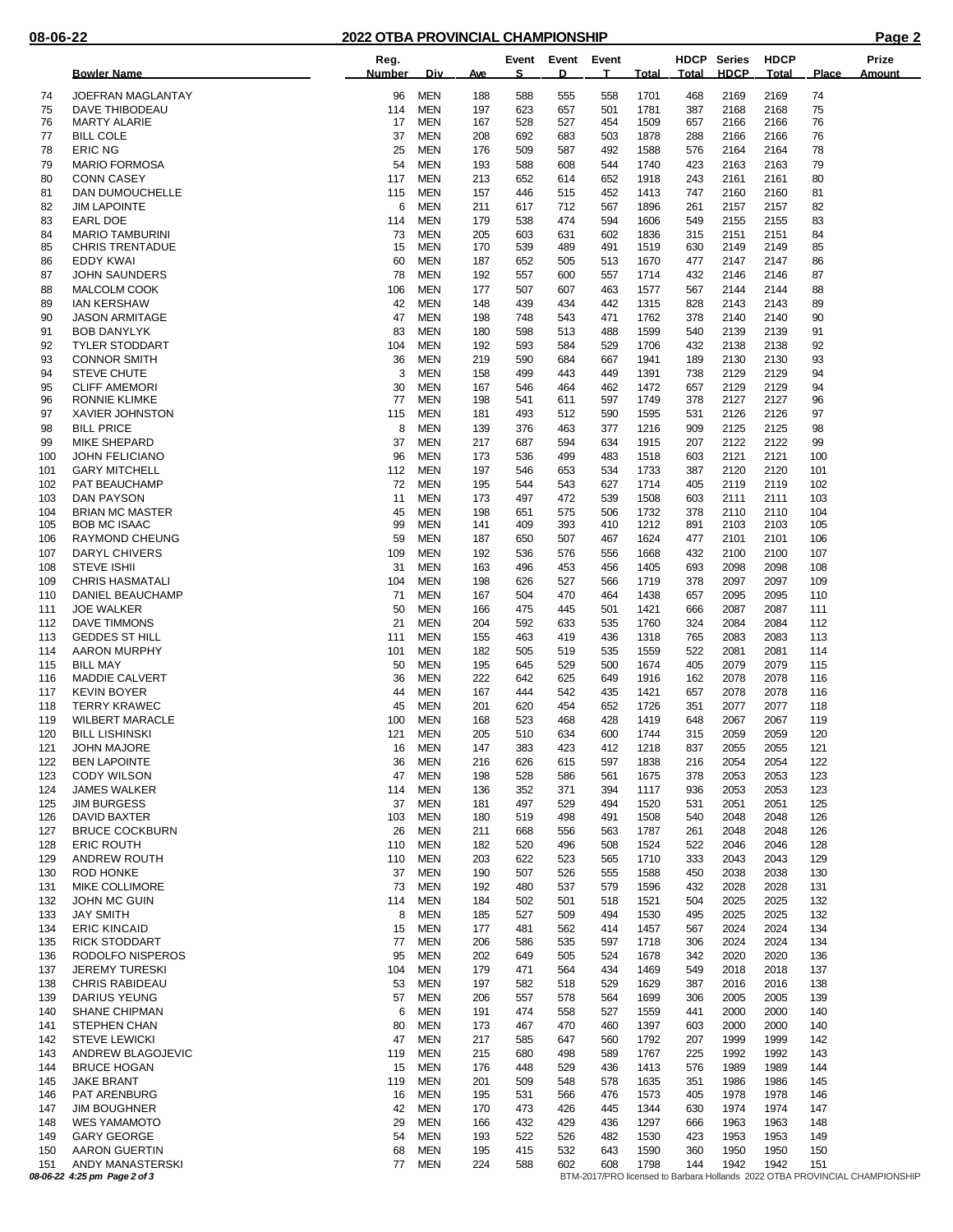|     |                       | Reg.          |            |            | Event<br>s | Event<br>D. | Event |       | <b>HDCP</b>  | Series      | <b>HDCP</b> |              | Prize  |
|-----|-----------------------|---------------|------------|------------|------------|-------------|-------|-------|--------------|-------------|-------------|--------------|--------|
|     | <b>Bowler Name</b>    | <b>Number</b> | Div.       | <u>Ave</u> |            |             |       | Total | <u>Total</u> | <b>HDCP</b> | Total       | <b>Place</b> | Amount |
| 152 | <b>DEAN LASHLEY</b>   | 111           | <b>MEN</b> | 183        | 454        | 516         | 459   | 1429  | 513          | 1942        | 1942        | 151          |        |
| 153 | <b>CHRIS WOOLCOCK</b> | 4             | MEN        | 223        | 522        | 632         | 623   | 1777  | 153          | 1930        | 1930        | 153          |        |
| 154 | <b>JAMES WILSON</b>   | 54            | MEN        | 211        | 535        | 573         | 545   | 1653  | 261          | 1914        | 1914        | 154          |        |
| 155 | <b>RORY DELLAIRE</b>  | 44            | <b>MEN</b> | 174        | 432        | 510         | 376   | 1318  | 594          | 1912        | 1912        | 155          |        |
| 156 | <b>KYLE ADAMSON</b>   | 37            | <b>MEN</b> | 214        | 513        | 581         | 583   | 1677  | 234          | 1911        | 1911        | 156          |        |
| 157 | ROBERT HOWDEN         | 52            | <b>MEN</b> | 197        | 517        | 492         | 514   | 1523  | 387          | 1910        | 1910        | 157          |        |
| 158 | DAVE WOODLOCK         | 8             | MEN        | 188        | 434        | 535         | 465   | 1434  | 468          | 1902        | 1902        | 158          |        |
| 159 | <b>KEN KILLEN</b>     | 20            | <b>MEN</b> | 185        | 454        | 491         | 457   | 1402  | 495          | 1897        | 1897        | 159          |        |
| 160 | LOUIS MORIN           | 53            | <b>MEN</b> | 193        | 451        | 464         | 527   | 1442  | 423          | 1865        | 1865        | 160          |        |
| 161 | ANDREW ARMOGAN        | 66            | <b>MEN</b> | 192        | 583        | 510         | 376   | 1469  | 384          | 1853        | 1853        | 161          |        |
| 162 | <b>MARK NANTAIS</b>   | 44            | <b>MEN</b> | 182        | 469        | 452         | 405   | 1326  | 522          | 1848        | 1848        | 162          |        |
| 163 | <b>KYLE MURPHY</b>    | 101           | <b>MEN</b> | 186        | 449        | 440         | 451   | 1340  | 486          | 1826        | 1826        | 163          |        |
| 164 | <b>BRIAN WATSON</b>   | 6             | MEN        | 211        | 543        | 480         | 527   | 1550  | 261          | 1811        | 1811        | 164          |        |
| 165 | JOHN VANDER WEIDE     | 69            | <b>MEN</b> | 201        | 362        | 533         | 534   | 1429  | 312          | 1741        | 1741        | 165          |        |
| 166 | <b>LIONEL DANIEL</b>  | 73            | <b>MEN</b> | 199        | 412        | 469         | 462   | 1343  | 369          | 1712        | 1712        | 166          |        |
| 167 | <b>MICHAEL BRIKS</b>  | 111           | <b>MEN</b> | 146        |            | 432         | 486   | 918   | 564          | 1482        | 1482        | 167          |        |
| 168 | <b>JOHN ARMSTRONG</b> | 53            | <b>MEN</b> | 215        | 512        | 583         | ХX    | 1095  | 150          | 1245        | 1245        | 168          |        |
| 169 | BERNARD J. LEONARD    | 97            | <b>MEN</b> | 211        |            |             | 572   | 572   | 87           | 659         | 659         | 169          |        |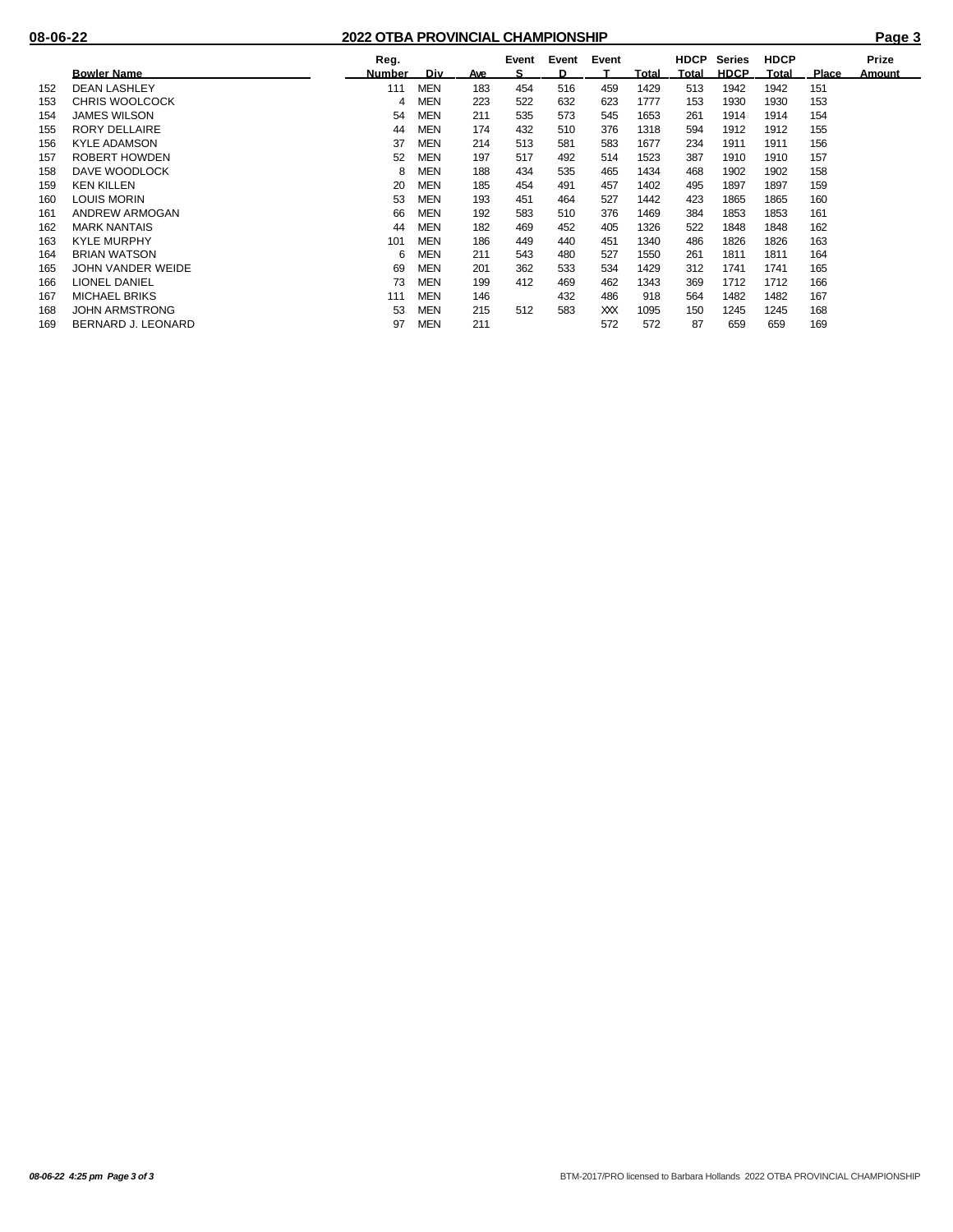#### **Sunday 4:00 pm**

### *Event Results Division 3: MX -- Handicap Result*

| ôň             | <b>Teams Division 3: Mixed</b> |               |           |     |      |             |       |      |      |              |              |               |              |                |               |
|----------------|--------------------------------|---------------|-----------|-----|------|-------------|-------|------|------|--------------|--------------|---------------|--------------|----------------|---------------|
|                |                                | Reg.          |           |     | High | <b>HDCP</b> | Game  | Game | Game |              | <b>HDCP</b>  | <b>Series</b> | <b>HDCP</b>  |                | Prize         |
|                | <b>Team Name</b>               | <b>Number</b> | Div       | Ave | Game | Game        | $-1-$ | -2-  | -3-  | <b>Total</b> | <b>Total</b> | <b>HDCP</b>   | <b>Total</b> | Place          | <b>Amount</b> |
| $\mathbf{1}$   | <b>FUN TIMES</b>               | 115           | MX        | 675 | 896  | 1181        | 896   | 689  | 697  | 2282         | 855          | 3137          | 3137         | $\mathbf{1}$   |               |
| 2              | THE PROS & BRENT               | 55            | МX        | 764 | 863  | 1059        | 863   | 849  | 814  | 2526         | 588          | 3114          | 3114         | 2              |               |
| 3              | OTTAWA 1                       | 67            | МX        | 686 | 795  | 1069        | 778   | 714  | 795  | 2287         | 822          | 3109          | 3109         | 3              |               |
| 4              | <b>SPLITS &amp; GIGGLES</b>    | 49            | МX        | 584 | 697  | 1073        | 603   | 595  | 697  | 1895         | 1128         | 3023          | 3023         | 4              |               |
| 5              | <b>STRIKES 'N SPARES</b>       | 14            | <b>MX</b> | 621 | 731  | 1070        | 647   | 596  | 731  | 1974         | 1017         | 2991          | 2991         | 5              |               |
| 6              | <b>DKCC</b>                    | 5             | <b>MX</b> | 645 | 706  | 1021        | 680   | 640  | 706  | 2026         | 945          | 2971          | 2971         | 6              |               |
| $\overline{7}$ | ZONE BOWLING CLUB              | 81            | <b>MX</b> | 702 | 740  | 998         | 715   | 736  | 740  | 2191         | 774          | 2965          | 2965         | $\overline{7}$ |               |
| 8              | <b>PIN PALS</b>                | 96            | <b>MX</b> | 701 | 732  | 991         | 708   | 732  | 732  | 2172         | 777          | 2949          | 2949         | 8              |               |
| 9              | <b>FACEOFF</b>                 | 60            | МX        | 682 | 812  | 1090        | 648   | 812  | 652  | 2112         | 834          | 2946          | 2946         | 9              |               |
| 10             | <b>PHANTOM STRIKERS</b>        | 13            | <b>MX</b> | 647 | 695  | 1008        | 616   | 692  | 695  | 2003         | 939          | 2942          | 2942         | 10             |               |
| 11             | <b>URBAN ACHIEVERS</b>         | 50            | <b>MX</b> | 688 | 788  | 1060        | 666   | 788  | 662  | 2116         | 816          | 2932          | 2932         | 11             |               |
| 12             | SPLIT HAPPENS - KEEP B         | 34            | <b>MX</b> | 660 | 722  | 1022        | 659   | 722  | 637  | 2018         | 900          | 2918          | 2918         | 12             |               |
| 13             | <b>EMOTIONAL DAMAGE</b>        | 64            | <b>MX</b> | 679 | 717  | 998         | 686   | 670  | 717  | 2073         | 843          | 2916          | 2916         | 13             |               |
| 14             | <b>HOLY SPLITS</b>             | 30            | МX        | 603 | 686  | 1043        | 579   | 565  | 686  | 1830         | 1071         | 2901          | 2901         | 14             |               |
| 15             | <b>GATCHAN</b>                 | 58            | <b>MX</b> | 575 | 627  | 1012        | 564   | 552  | 627  | 1743         | 1155         | 2898          | 2898         | 15             |               |
| 16             | <b>FOUR PLAY</b>               | 75            | <b>MX</b> | 641 | 672  | 991         | 672   | 620  | 647  | 1939         | 957          | 2896          | 2896         | 16             |               |
| 17             | <b>SARAH'S DEVILS</b>          | 53            | <b>MX</b> | 645 | 736  | 1051        | 736   | 601  | 607  | 1944         | 945          | 2889          | 2889         | 17             |               |
| 18             | <b>CEDARGROVE ROOFING</b>      | 119           | <b>MX</b> | 776 | 810  | 994         | 810   | 729  | 795  | 2334         | 552          | 2886          | 2886         | 18             |               |
| 19             | <b>IRREGULAR BOWL MOVEMEN</b>  | 31            | <b>MX</b> | 614 | 654  | 1000        | 546   | 644  | 654  | 1844         | 1038         | 2882          | 2882         | 19             |               |
| 20             | <b>MIXED NUTS</b>              | 11            | МX        | 627 | 680  | 1013        | 605   | 587  | 680  | 1872         | 999          | 2871          | 2871         | 20             |               |
| 21             | <b>TORONTO TOURNAMENTS</b>     | 117           | <b>MX</b> | 714 | 728  | 974         | 700   | 695  | 728  | 2123         | 738          | 2861          | 2861         | 21             |               |
| $\overline{2}$ | <b>HAZEL &amp; THE BOYZ</b>    | 100           | <b>MX</b> | 635 | 673  | 998         | 601   | 673  | 607  | 1881         | 975          | 2856          | 2856         | $\overline{2}$ |               |
| 23             | <b>ALLEY MASTERS</b>           | 12            | <b>MX</b> | 613 | 639  | 986         | 639   | 582  | 579  | 1800         | 1041         | 2841          | 2841         | 23             |               |
| 24             | <b>HAPPY GANG</b>              | 16            | <b>MX</b> | 620 | 633  | 973         | 620   | 633  | 549  | 1802         | 1020         | 2822          | 2822         | 24             |               |
| 25             | <b>CARBOYS</b>                 | 57            | <b>MX</b> | 751 | 763  | 972         | 763   | 675  | 749  | 2187         | 627          | 2814          | 2814         | 25             |               |
| 26             | OTTAWA 3                       | 69            | МX        | 626 | 645  | 979         | 570   | 595  | 645  | 1810         | 1002         | 2812          | 2812         | 26             |               |
| 27             | <b>SX BCK APPAREL</b>          | 32            | MX        | 691 | 702  | 971         | 677   | 626  | 702  | 2005         | 807          | 2812          | 2812         | 26             |               |
| 28             | <b>DIRTY GLASSES</b>           | 23            | <b>MX</b> | 698 | 687  | 949         | 687   | 651  | 683  | 2021         | 786          | 2807          | 2807         | 28             |               |
| 29             | LISA & THE OILY BALLS          | 45            | <b>MX</b> | 752 | 786  | 994         | 665   | 786  | 731  | 2182         | 624          | 2806          | 2806         | 29             |               |
| 30             | <b>BALLBARIANS</b>             | 97            | <b>MX</b> | 747 | 763  | 976         | 650   | 763  | 753  | 2166         | 639          | 2805          | 2805         | 30             |               |
| 31             | <b>QUICK RELEASE</b>           | 108           | МX        | 691 | 695  | 964         | 659   | 643  | 695  | 1997         | 807          | 2804          | 2804         | 31             |               |
| 32             | POLAR BEAR                     | 80            | <b>MX</b> | 665 | 673  | 968         | 673   | 620  | 625  | 1918         | 885          | 2803          | 2803         | 32             |               |
| 33             | THE BUSHWHACKERS               | 103           | <b>MX</b> | 743 | 751  | 968         | 736   | 653  | 751  | 2140         | 651          | 2791          | 2791         | 33             |               |
| 34             | RAIN4EST                       | 29            | <b>MX</b> | 630 | 642  | 972         | 594   | 642  | 562  | 1798         | 990          | 2788          | 2788         | 34             |               |
| 35             | <b>SUNSET BBJT</b>             | 86            | <b>MX</b> | 645 | 659  | 974         | 600   | 581  | 659  | 1840         | 945          | 2785          | 2785         | 35             |               |
| 36             | <b>GUTTER BOUND</b>            | 112           | МX        | 664 | 676  | 972         | 639   | 552  | 676  | 1867         | 888          | 2755          | 2755         | 36             |               |
| 37             | <b>LUCKY STRIKES</b>           | 101           | <b>MX</b> | 619 | 588  | 929         | 557   | 588  | 579  | 1724         | 1023         | 2747          | 2747         | 37             |               |
| 38             | <b>RATHER BE GOLFING</b>       | 28            | <b>MX</b> | 613 | 602  | 949         | 580   | 602  | 522  | 1704         | 1041         | 2745          | 2745         | 38             |               |
| 39             | WIN OR BOOZE                   | 110           | <b>MX</b> | 740 | 731  | 951         | 634   | 694  | 731  | 2059         | 660          | 2719          | 2719         | 39             |               |
| 40             | <b>ROCK 'N BOWL</b>            | 20            | <b>MX</b> | 660 | 624  | 924         | 577   | 624  | 605  | 1806         | 900          | 2706          | 2706         | 40             |               |
| 41             | <b>GAME OF THROWS</b>          | 63            | МX        | 720 | 660  | 900         | 660   | 642  | 638  | 1940         | 720          | 2660          | 2660         | 41             |               |
| 42             | <b>WITCHES &amp; BITCHS</b>    | 74            | <b>MX</b> | 639 | 596  | 917         | 525   | 596  | 563  | 1684         | 963          | 2647          | 2647         | 42             |               |
| 43             | <b>LAST MINUTE CHANS</b>       | 106           | <b>MX</b> | 667 | 632  | 925         | 607   | 632  | 516  | 1755         | 879          | 2634          | 2634         | 43             |               |
| 44             | <b>TOTORO</b>                  | 59            | <b>MX</b> | 688 | 624  | 896         | 609   | 624  | 570  | 1803         | 816          | 2619          | 2619         | 44             |               |
| 45             | <b>SOUR APPLES</b>             | 78            | <b>MX</b> | 710 | 625  | 875         | 619   | 625  | 616  | 1860         | 750          | 2610          | 2610         | 45             |               |
| 46             | <b>DOUBLE TROUBLE</b>          | 66            | <b>MX</b> | 716 | 680  | 924         | 680   | 675  | 474  | 1829         | 732          | 2561          | 2561         | 46             |               |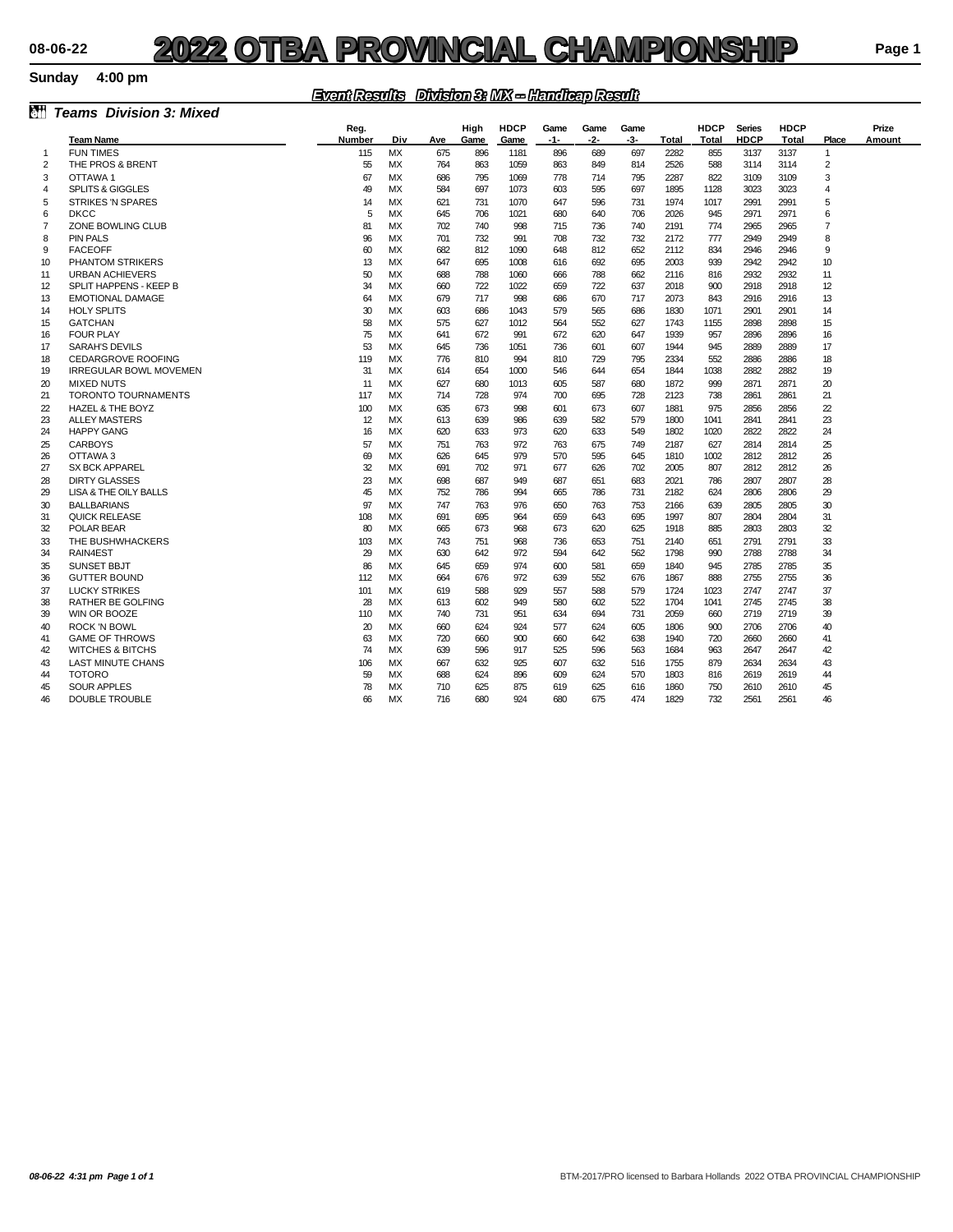#### **Sunday 4:00 pm**

### *Event Results Division 3: MX -- Handicap Result*

| èťi            | <b>Doubles Division 3: Mixed</b> |                       |           |            |              |                     |               |             |             |             |                             |                              |                      |                |                 |
|----------------|----------------------------------|-----------------------|-----------|------------|--------------|---------------------|---------------|-------------|-------------|-------------|-----------------------------|------------------------------|----------------------|----------------|-----------------|
|                | <b>Team Name</b>                 | Reg.<br><b>Number</b> | Div       | Ave        | High<br>Game | <b>HDCP</b><br>Game | Game<br>$-1-$ | Game<br>-2- | Game<br>-3- | Total       | <b>HDCP</b><br><b>Total</b> | <b>Series</b><br><b>HDCP</b> | <b>HDCP</b><br>Total | Place          | Prize<br>Amount |
| $\mathbf{1}$   | M. ALLDREAD/V. ALLDREAD          | 125                   | <b>MX</b> | 287        | 414          | 607                 | 336           | 414         | 342         | 1092        | 579                         | 1671                         | 1671                 | $\mathbf{1}$   |                 |
| $\overline{2}$ | C. MUI/C. MUI                    | 5                     | <b>MX</b> | 326        | 484          | 638                 | 373           | 484         | 335         | 1192        | 462                         | 1654                         | 1654                 | $\overline{c}$ |                 |
| 3              | A. ZELEM/C. HOPKINSON            | 14                    | <b>MX</b> | 323        | 410          | 567                 | 372           | 410         | 395         | 1177        | 471                         | 1648                         | 1648                 | 3              |                 |
| 4              | K. BROADHURST/D. LININGTON       | 12                    | <b>MX</b> | 304        | 378          | 554                 | 378           | 339         | 330         | 1047        | 528                         | 1575                         | 1575                 | $\overline{4}$ |                 |
|                |                                  |                       |           |            |              |                     |               |             |             |             |                             |                              |                      |                |                 |
| 5              | J. KING/R. KLIMKE                | 66                    | <b>MX</b> | 343        | 414          | 551                 | 372           | 414         | 354         | 1140        | 411                         | 1551                         | 1551                 | 5              |                 |
| 6              | C. COWLIN/G. MITCHELL            | 112                   | <b>MX</b> | 375        | 430          | 535                 | 378           | 430         | 424         | 1232        | 315                         | 1547                         | 1547                 | 6              |                 |
| $\overline{7}$ | K. SAKAUYE/E. NG                 | 32                    | <b>MX</b> | 306        | 363          | 537                 | 329           | 330         | 363         | 1022        | 522                         | 1544                         | 1544                 | $\overline{7}$ |                 |
| 8              | D. TIMMONS/S. WESSEL             | 17                    | <b>MX</b> | 352        | 403          | 531                 | 373           | 403         | 382         | 1158        | 384                         | 1542                         | 1542                 | 8              |                 |
| 9              | N. HUNTER/M. COOK                | 107                   | <b>MX</b> | 333        | 396          | 543                 | 353           | 350         | 396         | 1099        | 441                         | 1540                         | 1540                 | 9              |                 |
| 10             | T. HALL/J. TURESKI               | 108                   | <b>MX</b> | 360        | 397          | 517                 | 379           | 397         | 396         | 1172        | 360                         | 1532                         | 1532                 | 10             |                 |
| 11             | M. LEUNG/W. LEUNG                | 81                    | <b>MX</b> | 363        | 425          | 542                 | 372           | 379         | 425         | 1176        | 351                         | 1527                         | 1527                 | 11             |                 |
| 12             | K. LO/A. CHAN                    | 80                    | <b>MX</b> | 312        | 365          | 533                 | 324           | 365         | 329         | 1018        | 504                         | 1522                         | 1522                 | 12             |                 |
| 13             | M. MA/K. CHAN                    | 58                    | <b>MX</b> | 307        | 364          | 537                 | 319           | 311         | 364         | 994         | 519                         | 1513                         | 1513                 | 13             |                 |
| 14             | J. MORAND/W. DUBS                | 23                    | <b>MX</b> | 359        | 413          | 534                 | 363           | 413         | 372         | 1148        | 363                         | 1511                         | 1511                 | 14             |                 |
| 15             | L. BOLGER/D. DUBEAU              | 108                   | <b>MX</b> | 331        | 376          | 525                 | 376           | 322         | 359         | 1057        | 447                         | 1504                         | 1504                 | 15             |                 |
| 16             | C. MORRISON/J. MORRISON          | 49                    | <b>MX</b> | 309        | 367          | 538                 | 367           | 304         | 315         | 986         | 513                         | 1499                         | 1499                 | 16             |                 |
| 17             | I. COLBY/C. STEEVES              | 82                    | <b>MX</b> | 386        | 434          | 528                 | 434           | 388         | 392         | 1214        | 282                         | 1496                         | 1496                 | 17             |                 |
| 18             | V. ELLIS/K. MC KENZIE            | 12                    | <b>MX</b> | 309        | 332          | 503                 | 332           | 330         | 320         | 982         | 513                         | 1495                         | 1495                 | 18             |                 |
| 19             | J. DRAUS/S. DRAUS                | $\overline{2}$        | MX        | 239        | 269          | 510                 | 259           | 269         | 242         | 770         | 723                         | 1493                         | 1493                 | 19             |                 |
| 20             | R. COOPER/R. COOPER              | 14                    | <b>MX</b> | 298        | 345          | 527                 | 268           | 328         | 345         | 941         | 546                         | 1487                         | 1487                 | 20             |                 |
| 21             | I. AU/R. CHEUNG                  | 59                    | <b>MX</b> | 362        | 419          | 537                 | 361           | 419         | 350         | 1130        | 354                         | 1484                         | 1484                 | 21             |                 |
| $\overline{2}$ | J. SAUNDERS/J. LASHBROOK         | 79                    | <b>MX</b> | 354        | 395          | 521                 | 348           | 395         | 355         | 1098        | 378                         | 1476                         | 1476                 | $\mathbf{z}$   |                 |
| 23             | S. HEYDON/R. HEYDON              | 23                    | <b>MX</b> | 339        | 376          | 517                 | 326           | 376         | 346         | 1048        | 423                         | 1471                         | 1471                 | 23             |                 |
| 24             | N. NAUTH/M. DESANTOS             | 122                   | МX        | 338        | 375          | 517                 | 375           | 300         | 367         | 1042        | 426                         | 1468                         | 1468                 | 24             |                 |
| 25             | L. MORABITO/R. GIBSON            | 45                    | <b>MX</b> | 353        | 386          | 513                 | 343           | 386         | 357         | 1086        | 381                         | 1467                         | 1467                 | 25             |                 |
| 26             | B. CRAWFORD/D. LININGTON         | 13                    | <b>MX</b> | 322        | 373          | 531                 | 373           | 312         | 306         | 991         | 474                         | 1465                         | 1465                 | 26             |                 |
| 27             | J. YEUNG/K. LEUNG                | 81                    | <b>MX</b> | 339        | 353          | 494                 | 353           | 353         | 331         | 1037        | 423                         | 1460                         | 1460                 | 27             |                 |
| 28             | D. MINDORFF/P. MINDORFF          | $\overline{2}$        | <b>MX</b> | 268        | 292          | 504                 | 265           | 259         | 292         | 816         | 636                         | 1452                         | 1452                 | 28             |                 |
| 29             | F. KING/P. KING                  | 71                    | MX        | 292        | 343          | 531                 | 283           | 261         | 343         | 887         | 564                         | 1451                         | 1451                 | 29             |                 |
| 30             | L. COCKBURN/J. COCKBURN          | 28                    | <b>MX</b> | 386        | 424          | 518                 | 362           | 382         | 424         | 1168        | 282                         | 1450                         | 1450                 | 30             |                 |
| 31             |                                  | 57                    | <b>MX</b> |            | 392          |                     | 306           | 357         | 392         |             | 387                         | 1442                         |                      |                |                 |
| 32             | C. MA/C. CHAN<br>K. NG/D. MUI    | 5                     | <b>MX</b> | 351<br>319 | 343          | 521<br>504          | 320           | 343         | 295         | 1055<br>958 | 483                         | 1441                         | 1442<br>1441         | 31<br>32       |                 |
|                |                                  |                       |           |            |              |                     |               |             |             |             |                             |                              |                      | 32             |                 |
| 33             | J. DAVIS/N. WALKER               | 90                    | <b>MX</b> | 292        | 297          | 485                 | 297           | 285         | 295         | 877         | 564                         | 1441                         | 1441                 |                |                 |
| 34             | A. GRECH/B. MOXEY                | 66                    | MX        | 379        | 459          | 560                 | 337           | 335         | 459         | 1131        | 303                         | 1434                         | 1434                 | 34             |                 |
| 35             | V. ELLIS/D. PAYSON               | 13                    | <b>MX</b> | 325        | 362          | 517                 | 273           | 362         | 333         | 968         | 465                         | 1433                         | 1433                 | 35             |                 |
| 36             | C. ISHII/S. ISHII                | 31                    | MX        | 314        | 337          | 503                 | 337           | 285         | 312         | 934         | 498                         | 1432                         | 1432                 | 36             |                 |
| 37             | L. BLAGOJEVIC/T. STRICKLAND      | 119                   | MX        | 360        | 373          | 493                 | 333           | 364         | 373         | 1070        | 360                         | 1430                         | 1430                 | 37             |                 |
| 38             | A. SHANLEY/J. SAUNDERS           | 78                    | MX        | 396        | 446          | 530                 | 360           | 372         | 446         | 1178        | 252                         | 1430                         | 1430                 | 37             |                 |
| 39             | J. CAREY/J. CAREY                | 63                    | MX        | 352        | 377          | 505                 | 306           | 360         | 377         | 1043        | 384                         | 1427                         | 1427                 | 39             |                 |
| 40             | D. AMEMORI/C. AMEMORI            | 30                    | <b>MX</b> | 311        | 340          | 509                 | 311           | 340         | 268         | 919         | 507                         | 1426                         | 1426                 | 40             |                 |
| 41             | A. KINKLEY/K. KILLEN             | 16                    | МX        | 277        | 282          | 485                 | 282           | 267         | 267         | 816         | 609                         | 1425                         | 1425                 | 41             |                 |
| 42             | M. DAWSON/K. MORRISON            | 49                    | МX        | 275        | 288          | 493                 | 288           | 281         | 235         | 804         | 615                         | 1419                         | 1419                 | 42             |                 |
| 43             | B. MAC GILLIVRAY/B. MAY          | 50                    | <b>MX</b> | 339        | 358          | 499                 | 321           | 314         | 358         | 993         | 423                         | 1416                         | 1416                 | 43             |                 |
| 44             | J. WALKER/R. MAY                 | 50                    | МX        | 349        | 388          | 519                 | 290           | 388         | 341         | 1019        | 393                         | 1412                         | 1412                 | 44             |                 |
| 45             | L. BLAGOJEVIC/J. BRANT           | 120                   | <b>MX</b> | 366        | 402          | 516                 | 329           | 336         | 402         | 1067        | 342                         | 1409                         | 1409                 | 45             |                 |
| 46             | F. PAO/W. KHO                    | 60                    | MX        | 309        | 315          | 486                 | 313           | 265         | 315         | 893         | 513                         | 1406                         | 1406                 | 46             |                 |
| 47             | B. BONDY/S. FORMOSA              | 55                    | МX        | 343        | 364          | 501                 | 303           | 364         | 322         | 989         | 411                         | 1400                         | 1400                 | 47             |                 |
| 48             | D. LOYER/M. CLEARY               | 70                    | MX        | 294        | 282          | 468                 | 273           | 282         | 282         | 837         | 558                         | 1395                         | 1395                 | 48             |                 |
| 49             | M. BEAUCHAMP/D. BEAUCHAMP        | 71                    | МX        | 324        | 341          | 497                 | 341           | 285         | 300         | 926         | 468                         | 1394                         | 1394                 | 49             |                 |
| 50             | J. FELICIANO/S. CHAN             | 80                    | МX        | 353        | 362          | 489                 | 300           | 362         | 318         | 980         | 381                         | 1361                         | 1361                 | 50             |                 |
| 51             | S. BESTED/A. ROUTH               | 110                   | МX        | 366        | 403          | 517                 | 403           | 286         | 317         | 1006        | 342                         | 1348                         | 1348                 | 51             |                 |
| 52             | S. MORIN/L. MORIN                | 53                    | МX        | 291        | 301          | 490                 | 301           | 204         | 263         | 768         | 567                         | 1335                         | 1335                 | 52             |                 |
| 53             | W. YAMAMOTO/P. AMEMORI-GEURTSE   | 29                    | MX        | 309        | 282          | 453                 | 250           | 282         | 279         | 811         | 513                         | 1324                         | 1324                 | 53             |                 |
| 54             | J. CHAN/R. NISPEROS              | 95                    | <b>MX</b> | 370        | 377          | 487                 | 256           | 321         | 377         | 954         | 330                         | 1284                         | 1284                 | 54             |                 |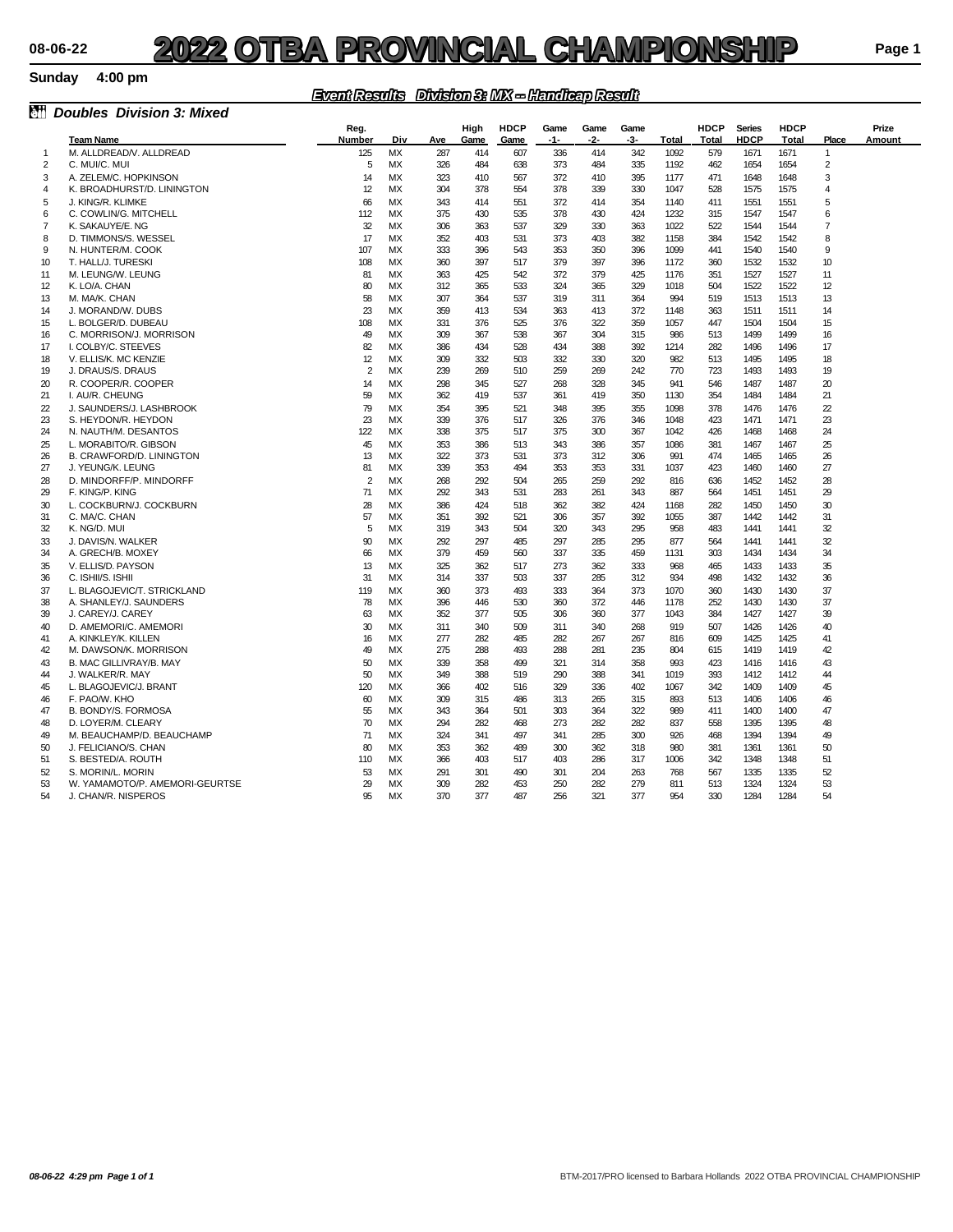#### **Sunday 4:00 pm**

### *Event Results Division 2: W -- Handicap Result*

| lait | <b>Teams Division 2: Women</b> |        |     |     |      |             |      |      |      |       |             |               |             |                |        |
|------|--------------------------------|--------|-----|-----|------|-------------|------|------|------|-------|-------------|---------------|-------------|----------------|--------|
|      |                                | Reg.   |     |     | High | <b>HDCP</b> | Game | Game | Game |       | <b>HDCP</b> | <b>Series</b> | <b>HDCP</b> |                | Prize  |
|      | Team Name                      | Number | Div | Ave | Game | Game        | -1-  | -2-  | -3-  | Total | Total       | <b>HDCP</b>   | Total       | Place          | Amount |
|      | <b>HAPPY BEES</b>              | 19     | W   | 491 | 572  | 1041        | 537  | 572  | 523  | 1632  | 1407        | 3039          | 3039        |                |        |
|      | OH\$#!?                        | 41     | W   | 584 | 638  | 1014        | 559  | 638  | 605  | 1802  | 1128        | 2930          | 2930        | $\overline{2}$ |        |
| 3    | <b>MARGUTTERITA GIRLS</b>      | 33     | W   | 518 | 602  | 1044        | 448  | 548  | 602  | 1598  | 1326        | 2924          | 2924        | 3              |        |
| 4    | <b>TIPSEY PINS</b>             | 27     | W   | 600 | 625  | 985         | 625  | 590  | 605  | 1820  | 1080        | 2900          | 2900        | 4              |        |
| 5    | <b>WING &amp; A PRAYER</b>     | 40     | W   | 657 | 727  | 1030        | 727  | 621  | 641  | 1989  | 909         | 2898          | 2898        | 5              |        |
| 6    | <b>BOWLERDASH</b>              |        | W   | 525 | 546  | 981         | 509  | 546  | 534  | 1589  | 1305        | 2894          | 2894        | 6              |        |
|      | WHO CARES                      |        | W   | 486 | 508  | 982         | 475  | 508  | 485  | 1468  | 1422        | 2890          | 2890        |                |        |
| 8    | <b>JITTERBUGS</b>              | 18     | W   | 536 | 542  | 966         | 542  | 537  | 537  | 1616  | 1272        | 2888          | 2888        | 8              |        |
| 9    | <b>GUTTER GIRLS</b>            | 51     | W   | 437 | 485  | 1008        | 485  | 381  | 428  | 1294  | 1569        | 2863          | 2863        | 9              |        |
| 10   | <b>FOSTER FOUR</b>             | 35     | W   | 565 | 613  | 1008        | 514  | 533  | 613  | 1660  | 1185        | 2845          | 2845        | 10             |        |
| 11   | <b>SASSY STRIKERS</b>          | 92     | W   | 528 | 539  | 971         | 465  | 529  | 539  | 1533  | 1296        | 2829          | 2829        | 11             |        |
| 12   | <b>GAL PALS</b>                | 56     | W   | 522 | 531  | 969         | 531  | 500  | 468  | 1499  | 1314        | 2813          | 2813        | 12             |        |
| 13   | <b>DOLLS WITH BALLS</b>        | 43     | W   | 595 | 615  | 980         | 615  | 534  | 542  | 1691  | 1095        | 2786          | 2786        | 13             |        |
| 14   | DANGEROUS DAMES                | g      | W   | 630 | 630  | 960         | 597  | 630  | 564  | 1791  | 990         | 2781          | 2781        | 14             |        |
| 15   | <b>SPLIT N SWALLOW</b>         | 79     | W   | 722 | 718  | 956         | 643  | 679  | 718  | 2040  | 714         | 2754          | 2754        | 15             |        |
| 16   | <b>BEER BOWLERS</b>            | 46     | W   | 590 | 549  | 919         | 544  | 547  | 549  | 1640  | 1110        | 2750          | 2750        | 16             |        |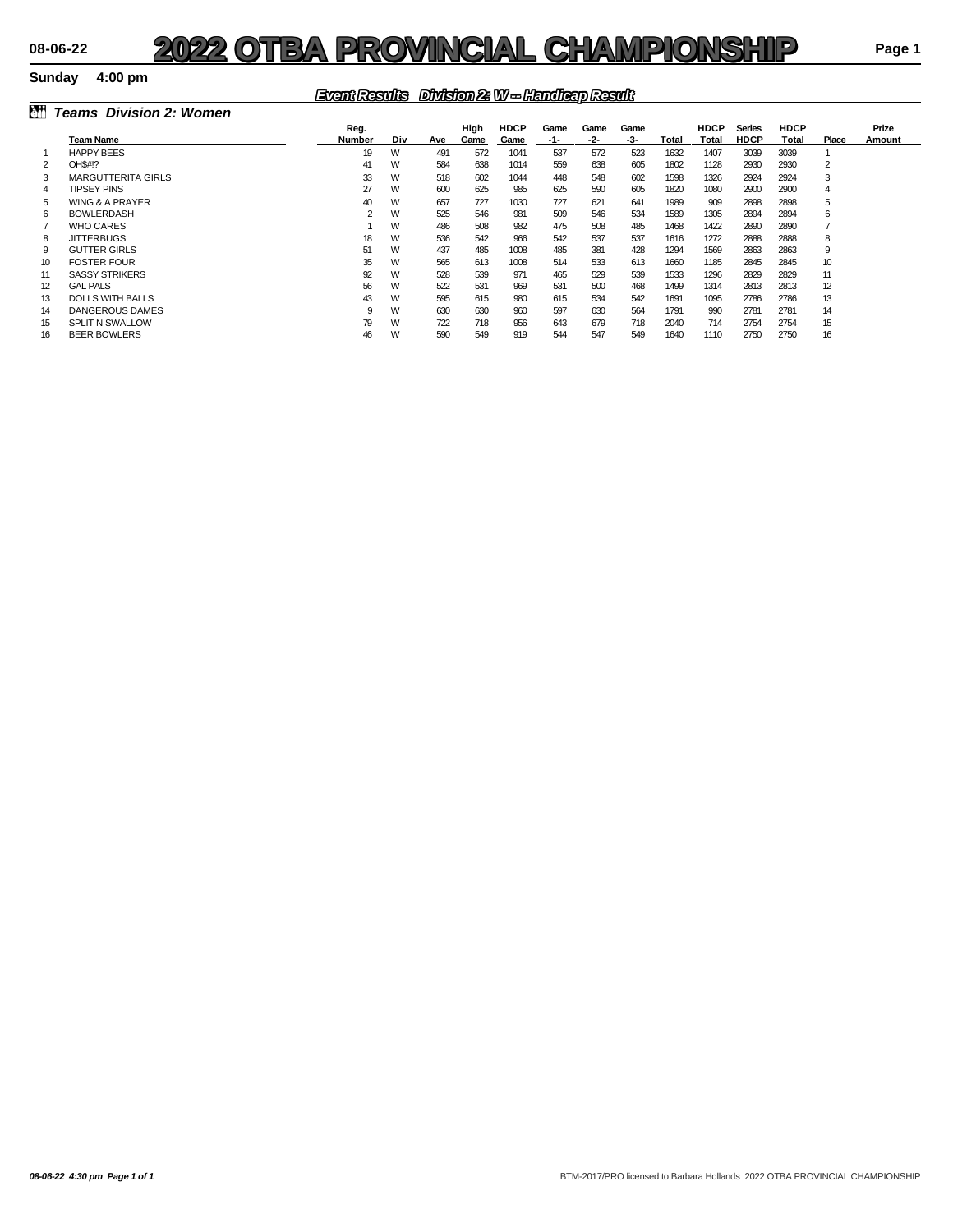#### **Sunday 4:00 pm**

### *Event Results Division 2: W -- Handicap Result*

|                |                                          | <b>ENGINEERING ENVIRONMENT OF THE METHOD PINGERING</b> |        |            |            |             |            |            |            |              |             |               |              |                |        |
|----------------|------------------------------------------|--------------------------------------------------------|--------|------------|------------|-------------|------------|------------|------------|--------------|-------------|---------------|--------------|----------------|--------|
| ôň             | <b>Doubles Division 2: Women</b>         |                                                        |        |            |            |             |            |            |            |              |             |               |              |                |        |
|                |                                          | Reg.                                                   |        |            | High       | <b>HDCP</b> | Game       | Game       | Game       |              | <b>HDCP</b> | <b>Series</b> | <b>HDCP</b>  |                | Prize  |
|                | <b>Team Name</b>                         | <b>Number</b>                                          | Div    | Ave        | Game       | Game        | $-1-$      | -2-        | -3-        | <b>Total</b> | Total       | <b>HDCP</b>   | Total        | Place          | Amount |
| $\overline{1}$ | M. VELLA/M. CASEY                        | 116                                                    | W      | 219        | 283        | 544         | 283        | 255        | 244        | 782          | 783         | 1565          | 1565         | $\mathbf{1}$   |        |
| $\overline{2}$ | N. EVARISTO/E. CAIRD                     | 18                                                     | W      | 288        | 323        | 515         | 323        | 320        | 301        | 944          | 576         | 1520          | 1520         | $\overline{2}$ |        |
| 3              | S. LARIVIERE/R. DELLAIRE                 | 41                                                     | W      | 269        | 305        | 516         | 274        | 305        | 291        | 870          | 633         | 1503          | 1503         | 3              |        |
| 4              | C. BLEKKENHORST/W. DEELEY                | $\overline{1}$                                         | W      | 270        | 318        | 528         | 318        | 296        | 252        | 866          | 630         | 1496          | 1496         | $\overline{4}$ |        |
| 5              | D. RILEY/G. HEMPEY                       | -1                                                     | W      | 216        | 245        | 509         | 241        | 245        | 217        | 703          | 792         | 1495          | 1495         | 5              |        |
| 6              | C. TAKASAKI/J. SAKAUYE                   | 27                                                     | W      | 265        | 342        | 557         | 342        | 275        | 230        | 847          | 645         | 1492          | 1492         | 6              |        |
| $\overline{7}$ | K. GOLDIE/S. WESSEL                      | 51                                                     | W      | 256        | 300        | 524         | 233        | 300        | 283        | 816          | 672         | 1488          | 1488         | $\overline{7}$ |        |
| 8              | C. SHANLEY/A. SHANLEY                    | 79                                                     | W      | 364        | 400        | 516         | 378        | 400        | 355        | 1133         | 348         | 1481          | 1481         | 8              |        |
| 9              | L. GAUVIN/K. MARTIN                      | 27                                                     | W      | 309        | 352        | 523         | 352        | 318        | 292        | 962          | 513         | 1475          | 1475         | 9              |        |
| 10             | J. KWAN/M. TANG                          | 58                                                     | W      | 268        | 300        | 512         | 250        | 300        | 286        | 836          | 636         | 1472          | 1472         | 10             |        |
| 11             | C. JOHNS/K. MITCHELL                     | 112                                                    | W      | 289        | 319        | 510         | 279        | 319        | 299        | 897          | 573<br>462  | 1470          | 1470         | 11             |        |
| 12             | A. TONG/E. CHOY                          | 59                                                     | W      | 326        | 356        | 510         | 326        | 326        | 356        | 1008         |             | 1470          | 1470         | 11             |        |
| 13             | J. VAN EKEREN/S. SCOTT                   | 92                                                     | W<br>W | 251        | 279        | 508         | 261<br>292 | 242<br>274 | 279        | 782          | 687         | 1469          | 1469         | 13<br>14       |        |
| 14             | D. LESLIE-RAGOO/N. WALTERS               | 91                                                     |        | 268        | 292        | 504         |            |            | 266        | 832          | 636         | 1468          | 1468         |                |        |
| 15             | S. COYNE/S. WHISTON<br>P. SCOTT/B. BURNS | 51                                                     | W<br>W | 221        | 236<br>294 | 495<br>514  | 223<br>285 | 236<br>217 | 224<br>294 | 683<br>796   | 777<br>660  | 1460          | 1460<br>1456 | 15             |        |
| 16<br>17       | C. SCHROEDER/L. SAVAGE                   | 56<br>41                                               | W      | 260<br>315 | 355        | 520         | 331        | 355        | 274        | 960          | 495         | 1456<br>1455  | 1455         | 16<br>17       |        |
|                | T. HALL/S. KETCH                         |                                                        | W      | 386        | 433        | 527         | 433        | 333        | 403        | 1169         | 282         | 1451          | 1451         | 18             |        |
| 18<br>19       | N. BAZIN/D. AYRES                        | 103<br>40                                              | W      | 348        | 365        | 497         | 334        | 365        | 349        | 1048         | 396         | 1444          | 1444         | 19             |        |
| 20             | S. FOSTER/R. FOSTER                      | 35                                                     | W      | 277        | 297        | 500         | 240        | 286        | 297        | 823          | 609         | 1432          | 1432         | 20             |        |
| 21             | D. HARRIGAN/L. ROBERTS                   | 35                                                     | W      | 288        | 296        | 488         | 292        | 268        | 296        | 856          | 576         | 1432          | 1432         | 20             |        |
| $\overline{2}$ | J. FELICIANO/J. CHAN                     | 97                                                     | W      | 348        | 385        | 517         | 385        | 314        | 335        | 1034         | 396         | 1430          | 1430         | 22             |        |
| 23             | M. RUSSELO/L. WRIGHT                     | 43                                                     | W      | 302        | 310        | 488         | 294        | 279        | 310        | 883          | 534         | 1417          | 1417         | 23             |        |
| 24             | C. WALSH/S. INGLES                       | 92                                                     | W      | 277        | 285        | 488         | 260        | 262        | 285        | 807          | 609         | 1416          | 1416         | 24             |        |
| 25             | T. GILL/C. LAVOIE                        | $\overline{2}$                                         | W      | 279        | 306        | 507         | 306        | 242        | 260        | 808          | 603         | 1411          | 1411         | 25             |        |
| 26             | J. LASHBROOK/S. SHANLEY                  | 78                                                     | W      | 358        | 362        | 484         | 362        | 339        | 336        | 1037         | 366         | 1403          | 1403         | 26             |        |
| 27             | <b>B. BASIM/N. SHAW</b>                  | 43                                                     | W      | 293        | 289        | 476         | 280        | 270        | 289        | 839          | 561         | 1400          | 1400         | 27             |        |
| 28             | T. KINZINGER/V. CIACH-LINK               | 64                                                     | W      | 340        | 344        | 484         | 295        | 340        | 344        | 979          | 420         | 1399          | 1399         | 28             |        |
| 29             | I. FELIX/M. ROBERTS                      | 88                                                     | W      | 292        | 287        | 475         | 286        | 287        | 259        | 832          | 564         | 1396          | 1396         | 29             |        |
| 30             | K. PIEROG/M. VAN HOOSER                  | 56                                                     | W      | 262        | 249        | 467         | 248        | 249        | 243        | 740          | 654         | 1394          | 1394         | 30             |        |
| 31             | P. BAZIN/K. GREENOUGH                    | 40                                                     | W      | 309        | 316        | 487         | 286        | 277        | 316        | 879          | 513         | 1392          | 1392         | 31             |        |
| 32             | A. DAAMEN/D. THOMAS                      | 46                                                     | W      | 253        | 246        | 473         | 246        | 217        | 245        | 708          | 681         | 1389          | 1389         | 32             |        |
| 33             | D. KOBAYASHI/J. SHIN                     | 27                                                     | W      | 263        | 264        | 481         | 264        | 227        | 246        | 737          | 651         | 1388          | 1388         | 33             |        |
| 34             | N. HUNTER/K. BARNETT                     | 106                                                    | W      | 350        | 342        | 472         | 342        | 330        | 309        | 981          | 390         | 1371          | 1371         | 34             |        |
| 35             | S. MAJORE/H. ALLEN                       | 18                                                     | W      | 277        | 249        | 452         | 249        | 235        | 238        | 722          | 609         | 1331          | 1331         | 35             |        |
| 36             | A. MANNING/K. MORRISON                   | 65                                                     | W      | 363        | 336        | 453         | 336        | 290        | 336        | 962          | 351         | 1313          | 1313         | 36             |        |
| 37             | M. PERRY/C. HARVEY                       | 63                                                     | W      | 368        | 324        | 436         | 324        | 316        | 314        | 954          | 336         | 1290          | 1290         | 37             |        |
| 38             | D. SINCLAIR/S. LEWICKI                   | 46                                                     | W      | 337        | 302        | 445         | 302        | 234        | 296        | 832          | 429         | 1261          | 1261         | 38             |        |
| 39             | K. TONKIN/S. DOE                         | 115                                                    | W      | 234        | 182        | 428         | 151        | 135        | 182        | 468          | 738         | 1206          | 1206         | 39             |        |
|                |                                          |                                                        |        |            |            |             |            |            |            |              |             |               |              |                |        |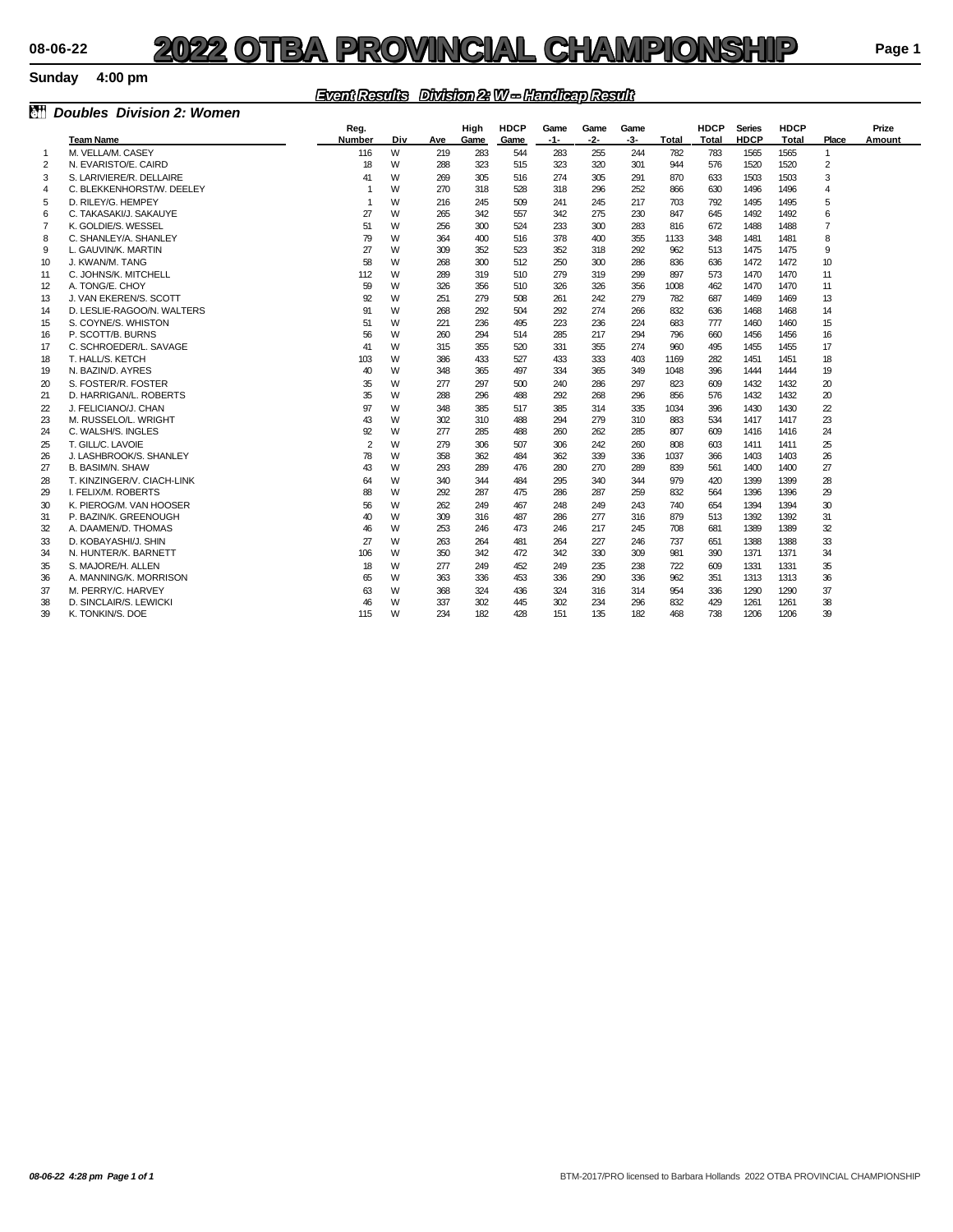#### **Sunday**

### *Event Results Division 2: W -- Handicap Result*

| ðŤ           | <b>Singles Division 2: Women</b>                   |                                  |        |            |              |                     |             |             |             |            |                      |                       |                      |                                |                                                                             |
|--------------|----------------------------------------------------|----------------------------------|--------|------------|--------------|---------------------|-------------|-------------|-------------|------------|----------------------|-----------------------|----------------------|--------------------------------|-----------------------------------------------------------------------------|
|              | <b>Bowler Name</b>                                 | Reg.<br>Number                   | Div    | Ave        | High<br>Game | <b>HDCP</b><br>Game | Game<br>-1- | Game<br>-2- | Game<br>-3- | Total      | <b>HDCP</b><br>Total | <b>Series</b><br>HDCP | <b>HDCP</b><br>Total | Place                          | Prize<br>Amount                                                             |
| $\mathbf{1}$ | <b>CRYSTAL JOHNS</b>                               | 112                              | W      | 141        | 183          | 282                 | 147         | 183         | 177         | 507        | 297                  | 804                   | 804                  | $\mathbf{1}$                   |                                                                             |
| 2            | <b>SARAH MORIN</b>                                 | 53                               | W      | 98         | 135          | 277                 | 105         | 135         | 133         | 373        | 426                  | 799                   | 799                  | 2                              |                                                                             |
| 3            | <b>VERONICA ALLDREAD</b>                           | 125                              | W      | 112        | 168          | 296                 | 147         | 168         | 98          | 413        | 384                  | 797                   | 797                  | 3                              |                                                                             |
| 4            | <b>ASHLEY SHANLEY</b>                              | 79                               | W      | 204        | 236          | 272                 | 236         | 221         | 232         | 689        | 108                  | 797                   | 797                  | 3                              |                                                                             |
| 5<br>6       | <b>ELAINE CAIRD</b><br><b>ROSE MAY</b>             | 18<br>50                         | W<br>W | 158<br>183 | 189<br>215   | 271<br>272          | 183<br>215  | 178<br>193  | 189<br>215  | 550<br>623 | 246<br>171           | 796<br>794            | 796<br>794           | 5<br>6                         |                                                                             |
| 7            | <b>SARA WESSEL</b>                                 | 17                               | W      | 148        | 212          | 304                 | 156         | 212         | 148         | 516        | 276                  | 792                   | 792                  | 7                              |                                                                             |
| 8            | <b>JANE LASHBROOK</b>                              | 78                               | W      | 162        | 214          | 292                 | 214         | 174         | 166         | 554        | 234                  | 788                   | 788                  | 8                              |                                                                             |
| 9            | CHRISTAL MORRISON                                  | 49                               | W      | 136        | 192          | 296                 | 192         | 126         | 157         | 475        | 312                  | 787                   | 787                  | 9                              |                                                                             |
| 10           | <b>JANICE FELICIANO</b>                            | 97                               | W      | 180        | 221          | 281                 | 185         | 221         | 200         | 606        | 180                  | 786                   | 786                  | 10                             |                                                                             |
| 11<br>12     | <b>TAYLOR HALL</b><br>NICOLE BAZIN                 | 108<br>40                        | W<br>W | 181<br>159 | 219<br>197   | 278<br>278          | 188<br>180  | 219<br>197  | 200<br>162  | 607<br>539 | 177<br>243           | 784<br>782            | 784<br>782           | 11<br>12                       |                                                                             |
| 13           | <b>GERI HEMPEY</b>                                 | $\overline{1}$                   | W      | 115        | 148          | 273                 | 129         | 130         | 148         | 407        | 375                  | 782                   | 782                  | 12                             |                                                                             |
| 14           | DAWNA KOBAYASHI                                    | 27                               | W      | 125        | 149          | 264                 | 149         | 140         | 144         | 433        | 345                  | 778                   | 778                  | 14                             |                                                                             |
| 15           | <b>KARIN GREENOUGH</b>                             | 40                               | W      | 156        | 191          | 275                 | 191         | 171         | 159         | 521        | 252                  | 773                   | 773                  | 15                             |                                                                             |
| 16           | <b>AGNES TONG</b>                                  | 59                               | W      | 154        | 178          | 264                 | 167         | 170         | 178         | 515        | 258                  | 773                   | 773                  | 15                             |                                                                             |
| 17<br>18     | <b>IRENE AU</b><br>NATALIE EVARISTO                | 59<br>18                         | W<br>W | 175<br>130 | 218<br>167   | 283<br>277          | 196<br>137  | 218<br>167  | 163<br>137  | 577<br>441 | 195<br>330           | 772<br>771            | 772<br>771           | 17<br>18                       |                                                                             |
| 19           | <b>SUE WHISTON</b>                                 | 51                               | W      | 97         | 128          | 271                 | 121         | 89          | 128         | 338        | 429                  | 767                   | 767                  | 19                             |                                                                             |
| 20           | <b>MILDRED CASEY</b>                               | 116                              | W      | 135        | 167          | 272                 | 167         | 152         | 133         | 452        | 315                  | 767                   | 767                  | 19                             |                                                                             |
| 21           | <b>KAREN MARTIN</b>                                | 27                               | W      | 165        | 189          | 264                 | 163         | 188         | 189         | 540        | 225                  | 765                   | 765                  | 21                             |                                                                             |
| 22           | MICHELLE VELLA                                     | 116                              | W      | 84         | 137          | 293                 | 94          | 137         | 66          | 297        | 468                  | 765                   | 765                  | 21                             |                                                                             |
| 23<br>24     | <b>SUZANNE LARIVIERE</b><br><b>JEANETTE CHAN</b>   | 41<br>97                         | W<br>W | 151<br>168 | 167<br>212   | 256<br>284          | 167<br>165  | 161<br>212  | 167<br>169  | 495<br>546 | 267<br>216           | 762<br>762            | 762<br>762           | 23<br>23                       |                                                                             |
| 25           | <b>LYNN WRIGHT</b>                                 | 43                               | W      | 153        | 202          | 289                 | 168         | 202         | 131         | 501        | 261                  | 762                   | 762                  | 23                             |                                                                             |
| 26           | <b>MELLIE TANG</b>                                 | 58                               | W      | 137        | 153          | 256                 | 151         | 149         | 153         | 453        | 309                  | 762                   | 762                  | 23                             |                                                                             |
| 27           | <b>APRIL KINKLEY</b>                               | 16                               | W      | 92         | 115          | 263                 | 91          | 115         | 110         | 316        | 444                  | 760                   | 760                  | 27                             |                                                                             |
| 28           | <b>SHANNON SCOTT</b>                               | 92                               | W      | 130        | 157          | 267                 | 157         | 131         | 142         | 430        | 330                  | 760                   | 760                  | 27                             |                                                                             |
| 29           | <b>SHARON LEWICKI</b><br>DONA LESLIE-RAGOO         | 46                               | W      | 153        | 202          | 289                 | 202         | 172         | 124         | 498        | 261                  | 759                   | 759                  | 29                             |                                                                             |
| 30<br>31     | NATASHA WALKER                                     | 91<br>90                         | W<br>W | 131<br>134 | 170<br>147   | 279<br>253          | 170<br>147  | 136<br>143  | 124<br>147  | 430<br>437 | 327<br>318           | 757<br>755            | 757<br>755           | 30<br>31                       |                                                                             |
| 32           | <b>KAREN BROADHURST</b>                            | 12                               | W      | 124        | 160          | 276                 | 160         | 127         | 120         | 407        | 348                  | 755                   | 755                  | 31                             |                                                                             |
| 33           | <b>CRYSTAL MUI</b>                                 | 5                                | W      | 150        | 179          | 269                 | 164         | 141         | 179         | 484        | 270                  | 754                   | 754                  | 33                             |                                                                             |
| 34           | <b>JESS YEUNG</b>                                  | 81                               | W      | 160        | 176          | 256                 | 163         | 173         | 176         | 512        | 240                  | 752                   | 752                  | 34                             |                                                                             |
| 35<br>36     | <b>MELINDA MA</b><br><b>VAL CIACH-LINK</b>         | 58<br>64                         | W<br>W | 130<br>212 | 149<br>238   | 259<br>266          | 149<br>238  | 145<br>212  | 126<br>215  | 420<br>665 | 330<br>84            | 750<br>749            | 750<br>749           | 35<br>36                       |                                                                             |
| 37           | <b>DIANE RILEY</b>                                 | -1                               | W      | 101        | 114          | 253                 | 110         | 114         | 108         | 332        | 417                  | 749                   | 749                  | 36                             |                                                                             |
| 38           | <b>DEBBY AYRES</b>                                 | 40                               | W      | 189        | 212          | 263                 | 205         | 212         | 178         | 595        | 153                  | 748                   | 748                  | 38                             |                                                                             |
| 39           | <b>MARY LEUNG</b>                                  | 81                               | W      | 172        | 191          | 259                 | 191         | 163         | 189         | 543        | 204                  | 747                   | 747                  | 39                             |                                                                             |
| 40           | KATHY MC KENZIE                                    | 12                               | W      | 161        | 173          | 252                 | 173         | 173         | 164         | 510        | 237                  | 747                   | 747                  | 39                             |                                                                             |
| 41<br>42     | <b>DEBBIE MINDORFF</b><br><b>SUSAN FOSTER</b>      | $\overline{2}$<br>35             | W<br>W | 132<br>143 | 177<br>186   | 285<br>283          | 144<br>145  | 177<br>186  | 101<br>123  | 422<br>454 | 324<br>291           | 746<br>745            | 746<br>745           | 41<br>42                       |                                                                             |
| 43           | <b>CHRISDIN MA</b>                                 | 57                               | W      | 170        | 199          | 269                 | 157         | 199         | 178         | 534        | 210                  | 744                   | 744                  | 43                             |                                                                             |
| 44           | <b>JO-ANNE VAN EKEREN</b>                          | 92                               | W      | 121        | 141          | 260                 | 122         | 141         | 123         | 386        | 357                  | 743                   | 743                  | 44                             |                                                                             |
| 45           | <b>CHRISTINA COWLIN</b>                            | 112                              | W      | 178        | 196          | 258                 | 171         | 188         | 196         | 555        | 186                  | 741                   | 741                  | 45                             |                                                                             |
| 46           | NATLENE WALTERS                                    | 91                               | W      | 137        | 153          | 256                 | 145         | 153         | 133         | 431        | 309                  | 740                   | 740                  | 46                             |                                                                             |
| 47<br>48     | <b>LISA BLAGOJEVIC</b><br><b>CINDY LAVOIE</b>      | 119                              | W<br>W | 165<br>152 | 201<br>170   | 276<br>258          | 201<br>157  | 158<br>146  | 155<br>170  | 514<br>473 | 225<br>264           | 739<br>737            | 739<br>737           | 47<br>48                       |                                                                             |
| 49           | <b>JANE DRAUS</b>                                  | $\overline{2}$<br>$\overline{2}$ | W      | 114        | 135          | 261                 | 111         | 113         | 135         | 359        | 378                  | 737                   | 737                  | 48                             |                                                                             |
| 50           | SHERYL COYNE                                       | 51                               | W      | 124        | 140          | 256                 | 140         | 116         | 133         | 389        | 348                  | 737                   | 737                  | 48                             |                                                                             |
| 51           | <b>JENNIFER KING</b>                               | 66                               | W      | 145        | 153          | 248                 | 151         | 146         | 153         | 450        | 285                  | 735                   | 735                  | 51                             |                                                                             |
| 52           | <b>KATIE MORRISON</b>                              | 65                               | W      | 174        | 236          | 302                 | 236         | 149         | 152         | 537        | 198                  | 735                   | 735                  | 51                             |                                                                             |
| 53<br>54     | <b>DIANE HARRIGAN</b><br><b>TIFFANY GILL</b>       | 35<br>$\overline{2}$             | W<br>W | 131<br>127 | 149<br>145   | 258<br>258          | 110<br>126  | 149<br>123  | 148<br>145  | 407<br>394 | 327<br>339           | 734<br>733            | 734<br>733           | 53<br>54                       |                                                                             |
| 55           | <b>CHRISTINE TAKASAKI</b>                          | 27                               | W      | 146        | 166          | 260                 | 166         | 128         | 157         | 451        | 282                  | 733                   | 733                  | 54                             |                                                                             |
| 56           | <b>KATHARINE NG</b>                                | 5                                | W      | 152        | 162          | 250                 | 151         | 155         | 162         | 468        | 264                  | 732                   | 732                  | 56                             |                                                                             |
| 57           | <b>IVIS FELIX</b>                                  | 88                               | W      | 145        | 181          | 276                 | 181         | 146         | 120         | 447        | 285                  | 732                   | 732                  | 56                             |                                                                             |
| 58<br>59     | <b>MIA BEAUCHAMP</b><br><b>LORI BOLGER</b>         | 71<br>108                        | W<br>W | 157<br>184 | 168<br>213   | 251<br>269          | 159<br>156  | 168<br>213  | 156<br>195  | 483<br>564 | 249<br>168           | 732<br>732            | 732<br>732           | 56<br>56                       |                                                                             |
| 60           | <b>CHANTAL WALSH</b>                               | 92                               | W      | 120        | 155          | 275                 | 108         | 108         | 155         | 371        | 360                  | 731                   | 731                  | 60                             |                                                                             |
| 61           | <b>LISA MORABITO</b>                               | 45                               | W      | 185        | 199          | 254                 | 198         | 199         | 168         | 565        | 165                  | 730                   | 730                  | 61                             |                                                                             |
| 62           | SHELLY HEYDON                                      | 23                               | W      | 166        | 180          | 254                 | 162         | 166         | 180         | 508        | 222                  | 730                   | 730                  | 61                             |                                                                             |
| 63           | <b>JUNE SHIN</b>                                   | 27                               | W      | 138        | 156          | 258                 | 156         | 141         | 126         | 423        | 306                  | 729                   | 729                  | 63                             |                                                                             |
| 64<br>65     | <b>ABIGAIL DAAMEN</b><br><b>LINDA ROBERTS</b>      | 46<br>35                         | W<br>W | 104<br>157 | 130<br>179   | 266<br>262          | 95<br>169   | 130<br>179  | 96<br>128   | 321<br>476 | 408<br>249           | 729<br>725            | 729<br>725           | 63<br>65                       |                                                                             |
| 66           | <b>SAMANTHA DOE</b>                                | 115                              | W      | 127        | 149          | 262                 | 109         | 149         | 128         | 386        | 339                  | 725                   | 725                  | 65                             |                                                                             |
| 67           | JEANNE CAREY                                       | 63                               | W      | 186        | 203          | 257                 | 203         | 194         | 165         | 562        | 162                  | 724                   | 724                  | 67                             |                                                                             |
| 68           | <b>WYLIE KHO</b>                                   | 60                               | W      | 168        | 212          | 284                 | 159         | 137         | 212         | 508        | 216                  | 724                   | 724                  | 67                             |                                                                             |
| 69           | <b>HEATHER ALLEN</b>                               | 18                               | W      | 121        | 141          | 260                 | 110         | 115         | 141         | 366        | 357                  | 723                   | 723                  | 69                             |                                                                             |
| 70<br>71     | <b>CYNTHIA BLEKKENHORST</b><br><b>DENISE LOYER</b> | $\mathbf{1}$<br>70               | W<br>W | 126<br>133 | 138<br>139   | 252<br>246          | 138<br>130  | 124<br>132  | 119<br>139  | 381<br>401 | 342<br>321           | 723<br>722            | 723<br>722           | 69<br>71                       |                                                                             |
| 72           | JENNIFER KWAN                                      | 58                               | W      | 131        | 137          | 246                 | 129         | 128         | 137         | 394        | 327                  | 721                   | 721                  | 72                             |                                                                             |
| 73           | <b>ROBIN COOPER</b>                                | 14                               | W      | 125        | 137          | 252                 | 137         | 109         | 130         | 376        | 345                  | 721                   | 721                  | 72                             |                                                                             |
| 74           | ANGELA GRECH                                       | 66                               | W      | 188        | 214          | 266                 | 168         | 214         | 182         | 564        | 156                  | 720                   | 720                  | 74                             |                                                                             |
| 75           | <b>NEVA SHAW</b>                                   | 43                               | W      | 148        | 166          | 258                 | 149         | 129         | 166         | 444        | 276                  | 720                   | 720                  | 74                             |                                                                             |
| 76<br>77     | <b>NORMA HUNTER</b><br>MICHELE RUSSELO             | 106<br>43                        | W<br>W | 156<br>149 | 179<br>162   | 263<br>253          | 130<br>138  | 179<br>162  | 157<br>144  | 466<br>444 | 252<br>273           | 718<br>717            | 718<br>717           | 76<br>$\overline{\mathcal{U}}$ |                                                                             |
| 78           | PIERRETE KING                                      | 71                               | W      | 148        | 156          | 248                 | 153         | 130         | 156         | 439        | 276                  | 715                   | 715                  | 78                             |                                                                             |
| 79           | <b>CARRIE HOPKINSON</b>                            | 14                               | W      | 192        | 203          | 251                 | 198         | 203         | 170         | 571        | 144                  | 715                   | 715                  | 78                             |                                                                             |
| 80           | <b>MONA PERRY</b>                                  | 63                               | W      | 168        | 177          | 249                 | 177         | 158         | 163         | 498        | 216                  | 714                   | 714                  | 80                             |                                                                             |
| 81           | <b>BRENDA BASIM</b>                                | 43                               | W      | 145        | 160          | 255                 | 145         | 160         | 124         | 429        | 285                  | 714                   | 714                  | 80                             |                                                                             |
| 82<br>83     | SAMANTHA SHANLEY<br>LINDA GAUVIN                   | 78                               | W<br>W | 196<br>144 | 206<br>150   | 250<br>246          | 206<br>130  | 194<br>150  | 179<br>143  | 579<br>423 | 132<br>288           | 711<br>711            | 711<br>711           | 82<br>82                       |                                                                             |
| 84           | <b>WENDY DEELEY</b>                                | 27<br>$\mathbf{1}$               | W      | 144        | 157          | 253                 | 136         | 128         | 157         | 421        | 288                  | 709                   | 709                  | 84                             |                                                                             |
|              | 08-06-22 4:26 pm Page 1 of 2                       |                                  |        |            |              |                     |             |             |             |            |                      |                       |                      |                                | BTM-2017/PRO licensed to Barbara Hollands 2022 OTBA PROVINCIAL CHAMPIONSHIP |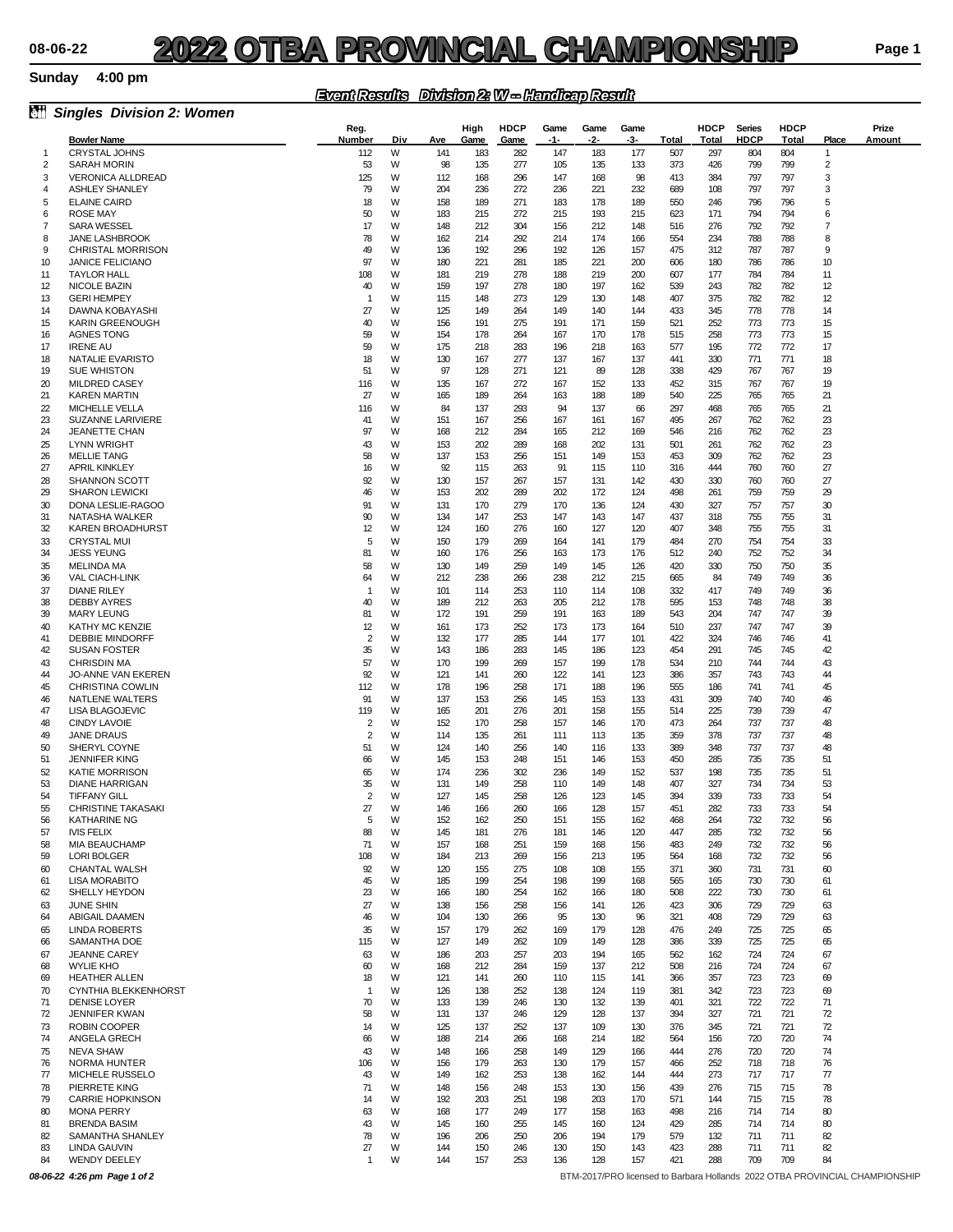|     | <b>Bowler Name</b>        | Reg.<br>Number | Div | Ave | High<br>Game | <b>HDCP</b><br>Game | Game<br>$-1-$ | Game<br>-2- | Game<br>-3- | <b>Total</b> | <b>HDCP</b><br>Total | <b>Series</b><br><b>HDCP</b> | <b>HDCP</b><br>Total | Place | Prize<br>Amount |
|-----|---------------------------|----------------|-----|-----|--------------|---------------------|---------------|-------------|-------------|--------------|----------------------|------------------------------|----------------------|-------|-----------------|
| 85  | <b>PAULINE SCOTT</b>      | 56             | W   | 142 | 159          | 257                 | 159           | 123         | 129         | 411          | 294                  | 705                          | 705                  | 85    |                 |
| 86  | <b>SHARON MAJORE</b>      | 18             | W   | 156 | 162          | 246                 | 132           | 159         | 162         | 453          | 252                  | 705                          | 705                  | 85    |                 |
| 87  | <b>ALETA MANNING</b>      | 65             | W   | 189 | 214          | 265                 | 214           | 175         | 163         | 552          | 153                  | 705                          | 705                  | 85    |                 |
| 88  | <b>KELLY SAKAUYE</b>      | 32             | W   | 130 | 138          | 248                 | 138           | 123         | 113         | 374          | 330                  | 704                          | 704                  | 88    |                 |
| 89  | <b>KATHY PIEROG</b>       | 56             | W   | 133 | 145          | 252                 | 93            | 144         | 145         | 382          | 321                  | 703                          | 703                  | 89    |                 |
| 90  | <b>KAREN BARNETT</b>      | 106            | W   | 194 | 204          | 250                 | 161           | 204         | 198         | 563          | 138                  | 701                          | 701                  | 90    |                 |
| 91  | <b>LYNNE SAVAGE</b>       | 41             | W   | 166 | 189          | 263                 | 155           | 189         | 134         | 478          | 222                  | 700                          | 700                  | 91    |                 |
| 92  | <b>ELINA CHOY</b>         | 59             | W   | 172 | 190          | 258                 | 154           | 190         | 152         | 496          | 204                  | 700                          | 700                  | 91    |                 |
| 93  | <b>KATHERINE MITCHELL</b> | 112            | W   | 148 | 158          | 250                 | 155           | 109         | 158         | 422          | 276                  | 698                          | 698                  | 93    |                 |
| 94  | <b>VENUS ELLIS</b>        | 13             | W   | 152 | 168          | 256                 | 128           | 138         | 168         | 434          | 264                  | 698                          | 698                  | 93    |                 |
| 95  | <b>STACIE FORMOSA</b>     | 55             | W   | 186 | 214          | 268                 | 136           | 183         | 214         | 533          | 162                  | 695                          | 695                  | 95    |                 |
| 96  | <b>LORRIE COCKBURN</b>    | 28             | W   | 176 | 194          | 258                 | 194           | 180         | 128         | 502          | 192                  | 694                          | 694                  | 96    |                 |
| 97  | <b>JAMIE MORAND</b>       | 23             | W   | 173 | 172          | 239                 | 167           | 172         | 153         | 492          | 201                  | 693                          | 693                  | 97    |                 |
| 98  | <b>MARG VAN HOOSER</b>    | 56             | W   | 129 | 137          | 248                 | 122           | 137         | 100         | 359          | 333                  | 692                          | 692                  | 98    |                 |
| 99  | <b>CINDY SCHROEDER</b>    | 41             | W   | 149 | 175          | 266                 | 120           | 175         | 124         | 419          | 273                  | 692                          | 692                  | 98    |                 |
| 100 | RONA-SUE DELLAIRE         | 41             | W   | 118 | 115          | 237                 | 99            | 115         | 111         | 325          | 366                  | 691                          | 691                  | 100   |                 |
| 101 | <b>SARAH INGLES</b>       | 92             | W   | 157 | 169          | 252                 | 169           | 139         | 134         | 442          | 249                  | 691                          | 691                  | 100   |                 |
| 102 | <b>ASHLEY SHANLEY</b>     | 78             | W   | 204 | 223          | 259                 | 216           | 216         | 223         | 655          | 108                  | 763                          | 763                  | 101   |                 |
| 103 | <b>JANICE FELICIANO</b>   | 80             | W   | 180 | 199          | 259                 | 182           | 160         | 199         | 541          | 180                  | 721                          | 721                  | 102   |                 |
| 104 | <b>JANE LASHBROOK</b>     | 79             | W   | 162 | 172          | 250                 | 171           | 144         | 172         | 487          | 234                  | 721                          | 721                  | 102   |                 |
| 105 | <b>KATIE MORRISON</b>     | 49             | W   | 174 | 187          | 253                 | 136           | 187         | 180         | 503          | 198                  | 701                          | 701                  | 104   |                 |
| 106 | PEGGY BAZIN               | 40             | W   | 153 | 156          | 243                 | 145           | 127         | 156         | 428          | 261                  | 689                          | 689                  | 106   |                 |
| 107 | <b>STEPHANIE KETCH</b>    | 103            | W   | 205 | 208          | 243                 | 207           | 208         | 169         | 584          | 105                  | 689                          | 689                  | 106   |                 |
| 108 | <b>CYNTHIA SHANLEY</b>    | 79             | W   | 160 | 157          | 237                 | 146           | 145         | 157         | 448          | 240                  | 688                          | 688                  | 108   |                 |
| 109 | DANA AMEMORI              | 30             | W   | 144 | 145          | 241                 | 145           | 136         | 118         | 399          | 288                  | 687                          | 687                  | 109   |                 |
| 110 | <b>ROSE FOSTER</b>        | 35             | W   | 134 | 145          | 251                 | 107           | 145         | 116         | 368          | 318                  | 686                          | 686                  | 110   |                 |
| 111 | <b>BEV BURNS</b>          | 56             | W   | 118 | 133          | 255                 | 133           | 95          | 91          | 319          | 366                  | 685                          | 685                  | 111   |                 |
| 112 | <b>CATHY ISHII</b>        | 31             | W   | 151 | 143          | 232                 | 141           | 143         | 133         | 417          | 267                  | 684                          | 684                  | 112   |                 |
| 113 | KATHY GOLDIE              | 51             | W   | 108 | 113          | 245                 | 80            | 95          | 113         | 288          | 396                  | 684                          | 684                  | 112   |                 |
| 114 | <b>KEN LO</b>             | 80             | W   | 152 | 161          | 249                 | 125           | 161         | 130         | 416          | 264                  | 680                          | 680                  | 114   |                 |
| 115 | <b>JANET SAKAUYE</b>      | 27             | W   | 119 | 122          | 243                 | 122           | 86          | 103         | 311          | 363                  | 674                          | 674                  | 115   |                 |
| 116 | <b>NALINI NAUTH</b>       | 122            | W   | 148 | 148          | 240                 | 148           | 126         | 123         | 397          | 276                  | 673                          | 673                  | 116   |                 |
| 117 | <b>TANNIA KINZINGER</b>   | 64             | W   | 128 | 135          | 247                 | 86            | 113         | 135         | 334          | 336                  | 670                          | 670                  | 117   |                 |
| 118 | <b>DENISE THOMAS</b>      | 46             | W   | 149 | 163          | 254                 | 163           | 133         | 101         | 397          | 273                  | 670                          | 670                  | 117   |                 |
| 119 | <b>CARRIE STEEVES</b>     | 82             | W   | 182 | 192          | 250                 | 138           | 192         | 164         | 494          | 174                  | 668                          | 668                  | 119   |                 |
| 120 | <b>TAYLOR HALL</b>        | 103            | W   | 181 | 171          | 230                 | 155           | 164         | 171         | 490          | 177                  | 667                          | 667                  | 120   |                 |
| 121 | <b>JEANETTE CHAN</b>      | 95             | W   | 168 | 157          | 229                 | 137           | 155         | 157         | 449          | 216                  | 665                          | 665                  | 121   |                 |
| 122 | <b>NORMA HUNTER</b>       | 107            | W   | 156 | 160          | 244                 | 160           | 103         | 146         | 409          | 252                  | 661                          | 661                  | 122   |                 |
| 123 | <b>MABLE ROBERTS</b>      | 88             | W   | 147 | 145          | 238                 | 119           | 117         | 145         | 381          | 279                  | 660                          | 660                  | 123   |                 |
| 124 | <b>LISA BLAGOJEVIC</b>    | 120            | W   | 165 | 157          | 232                 | 132           | 157         | 145         | 434          | 225                  | 659                          | 659                  | 124   |                 |
| 125 | <b>DEB LININGTON</b>      | 13             | W   | 182 | 168          | 226                 | 168           | 162         | 155         | 485          | 174                  | 659                          | 659                  | 124   |                 |
| 126 | <b>STEPHANIE BESTED</b>   | 110            | W   | 163 | 162          | 239                 | 162           | 130         | 134         | 426          | 231                  | 657                          | 657                  | 126   |                 |
| 127 | <b>BETH MAC GILLIVRAY</b> | 50             | W   | 144 | 136          | 232                 | 124           | 108         | 136         | 368          | 288                  | 656                          | 656                  | 127   |                 |
| 128 | <b>DARA SINCLAIR</b>      | 46             | W   | 184 | 178          | 234                 | 178           | 148         | 159         | 485          | 168                  | 653                          | 653                  | 128   |                 |
| 129 | PAM AMEMORI-GEURTSE       | 29             | W   | 143 | 116          | 213                 | 103           | 116         | 114         | 333          | 291                  | 624                          | 624                  | 129   |                 |
| 130 | <b>CATHY HARVEY</b>       | 63             | W   | 200 | 180          | 220                 | 180           | 156         | 167         | 503          | 120                  | 623                          | 623                  | 130   |                 |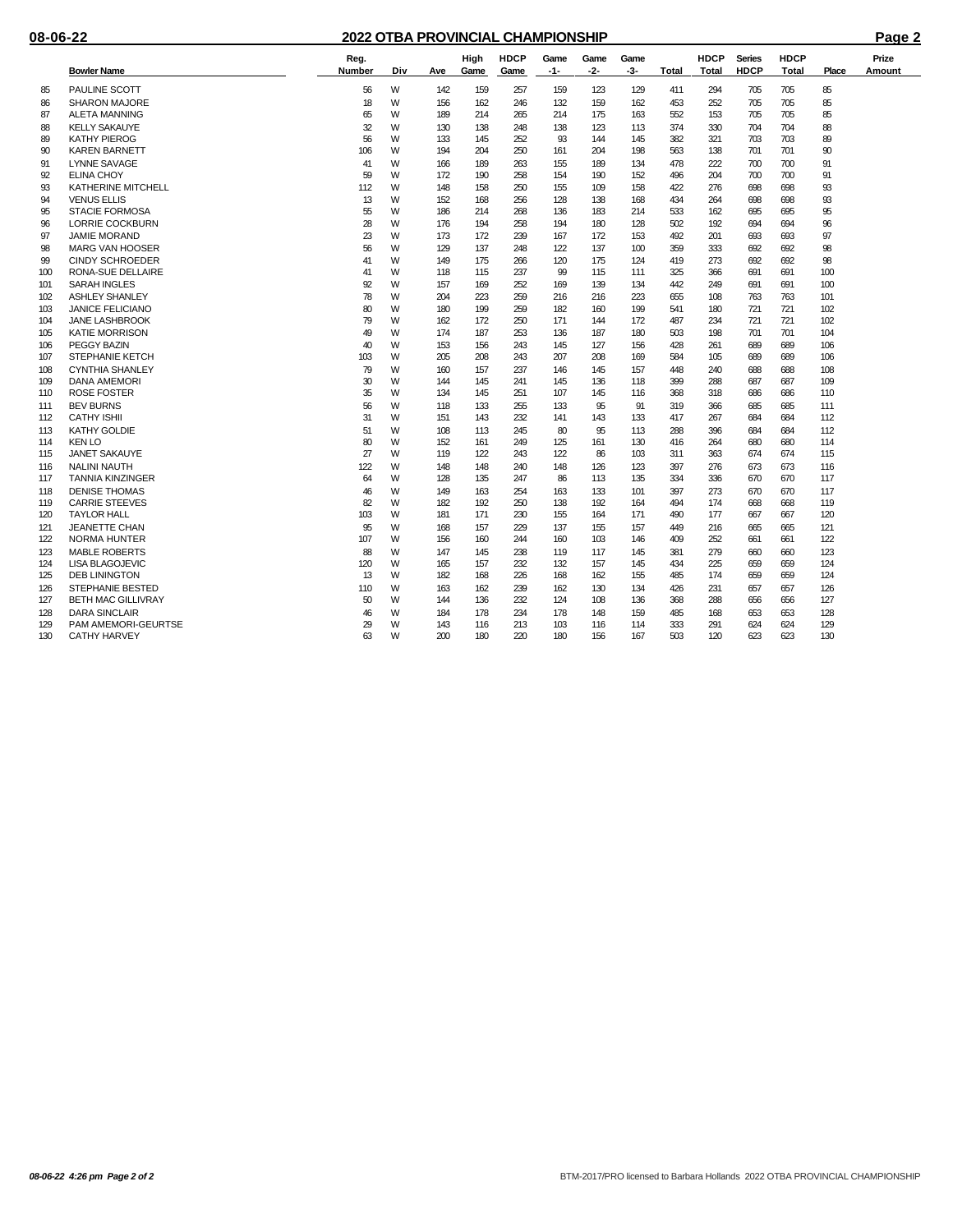**Sunday 4:00 pm**

### *Event Results Division 2: WOMEN -- Handicap Result*

|          | <b>All Event #1 Division 2: WOMEN</b>      |            |                       |            |            |            |             |              |              |               |              |                     |        |
|----------|--------------------------------------------|------------|-----------------------|------------|------------|------------|-------------|--------------|--------------|---------------|--------------|---------------------|--------|
|          |                                            | Reg.       |                       |            | Event      |            | Event Event |              | <b>HDCP</b>  | <b>Series</b> | <b>HDCP</b>  |                     | Prize  |
|          | <b>Bowler Name</b>                         | Number Div |                       | <u>Ave</u> | S          | D          | Т           | Total        | <u>Total</u> | <u>HDCP</u>   | Total        | <b>Place</b>        | Amount |
| 1<br>2   | <b>CRYSTAL JOHNS</b><br><b>CRYSTAL MUI</b> |            | 112 WOMEN<br>5 WOMEN  | 141<br>150 | 507<br>484 | 487<br>562 | 487<br>497  | 1481<br>1543 | 891<br>810   | 2372<br>2353  | 2372<br>2353 | 1<br>$\overline{2}$ |        |
| 3        | <b>SARAH MORIN</b>                         |            | 53 WOMEN              | 98         | 373        | 304        | 387         | 1064         | 1278         | 2342          | 2342         | 3                   |        |
| 4        | <b>ROSE MAY</b>                            |            | 50 WOMEN              | 183        | 623        | 574        | 618         | 1815         | 513          | 2328          | 2328         | 4                   |        |
| 5        | MILDRED CASEY                              |            | 117 WOMEN             | 135        | 452        | 506        | 425         | 1383         | 945          | 2328          | 2328         | 4                   |        |
| 6        | <b>APRIL KINKLEY</b>                       |            | 16 WOMEN              | 92         | 316        | 325        | 347         | 988          | 1332         | 2320          | 2320         | 6                   |        |
| 7        | NATALIE EVARISTO                           |            | 18 WOMEN              | 130        | 441        | 455        | 416         | 1312         | 990          | 2302          | 2302         | 7                   |        |
| 8        | <b>SARA WESSEL</b>                         |            | 19 WOMEN              | 148        | 516        | 525        | 419         | 1460         | 828          | 2288          | 2288         | 8                   |        |
| 9        | JANE DRAUS                                 |            | 2 WOMEN               | 114        | 359        | 423        | 369         | 1151         | 1134         | 2285          | 2285         | 9                   |        |
| 10       | MELINDA MA                                 |            | 58 WOMEN              | 130        | 420        | 481        | 393         | 1294         | 990          | 2284          | 2284         | 10                  |        |
| 11       | CYNTHIA BLEKKENHORST                       |            | 1 WOMEN               | 126        | 381        | 461        | 403         | 1245         | 1026         | 2271          | 2271         | 11                  |        |
| 12       | SAMANTHA DOE                               |            | 115 WOMEN             | 127        | 386        | 468        | 394         | 1248         | 1017         | 2265          | 2265         | 12                  |        |
| 13       | <b>JO-ANNE VAN EKEREN</b>                  |            | 92 WOMEN              | 121        | 386        | 432        | 367         | 1185         | 1071         | 2256          | 2256         | 13                  |        |
| 14       | <b>DIANE HARRIGAN</b>                      |            | 35 WOMEN              | 131        | 407        | 466        | 402         | 1275         | 981          | 2256          | 2256         | 13                  |        |
| 15       | <b>CINDY SCHROEDER</b>                     |            | 41 WOMEN              | 149        | 419        | 532        | 486         | 1437         | 819          | 2256          | 2256         | 13                  |        |
| 16       | <b>ELAINE CAIRD</b>                        |            | 18 WOMEN              | 158        | 550        | 489        | 474         | 1513         | 738          | 2251          | 2251         | 16                  |        |
| 17       | KARIN GREENOUGH                            |            | 40 WOMEN              | 156        | 521        | 440        | 532         | 1493         | 756          | 2249          | 2249         | 17                  |        |
| 18       | <b>CARRIE HOPKINSON</b>                    |            | 9 WOMEN               | 192        | 571        | 725        | 520         | 1816         | 432          | 2248          | 2248         | 18                  |        |
| 19       | <b>IRENE AU</b>                            |            | 59 WOMEN              | 175        | 577        | 623        | 461         | 1661         | 585          | 2246          | 2246         | 19                  |        |
| 20       | <b>DIANE RILEY</b>                         |            | 1 WOMEN               | 101        | 332        | 316        | 343         | 991          | 1251         | 2242          | 2242         | 20                  |        |
| 21       | <b>GERI HEMPEY</b>                         |            | 1 WOMEN               | 115        | 407        | 387        | 323         | 1117         | 1125         | 2242          | 2242         | 20                  |        |
| 22       | <b>KAREN MARTIN</b>                        |            | 27 WOMEN              | 165        | 540        | 538        | 489         | 1567         | 675          | 2242          | 2242         | 20                  |        |
| 23       | LYNN WRIGHT                                |            | 43 WOMEN              | 153        | 501        | 493        | 462         | 1456         | 783          | 2239          | 2239         | 23                  |        |
| 24       | LISA MORABITO                              |            | 45 WOMEN              | 185        | 565        | 634        | 543         | 1742         | 495          | 2237          | 2237         | 24                  |        |
| 25       | <b>TAYLOR HALL</b>                         |            | 103 WOMEN             | 181        | 607        | 608        | 490         | 1705         | 531          | 2236          | 2236         | 25                  |        |
| 26       | SUZANNE LARIVIERE                          |            | 41 WOMEN<br>27 WOMEN  | 151        | 495        | 474        | 466<br>421  | 1435         | 801          | 2236<br>2235  | 2236<br>2235 | 25<br>27            |        |
| 27<br>28 | <b>JANET SAKAUYE</b>                       |            | 40 WOMEN              | 119<br>159 | 311<br>539 | 414<br>492 | 473         | 1146<br>1504 | 1089<br>729  | 2233          | 2233         | 28                  |        |
| 29       | NICOLE BAZIN<br>CHRISTAL MORRISON          |            | 49 WOMEN              | 136        | 475        | 420        | 398         | 1293         | 936          | 2229          | 2229         | 29                  |        |
| 30       | KAREN BROADHURST                           |            | 11 WOMEN              | 124        | 407        | 404        | 372         | 1183         | 1044         | 2227          | 2227         | 30                  |        |
| 31       | ABIGAIL DAAMEN                             |            | 46 WOMEN              | 104        | 321        | 344        | 314         | 979          | 1224         | 2203          | 2203         | 31                  |        |
| 32       | <b>JANICE FELICIANO</b>                    |            | 80 WOMEN              | 180        | 606        | 555        | 501         | 1662         | 540          | 2202          | 2202         | 32                  |        |
| 33       | AGNES TONG                                 |            | 59 WOMEN              | 154        | 515        | 485        | 427         | 1427         | 774          | 2201          | 2201         | 33                  |        |
| 34       | LINDA GAUVIN                               |            | 27 WOMEN              | 144        | 423        | 424        | 484         | 1331         | 864          | 2195          | 2195         | 34                  |        |
| 35       | <b>ROBIN COOPER</b>                        |            | 9 WOMEN               | 125        | 376        | 416        | 367         | 1159         | 1035         | 2194          | 2194         | 35                  |        |
| 36       | <b>BETH MAC GILLIVRAY</b>                  |            | 50 WOMEN              | 144        | 368        | 464        | 497         | 1329         | 864          | 2193          | 2193         | 36                  |        |
| 37       | <b>JEANETTE CHAN</b>                       |            | 95 WOMEN              | 168        | 546        | 479        | 517         | 1542         | 648          | 2190          | 2190         | 37                  |        |
| 38       | <b>JENNIFER KWAN</b>                       |            | 58 WOMEN              | 131        | 394        | 403        | 409         | 1206         | 981          | 2187          | 2187         | 38                  |        |
| 39       | SAMANTHA SHANLEY                           |            | 78 WOMEN              | 196        | 579        | 583        | 627         | 1789         | 396          | 2185          | 2185         | 39                  |        |
| 40       | MIA BEAUCHAMP                              |            | 71 WOMEN              | 157        | 483        | 456        | 498         | 1437         | 747          | 2184          | 2184         | 40                  |        |
| 41       | CHRISTINE TAKASAKI                         |            | 27 WOMEN              | 146        | 451        | 433        | 454         | 1338         | 846          | 2184          | 2184         | 40                  |        |
| 42       | <b>KELLY SAKAUYE</b>                       |            | 32 WOMEN              | 130        | 374        | 435        | 384         | 1193         | 990          | 2183          | 2183         | 42                  |        |
| 43       | <b>MELLIE TANG</b>                         |            | 58 WOMEN              | 137        | 453        | 433        | 369         | 1255         | 927          | 2182          | 2182         | 43                  |        |
| 44       | SHELLY HEYDON                              |            | 23 WOMEN              | 166        | 508        | 492        | 515         | 1515         | 666          | 2181          | 2181         | 44                  |        |
| 45       | <b>JENNIFER KING</b>                       |            | 66 WOMEN              | 145        | 450        | 456<br>305 | 417         | 1323<br>1107 | 855<br>1071  | 2178          | 2178         | 45<br>45            |        |
| 46       | <b>HEATHER ALLEN</b>                       |            | 16 WOMEN              | 121<br>178 | 366<br>555 | 579        | 436<br>481  | 1615         | 558          | 2178<br>2173  | 2178<br>2173 |                     |        |
| 47<br>48 | CHRISTINA COWLIN<br>PIERRETE KING          |            | 112 WOMEN<br>69 WOMEN | 148        | 439        | 437        | 468         | 1344         | 828          | 2172          | 2172         | 47<br>48            |        |
| 49       | <b>CINDY LAVOIE</b>                        |            | 2 WOMEN               | 152        | 473        | 440        | 466         | 1379         | 792          | 2171          | 2171         | 49                  |        |
| 50       | <b>SHARON LEWICKI</b>                      |            | 46 WOMEN              | 153        | 498        | 413        | 474         | 1385         | 783          | 2168          | 2168         | 50                  |        |
| 51       | PAULINE SCOTT                              |            | 56 WOMEN              | 142        | 411        | 464        | 411         | 1286         | 882          | 2168          | 2168         | 50                  |        |
| 52       | <b>CATHY ISHII</b>                         |            | 31 WOMEN              | 151        | 417        | 481        | 468         | 1366         | 801          | 2167          | 2167         | 52                  |        |
| 53       | <b>KEN LO</b>                              |            | 80 WOMEN              | 152        | 416        | 522        | 437         | 1375         | 792          | 2167          | 2167         | 52                  |        |
| 54       | <b>KATHARINE NG</b>                        |            | 5 WOMEN               | 152        | 468        | 476        | 428         | 1372         | 792          | 2164          | 2164         | 54                  |        |
| 55       | <b>VENUS ELLIS</b>                         |            | 9 WOMEN               | 152        | 434        | 496        | 439         | 1369         | 792          | 2161          | 2161         | 55                  |        |
| 56       | <b>BRENDA BASIM</b>                        |            | 43 WOMEN              | 145        | 429        | 459        | 415         | 1303         | 855          | 2158          | 2158         | 56                  |        |
| 57       | <b>WYLIE KHO</b>                           |            | 60 WOMEN              | 168        | 508        | 461        | 531         | 1500         | 648          | 2148          | 2148         | 57                  |        |
| 58       | <b>SUSAN FOSTER</b>                        |            | 35 WOMEN              | 143        | 454        | 393        | 424         | 1271         | 873          | 2144          | 2144         | 58                  |        |
| 59       | SARAH INGLES                               |            | 92 WOMEN              | 157        | 442        | 475        | 476         | 1393         | 747          | 2140          | 2140         | 59                  |        |
| 60       | TANNIA KINZINGER                           |            | 64 WOMEN              | 128        | 334        | 413        | 383         | 1130         | 1008         | 2138          | 2138         | 60                  |        |
| 61       | DEBBY AYRES                                |            | 40 WOMEN              | 189        | 595        | 556        | 526         | 1677         | 459          | 2136          | 2136         | 61                  |        |
| 62       | <b>JAMIE MORAND</b>                        |            | 23 WOMEN              | 173        | 492        | 537        | 503         | 1532         | 603          | 2135          | 2135         | 62                  |        |
| 63       | CHANTAL WALSH                              |            | 92 WOMEN              | 120        | 371        | 332        | 351         | 1054         | 1080         | 2134          | 2134         | 63                  |        |
| 64       | DAWNA KOBAYASHI                            |            | 27 WOMEN              | 125        | 433        | 356        | 309         | 1098         | 1035         | 2133          | 2133         | 64                  |        |
| 65       | ROSE FOSTER                                |            | 35 WOMEN              | 134        | 368        | 430        | 381         | 1179         | 954          | 2133          | 2133         | 64                  |        |
| 66       | <b>JUNE SHIN</b>                           |            | 27 WOMEN              | 138        | 423        | 381        | 409         | 1213         | 918          | 2131          | 2131         | 66                  |        |
| 67       | <b>ASHLEY SHANLEY</b>                      |            | 78 WOMEN              | 204        | 655        | 578        | 570         | 1803         | 324          | 2127          | 2127         | 67                  |        |
| 68<br>69 | RONA-SUE DELLAIRE<br><b>KATIE MORRISON</b> |            | 41 WOMEN<br>49 WOMEN  | 118<br>174 | 325<br>503 | 396<br>468 | 307<br>558  | 1028<br>1529 | 1098<br>594  | 2126<br>2123  | 2126<br>2123 | 68<br>69            |        |
| 70       | DANA AMEMORI                               |            | 30 WOMEN              | 144        | 399        | 455        | 405         | 1259         | 864          | 2123          | 2123         | 69                  |        |
| 71       | <b>DEBBIE MINDORFF</b>                     |            | 2 WOMEN               | 132        | 422        | 313        | 414         | 1149         | 972          | 2121          | 2121         | 71                  |        |
| 72       | <b>TIFFANY GILL</b>                        |            | 2 WOMEN               | 127        | 394        | 368        | 340         | 1102         | 1017         | 2119          | 2119         | 72                  |        |
| 73       | <b>NEVA SHAW</b>                           |            | 43 WOMEN              | 148        | 444        | 380        | 467         | 1291         | 828          | 2119          | 2119         | 72                  |        |
|          |                                            |            |                       |            |            |            |             |              |              |               |              |                     |        |